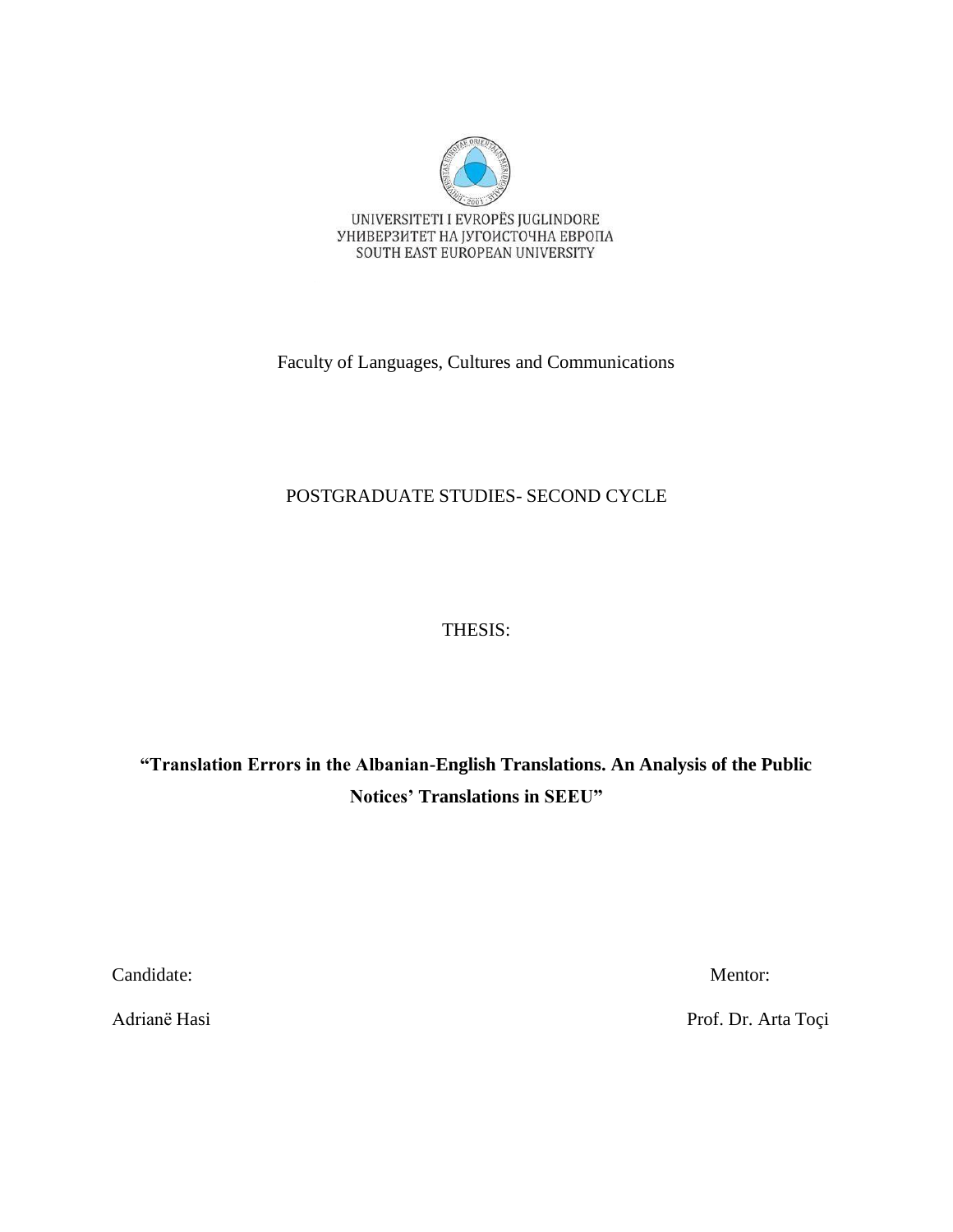Working title of the thesis:

"Translation Errors in the Albanian-English Translations. An Analysis of the Public Notices'

Translations in SEEU"

Translation of the working title in Albanian:

"Gabimet gjuhësore në përkthimet shqip-anglisht. Analizë e përkthimeve të njoftimeve

publike në UEJL"

Translation of the working title in Macedonian:

"Јазичните грешки во албанско-англискиот превод. Анализа на преводите на јавните

известувања во УЈИЕ "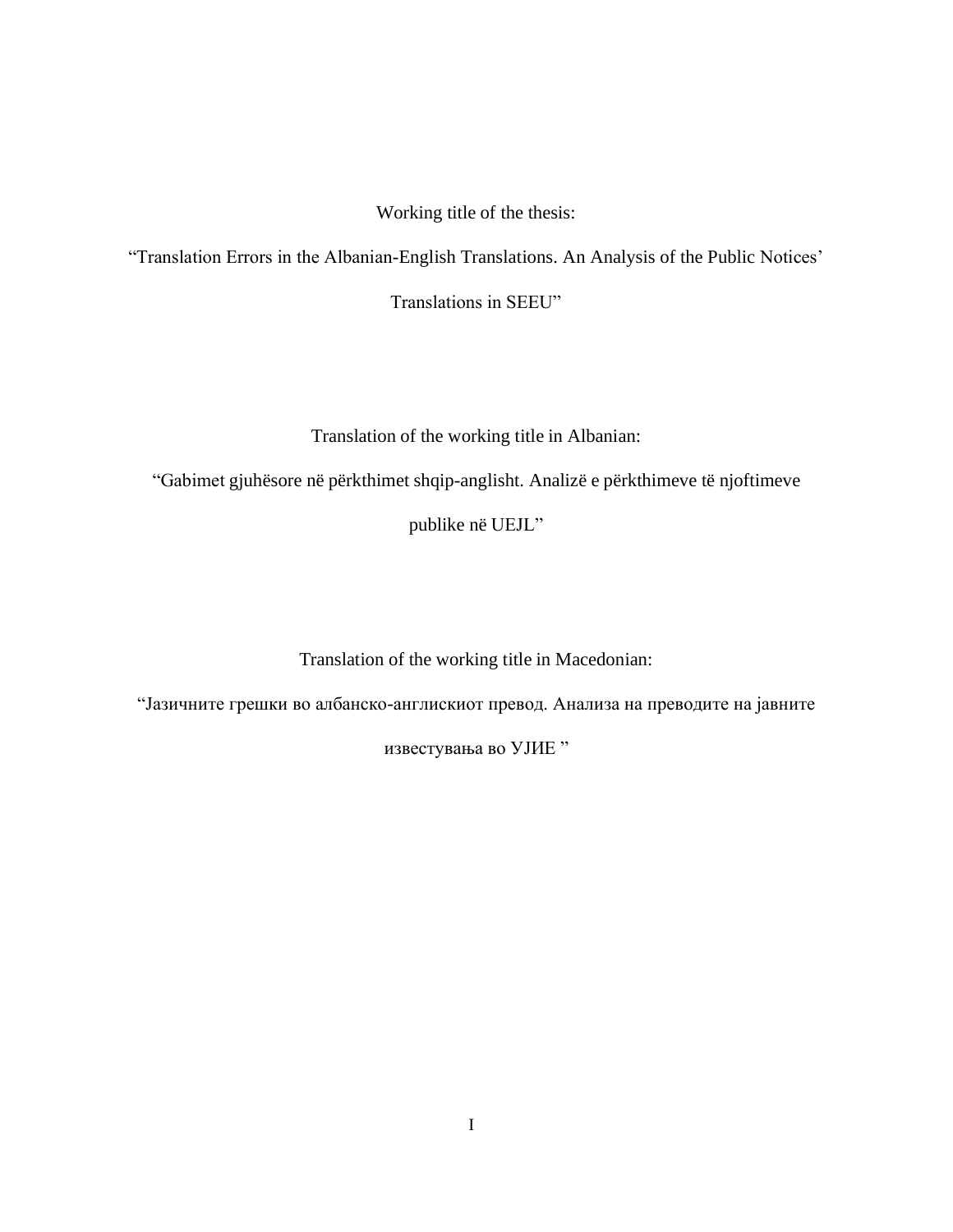# ACKNOWLEDGMENTS

I am taking this opportunity to express my respect and gratitude to everyone who have contributed to the elaboration of my master thesis.

First of all, I would like to thank Assoc. Prof. Dr. Arta Toçi for the assistance in selecting the problem treated in my master thesis, its conceptualization, her trust, and immediate help in its elaboration.

In addition, I would like to thank my parents for their wise guidance and their continuous support.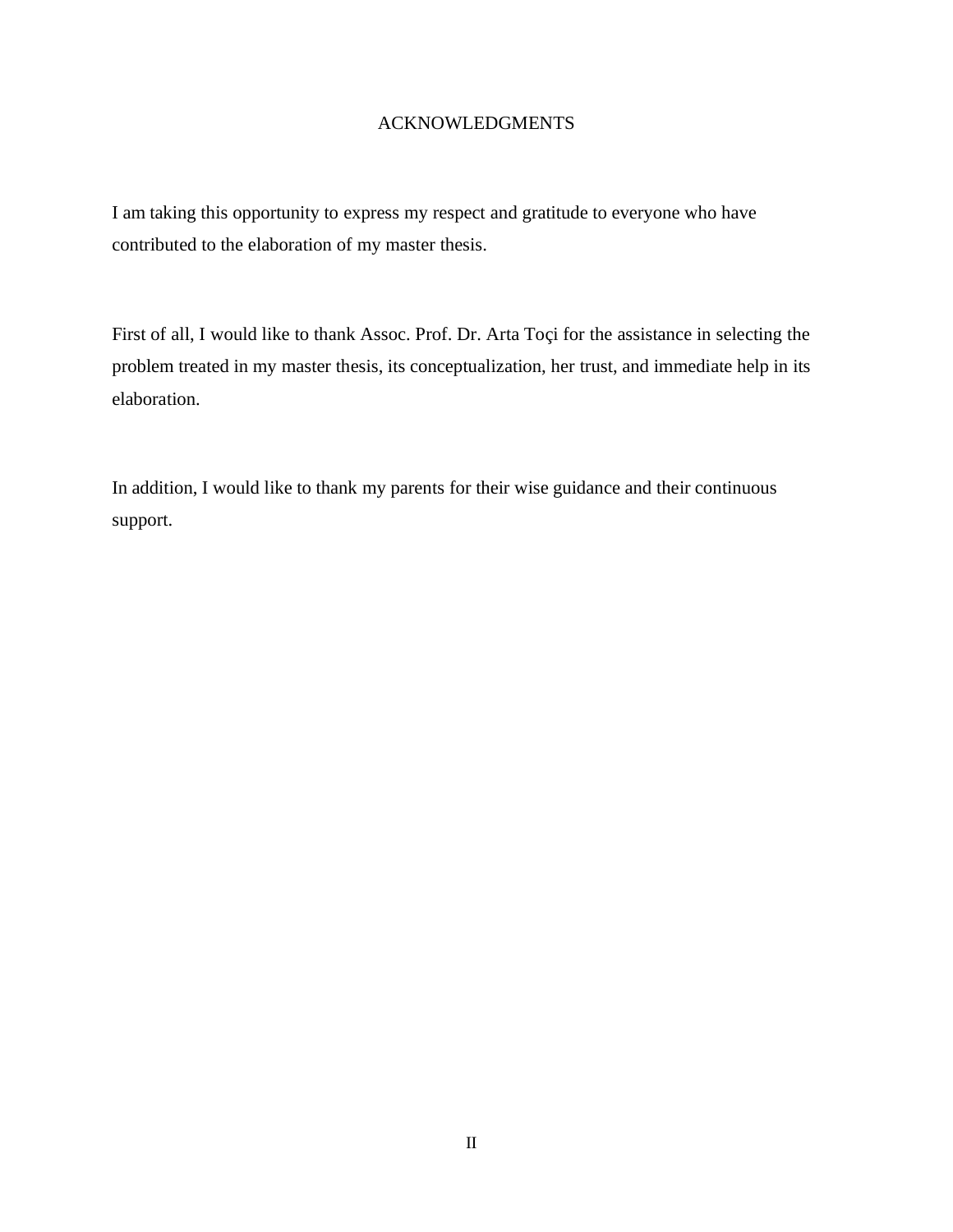#### Abstract

Albanian language, one of the oldest Indo-European languages, has an abundance of works to offer to the world. Despite this, translated literature from Albanian to foreign languages or viceversa are rare. Nonetheless, many of those that exist have errors, such that they do not communicate the same message as the original. It is hard to convey the precise message from the original language to the translated text; nonetheless, remaining as near to that meaning as feasible is required.

English has become one of the world's most widely spoken languages in recent decades. Given its importance, this study aims to identify and categorize the most common errors in translations from Albanian to English, utilizing public documents from South East European University as the focus of the study. All of the SEEU documents are available in the three official languages of North Macedonia: Macedonian, Albanian and English. These documents are prepared in Albanian and then translated into Macedonian and English, making them ideal for this study.

The documents were analyzed using the Keshavarz's (2015) error analysis model. In the search of the types of errors, the results show errors in three levels: morphological, syntactical and lexical. The errors found in these translations were first considered to be ignorable and unnoticed by the average reader. However, in this study, I discovered that some of these errors are so substantial that they completely distort the meaning of the statements.

Keywords: translation, Albanian, English, error analysis, university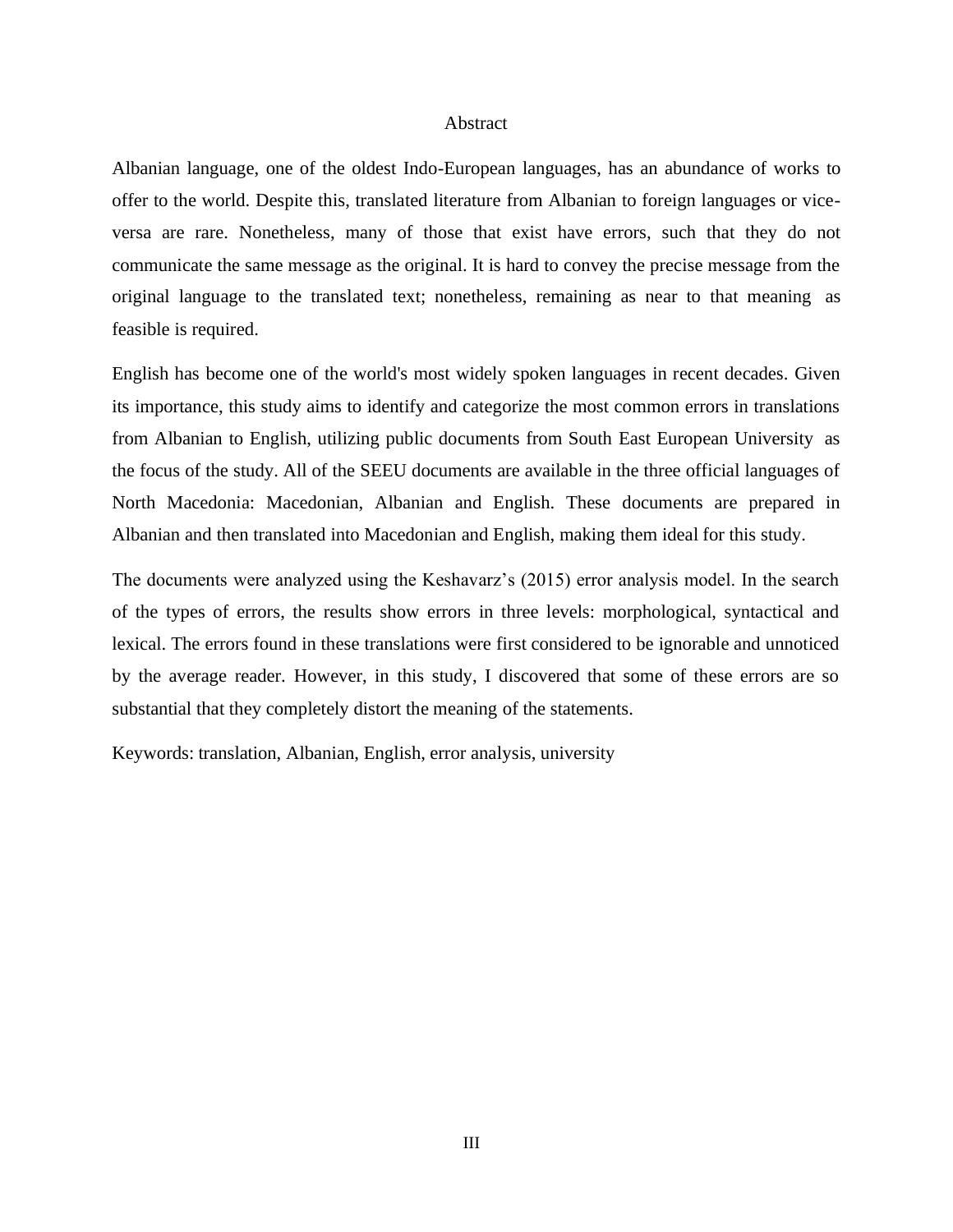### Parathënia

Gjuha shqipe, si një nga gjuhët më të vjetra indo-evropiane, ka një bollëk veprash për t'i ofruar botës. Pavarësisht kësaj, literatura e përkthyer nga shqipja në gjuhë të huaj ose anasjelltas është e rrallë. Dhe shumë prej këtyre përkthimeve kanë gabime, me të cilat teksti i përkthyer arrin në një pikë që nuk komunikon të njëjtin mesazh si origjinali. Është e vështirë për të përcjellë mesazhin ekzakt nga gjuha origjinale në tekstin e përkthyer; mirëpo, pa marrë parasysh kësaj, është e domosdoshme që të qëndrohet sa më afër mesazhit origjinal që është e mundur.

Anglishtja është shndërruar në një nga gjuhët më të folura në botë në dekadat e fundit. Nisur nga rëndësia e saj, ky studim synon të identifikojë dhe kategorizojë gabimet më të zakonshme në përkthimet nga shqipja në anglisht, duke shfrytëzuar dokumentet publike nga Universiteti i Evropës Juglindore si fokus të studimit. Të gjitha dokumentet e UEJL-së janë në dispozicion në tri gjuhët zyrtare të Maqedonisë së Veriut: maqedonisht, shqip dhe anglisht. Këto dokumente përgatiten në gjuhën shqipe dhe më pas përkthehen në maqedonisht dhe anglisht, duke i bërë ato ideale për këtë studim.

Dokumentet janë analizuar duke përdorur modelin e analizës së gabimeve të Keshavarz-it (2015). Në kërkim të llojeve të gabimeve, rezultatet tregojnë se ka gabime në tri nivele: nivelin morfologjik, sintaksor dhe leksikor. Gabimet e gjetura në këto përkthime u konsideruan fillimisht si të neglizhueshme dhe të pavërejtshme nga publiku mesatarë. Megjithatë, në këtë studim, zbulova se disa nga këto gabime janë aq thelbësore sa që shtrembërojnë plotësisht kuptimin e deklaratave.

Fjalë kyçe: përkthimi, gjuha shqipe, gjuha angleze, analiza e gabimeve, universiteti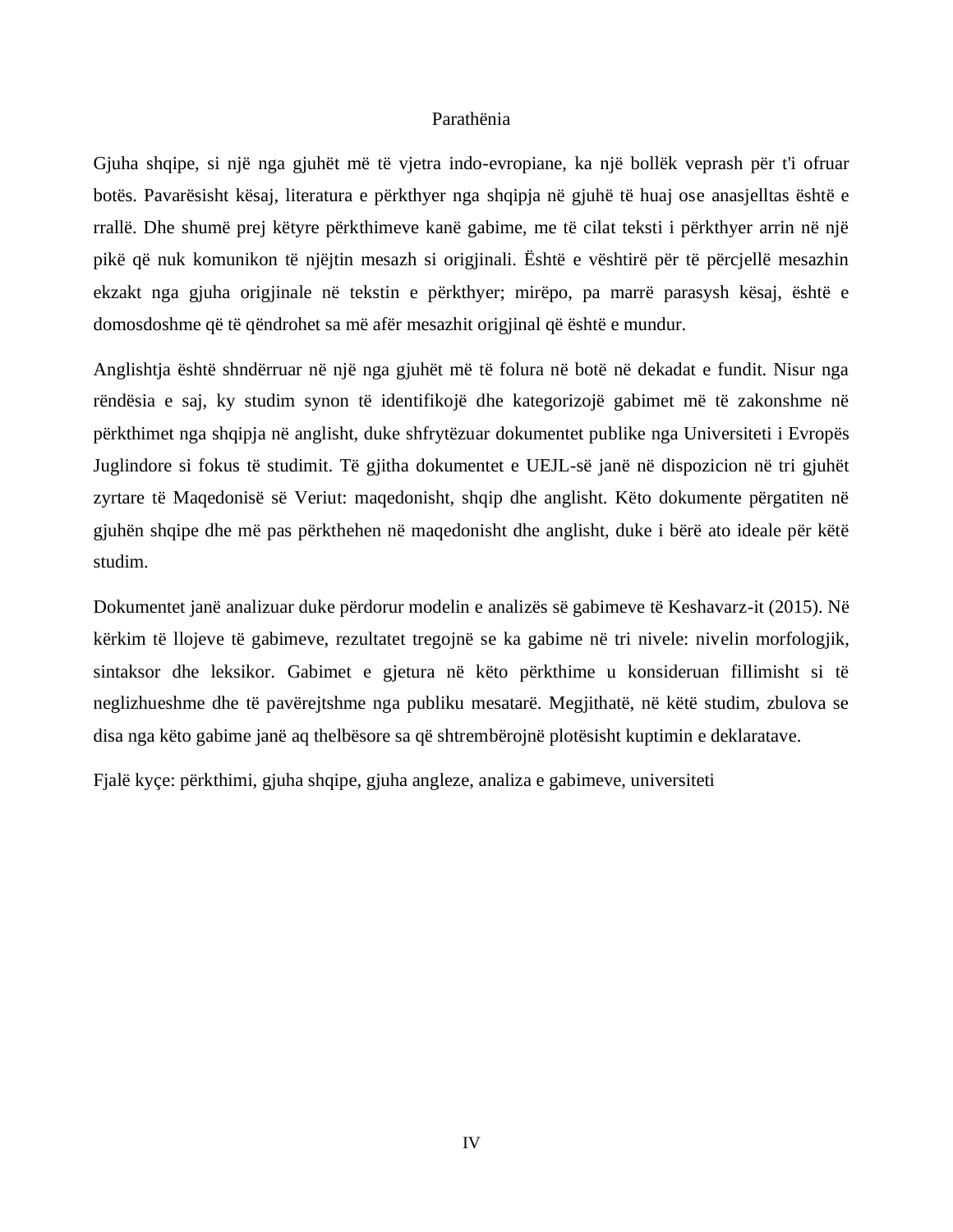# TABLE OF CONTENTS

| I.                                                                                        |  |
|-------------------------------------------------------------------------------------------|--|
|                                                                                           |  |
|                                                                                           |  |
|                                                                                           |  |
|                                                                                           |  |
| 2.2.2. Syntactic Similarities and Differences between Albanian and English 6              |  |
|                                                                                           |  |
|                                                                                           |  |
|                                                                                           |  |
|                                                                                           |  |
|                                                                                           |  |
|                                                                                           |  |
|                                                                                           |  |
|                                                                                           |  |
|                                                                                           |  |
|                                                                                           |  |
| 4.3.1. Other examples where the missing information has little or no effect in meaning.48 |  |
| 4.4. Rare cases – Additional information in the English versions of the documents52       |  |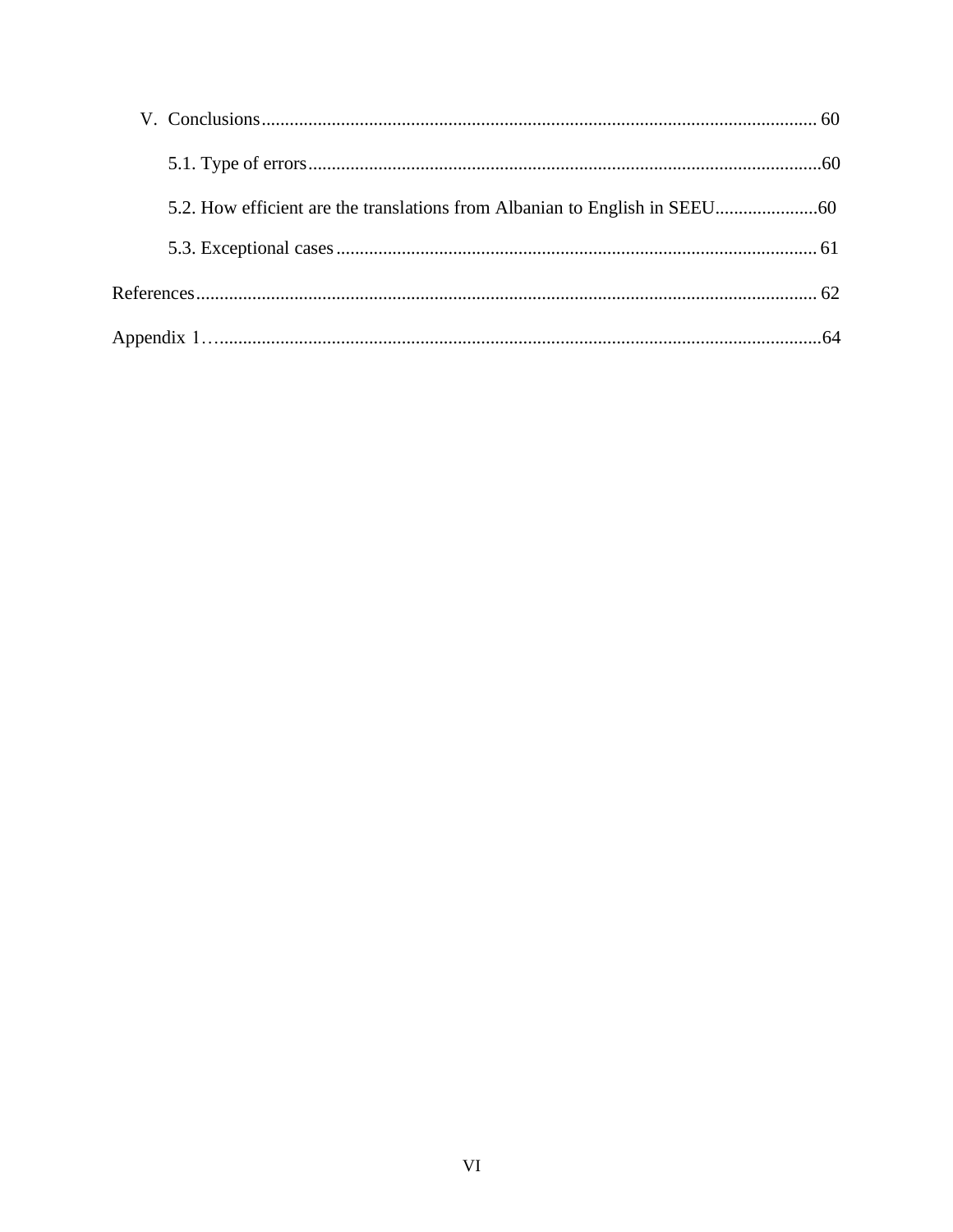### **Chapter 1**

#### **INTRODUCTION**

In the human history, translation has played an important part in bringing people together, since ancient times, and it continues to do so. In the Albanian community, translation has influenced Albanian's lives in many ways. As Shala (2021) mentions, in 1900s translation has had a significant influence on Kosova in terms of the employment of linguistic needs and faith in the constitutional system, especially when paired with other human rights such as learning and participation in governmental decision-making.

Given its importance and its influence on the human's life, it is essential that translation is done correctly. In Albania, according to Qendro et al. (2012), improperly translated medicine information on the box have had a negative impact on people's wellbeing. Some of the issues stemmed from the use of medical terms that were unfamiliar to the general public, as well as the usage of idioms to depict the negative consequences of the product (Qendro et al., 2012)

It is true that it is impossible to construct a translated text that is exactly the same as the source text on all levels while translating. For example, while it is feasible to transmit the precise linguistic elements, that is, the same message from the original text, some variation in meaning will still exist, because the same message in the original intended audience cannot elicit the same emotion and impact in the intended audience from the translator (Braçaj, 2016). Often, the translator must look for a matching term with a similar meaning rather than an identical one, because an identical version simply does not exist (Dumitrescu, 2014). According to Braçaj's (2016) research, idioms can be translated differently depending on the context, hence a single method to translate them does not exist.

Furthermore, different types of texts raise different issues. As an example, when translating idioms, in order to translate successfully, one needs to be fluent in both languages: the original text's language and the target language, in order to be aware of all the nuances of meaning that an idiom on the original text might have and then transmit a similar message to the target language (Braçaj, 2016).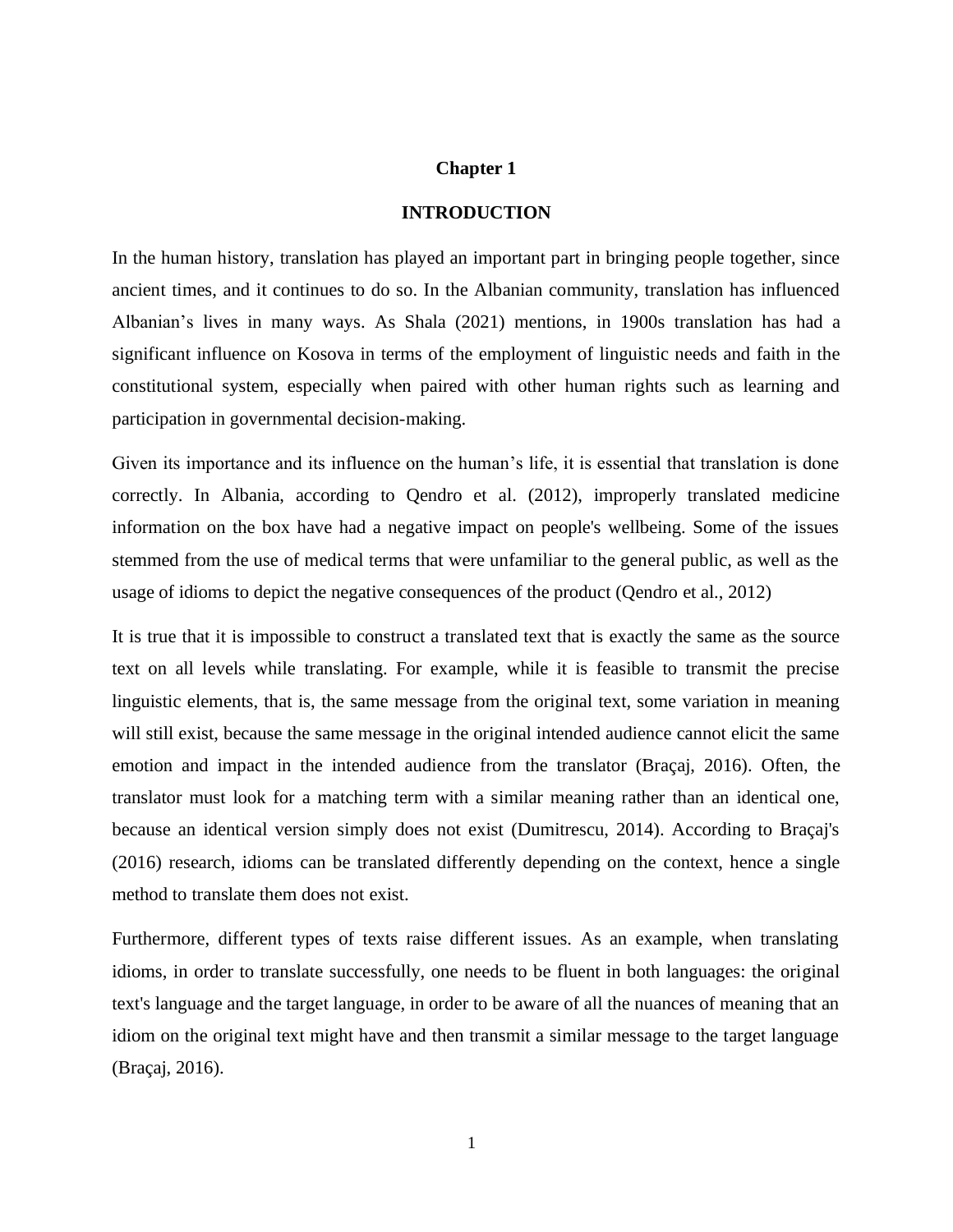Generally, judicial translation is the most difficult translation since its language is intimately tied to the country's judicial system and, in many circumstances, varies from the vocabulary of other nations (Dumitrescu, 2014). A professional translator is familiar with both the judicial system of the source text's language and the judicial system of the target text's language, as well as the topic area and terminology (Bushi & Papajorgji, 2021). According to Bushi and Papajorgji (2021), the passive voice, as a feature of the judicial texts, is used in legal papers to keep the writer anonymous and to detach him or her from the judicial pronouncements, giving the documents a fairer and more unbiased look. Furthermore, according to Dumitrescu (2014), a legal translation may quickly become a literal translation, which might be difficult to understand in many circumstances. To prevent this difficulty, it is necessary to be knowledgeable on the judicial systems in both languages, as well as to be familiar with the different vocabulary and form of writing in judicial papers (Dumitrescu, 2014).

On the other hand, translation also plays an important role in the education, and this study was focused in this area. Public documents of SEEU were chosen, for the reason that they were considered as a perfect subject of study. They are documents, which fit into the legal area, where translation is done following some certain rules appropriate for these types of texts. Many literary works have been translated from Albanian into foreign languages and vice-versa, however, their translation is not based on rules, as much as they are based on different contexts and different requirements, making them an inconvenient subject of study.

Furthermore, the university's webpage plays the role of the mirror, reflecting the university's system and values. In our case, the South East European University's webpage is quite helpful offering all documents in three languages: Albanian, Macedonian and English. These documents are written in one language, and then translated in the other two languages. Therefore, that translation plays a huge part in the representation of the university, and for this reason it plays an important role for the university's image.

My interest is examining these translations, specifically Albanian-English translations, and come up with a detailed analysis on how efficient and correct are these translations, analyzing any errors found on the text, and come up with suggestions on how to improve the weaknesses aroused in the study. For this study, public notices, documents of SEEU were the material which was analyzed, and the study was conducted based on these research questions: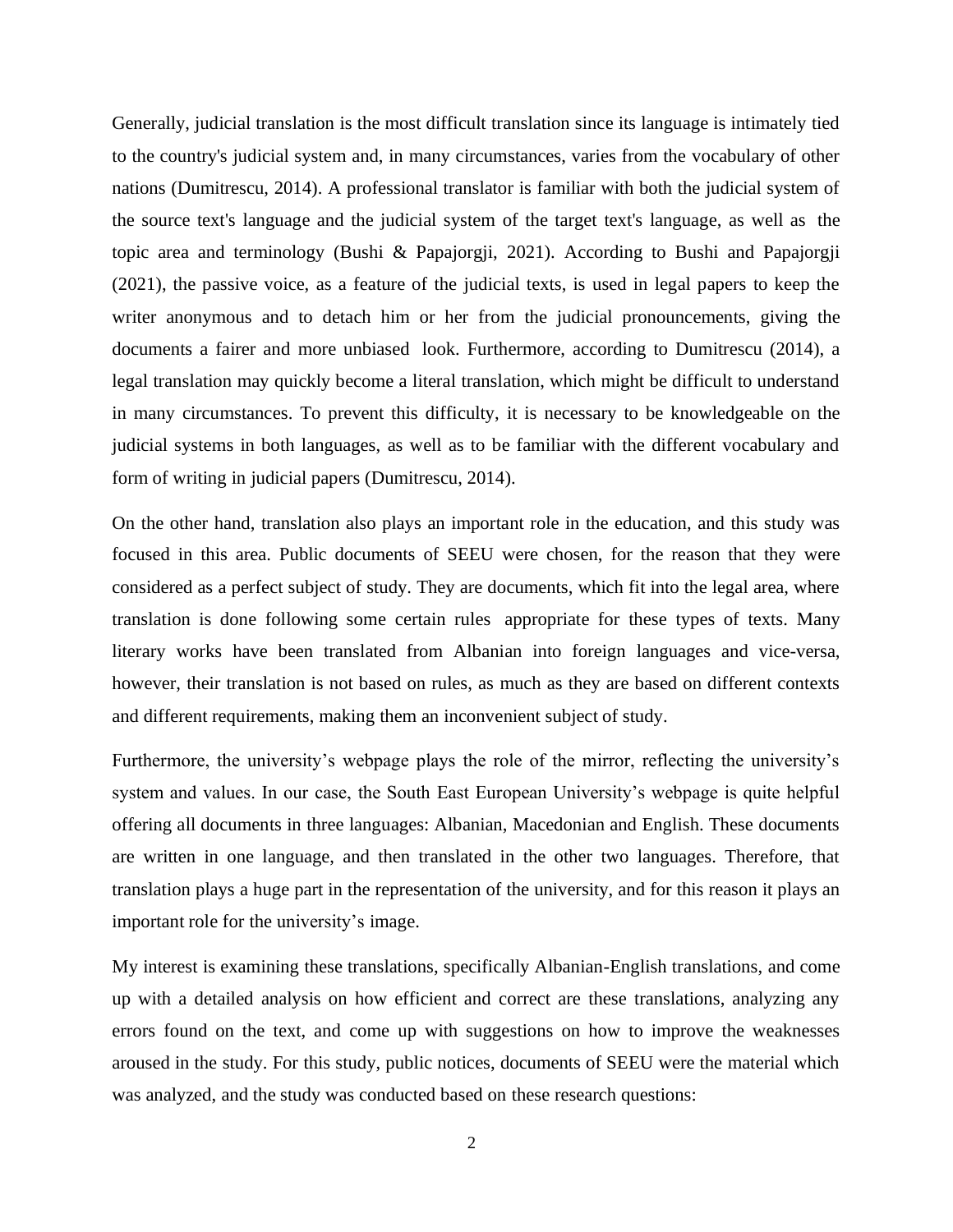Research question 1: How efficient are the Albanian-English translations in SEEU?

Research question 2: Of what nature are the errors in these types of translations?

Initially, it was hypothesized that the Albanian-English translations in SEEU are effective because they meet the one primary criteria of the translation rules, which is that the translated text conveys the same meaning as the original text. Aside from that, another hypothesis was that the errors would be minor lexical errors, such as using the slightly wrong synonyms, and so on. If the errors would be different from this initial perception, then this could be also seen as an issue for SEEU.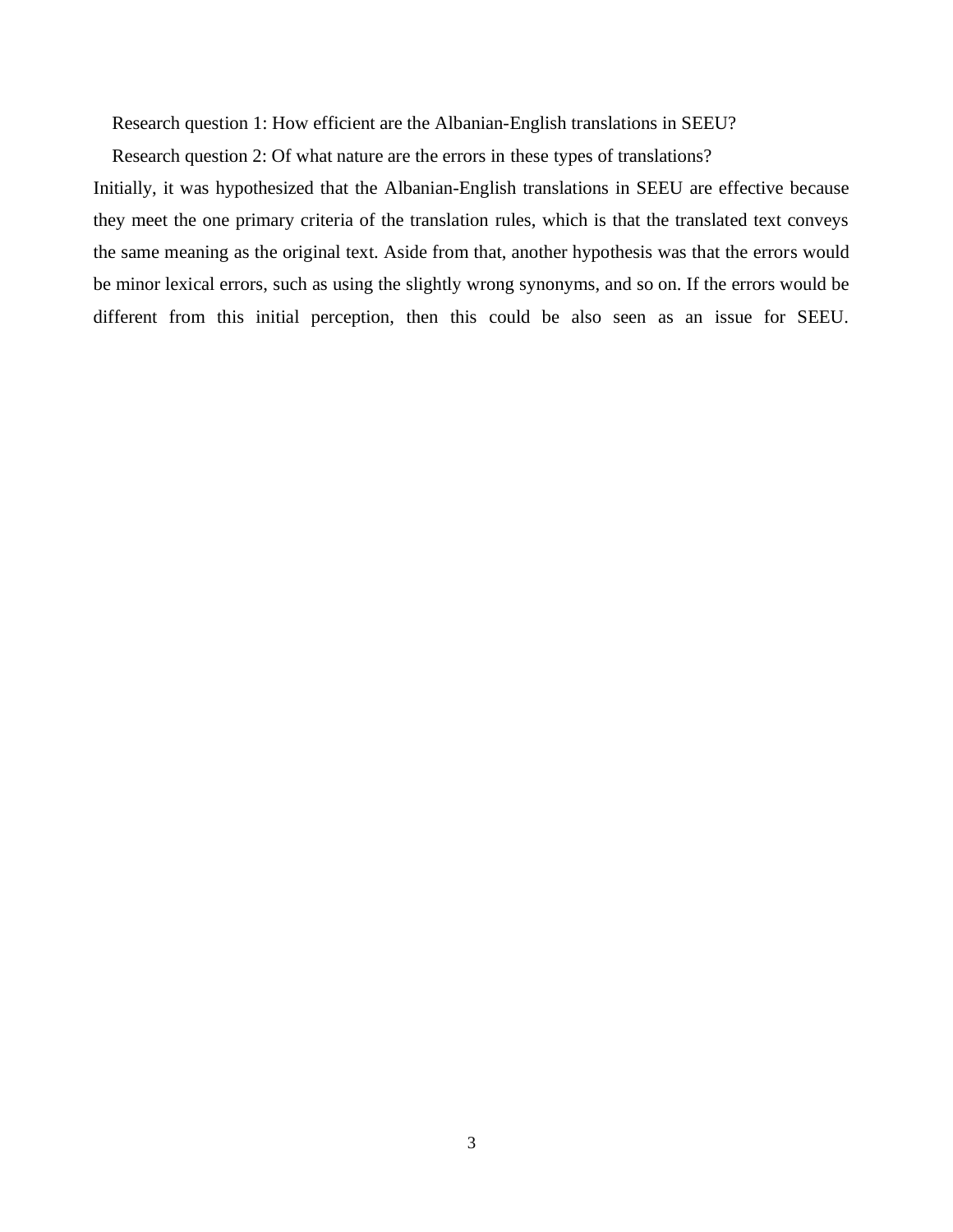#### **Chapter 2**

#### **LITERATURE REVIEW**

### <span id="page-10-0"></span>**2.1. Translation as a process**

Vula (2020) mentions translation is regarded as one of the most important tools for allowing readers, listeners, and viewers to read, listen to, and watch various books, music, and films in various languages, which are realized through the translation process.

Despite the fact that any information that you say in a language can be conveyed in another language, the whole process of translation is not as easy. Because it is nearly impossible to find two languages that are equally in; syntax premises, morphology, semantic, pragmatic premises, etc., the translation process may logically consist of various changes in the text, such as changes in the order of sentence elements, the addition or the loss of other elements (Vula, 2020). This means that it is almost impossible to create a translation which corresponds with the original text in all levels: syntactically, morphologically, semantically, pragmatically, etc. However, there are successful and unsuccessful translations. As Vula (2020) says, when a transformed text or film titles in another language convey the same meaning, information, or message to the audience or readers, that is considered a successful translation.

#### <span id="page-10-1"></span>**2.2. English language versus Albanian language**

Because of variations in grammar and other foundations, the Albanian and English languages have more differences than similarities (Vula, 2020). Because of the differences between these two languages, numerous modifications occur during translation, including the insertion of sentence parts and the removal of words, in order to make the translation cohesive and intelligible (Vula, 2020). This means that it is impossible to translate a text from English to Albanian or vice versa, which would correspond wholly with the original text. Because of the variations in linguistic structure, translation is frequently done at the word or sentence level in order to get a good translation of meaning or message from source to target language (Vula, 2020). Because these modifications need to be done in order to achieve a near to perfect translation, the translators have to be more than just translators. According to Vula (2020), in general, translation necessitates a thorough understanding of both the source and destination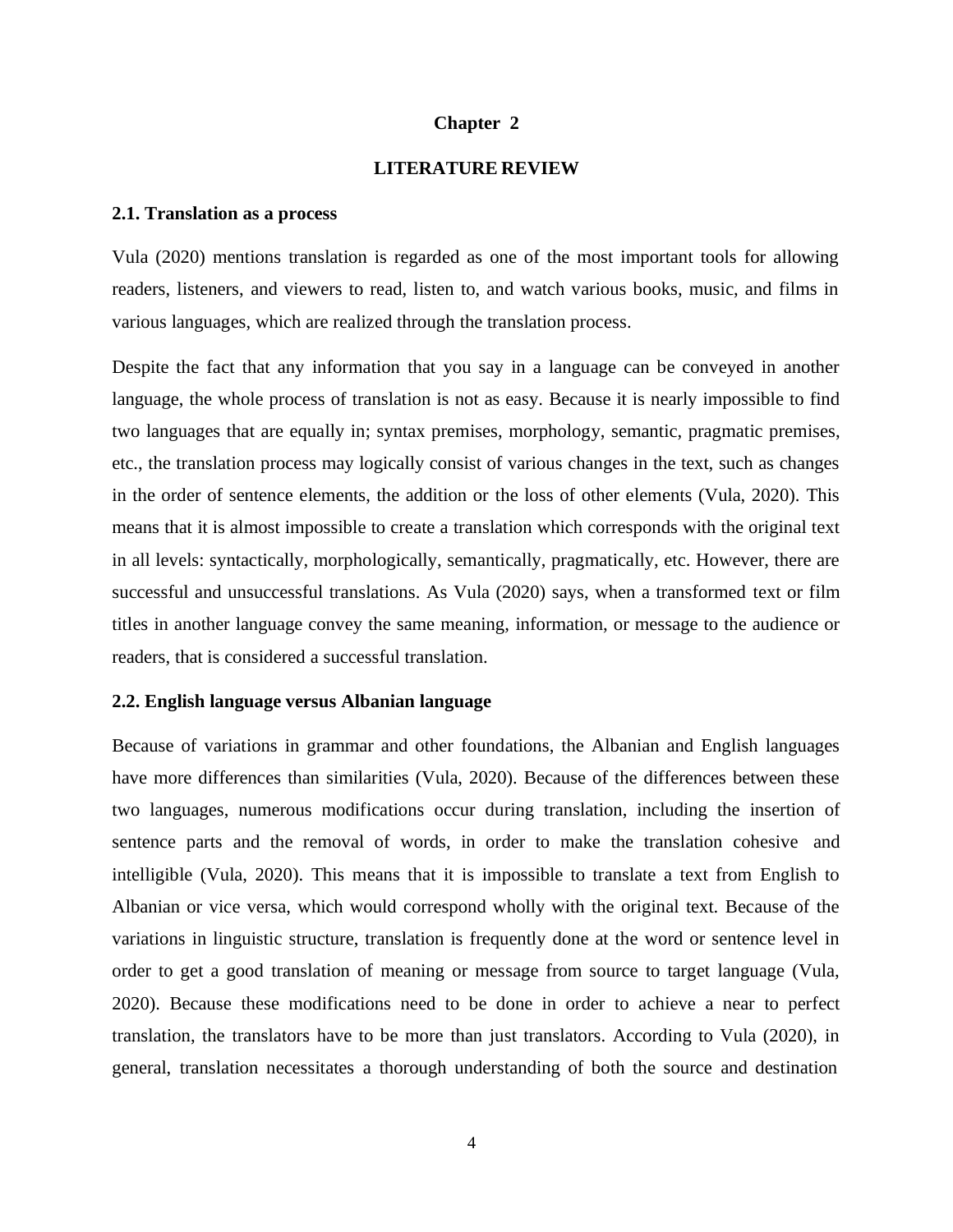languages' grammar in order to make modifications without losing the source language's meaning.

According to the findings of the study of Vula (2020), the main differences between Albanian and English include gender distinctions, linguistic relativism, and noun cases. However, we will look these differences categorized morphologically, syntactically, and semantically.

#### <span id="page-11-0"></span>**2.2.1. Morphological differences between English and Albanian.**

According to Kurani and Muho (2014), the morphological similarities between the languages under study outnumber the discrepancies. While English and Albanian have some characteristics that they differ, some are very similar. Albanian grammatical categories are fairly similar to those of English. In Albanian, nouns have distinct gender, case, and number. Nouns in English have the same numerical categories as in Albanian (singular, plural), but they don't stress the grammatical category of gender (Kurani & Muho, 2014)

There are some characteristics that both languages have, but they express those characteristics differently. For example, as Kurani and Muho (2014) mention, there are three genders of nouns in Albanian: feminine, masculine, and neutral.

An interesting category to look at are adjectives. There are many differences regarding these two languages. For example, adjectives in English do not change as frequently as they do in Albanian, and they remain constant in both number and gender (Kurani & Muho, 2014). Spahiu and Spahiu (2019) agree saying that gender is another feature that distinguishes English and Albanian adjectives, because Albanian adjectives agree in gender with nouns, for example, if the noun is feminine, the adjective will be feminine as well, English adjectives do not have gender and do not change their form regardless of the noun gender. Besides that, there are differences in adjective order between English and Albanian adjectives, because English adjectives must be used in a specific order, Albanian adjectives can be used in any order the speaker desires (Spahiu & Spahiu, 2019). Also, unlike Albanian adjectives, English adjectives do not depend on nouns; they remain the same whether the noun is singular or plural. As a result, their numbers differ as well (Spahiu & Spahiu, 2019).

Nonetheless the similarities outnumber differences. In both languages, adjectives are words that describe and modify nouns and pronouns (Spahiu & Spahiu, 2019). Adjectives in English and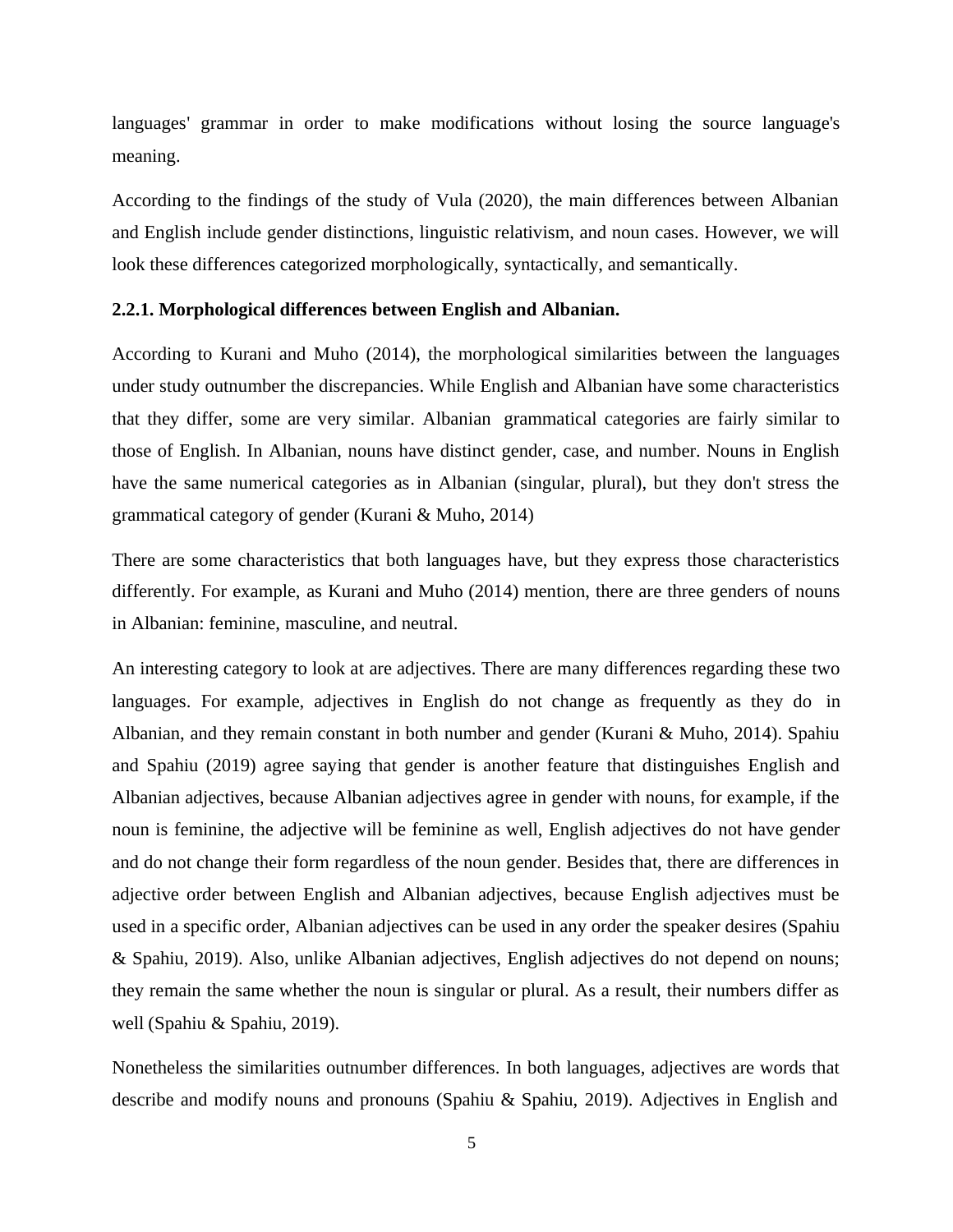Albanian are divided into four categories based on their morphological structure: simple, derived, compound, and conversed (Spahiu & Spahiu, 2019). Even their formation processes are similar, for example as Spahiu and Spahiu (2019) mention in Albanian and English, adjectives formed by prefixes are mostly used to give words a negative meaning and adding suffixes is the most efficient way of forming adjectives in English and Albanian. Therefore, Adjectives are formed by compounding and conversion in both languages (Spahiu & Spahiu, 2019). Even their placement is the same; Adjectives are placed before nous (attributive) and after nouns in both languages according to syntactical function (predicative) (Spahiu & Spahiu, 2019). Furthermore, when it comes to the degree of adjective, English and Albanian adjectives are similar. Positive, comparative, and superlative forms exist in both languages (Spahiu & Spahiu, 2019).

### <span id="page-12-0"></span>**2.2.2. Syntactic Similarities and Differences between Albanian and English**

Despite morphological differences, the syntactic differences are less prevalent. The structure and word order of English sentences are virtually identical to those of Albanian sentences. Subject + predicate is a frequent construction in both languages, appearing not just in simple sentences but also in subordinate clauses inside complicated phrases (Kurani & Trifoni, 2014). However, there are differences which may confuse L2 learners, at the beginning. In English, the word order is adjective + noun, but in Albanian, it is the reverse. The sequence of the words in both languages may only be modified in rare instances and for stylistic considerations (Kurani & Trifoni, 2014).

Alla (2014) concluded that the subject clause is a nominal or pronominal phrase that acts as the subject of the predicate in the main sentence in both languages.

Furthermore, there is a direct grammatical and structural link between the subject clause and the predicate of the main sentence. In all languages, the predicate complements the subject to express the categories of modality, tense, and person (Alla, 2014).

Because the syntactic functions of words are specified by their inflections, the order of the subject clause in a complex sentence in Albanian is rather variable. However, such flexibility is not feasible in English since the sequence is stricter and the subject clause is followed by the main phrase. In some cases, the subject clause may be put at the end of the complex phrase, and its place may be filled by an "empty" subject realized by the possessive pronoun "it." This language phenomenon does not occur in Albanian (Alla, 2014).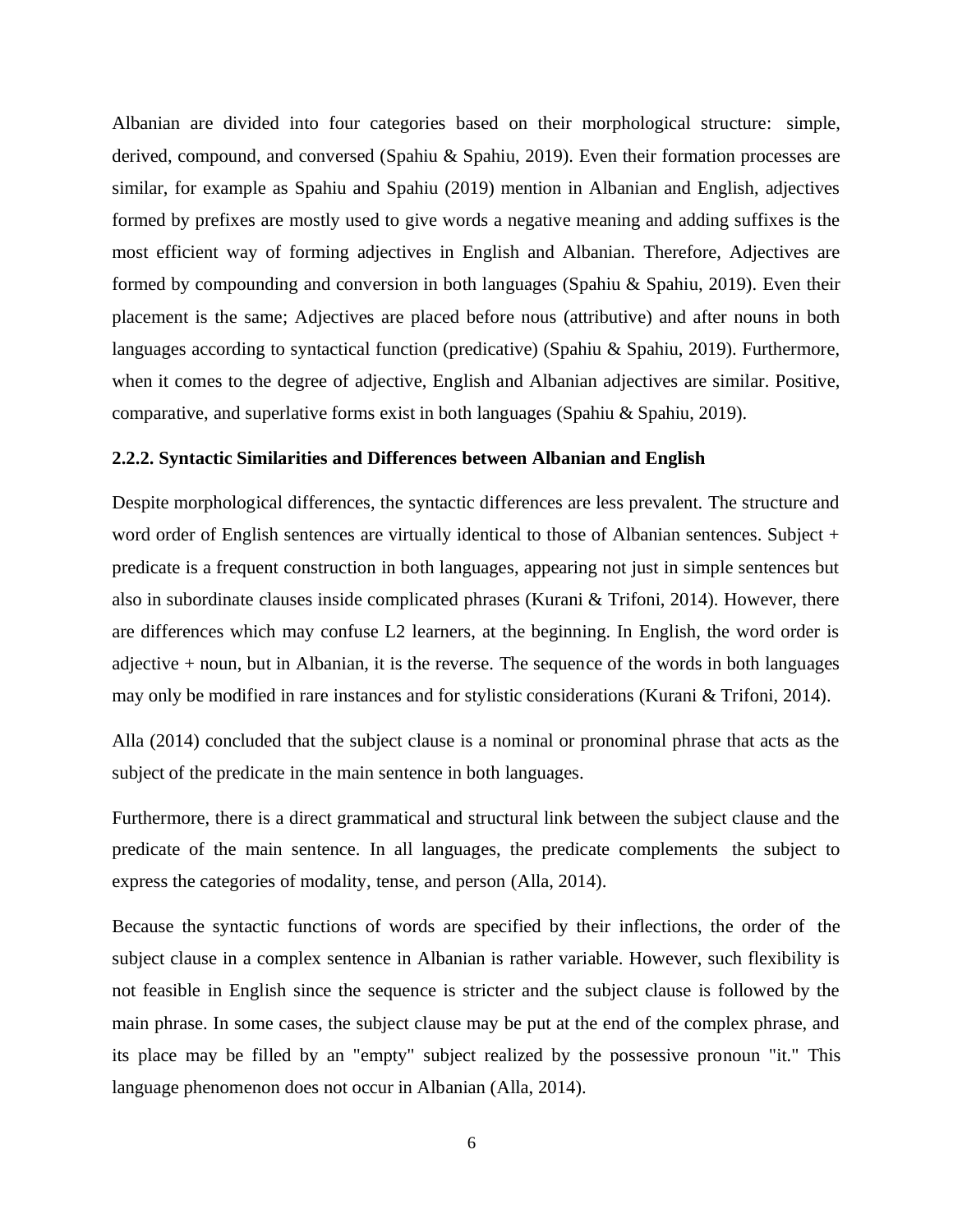### **Chapter 3**

### **METHODOLOGY**

### **3.1. Collection of Data**

The corpus of the study consisted of SEEU public notices and documents, which were selected randomly in the SEEU webpage on May of 2021. The random selection was employed to ensure a fairly equal representation of the variables for the study. It included a total of 60 public documents; 30 documents in Albanian and their 30 equivalent documents in English. The list of the documents used on this study is attached on Appendix 1.

#### **3.2. Method of Analysis**

The error analysis method was chosen in order to identify the translation errors between the two versions of SEEU public documents; Albanian and English. This method best served to answer our research questions, and the purpose of this study, respectively the identification of the types of errors and the judgement of whether or not these errors are critical to the text's message.

As it was mentioned earlier, the SEEU documents are initially written in Albanian, and those documents are translated into English and Macedonian. Accordingly, the analysis was focused on identifying errors in the Albanian-to-English translation process. Nonetheless, documents with errors in the Albanian versions, but with the correct equivalent English versions, were found occasionally throughout the analysis. Regardless, they were analyzed with the same method as the other errors found in the English versions. Since these were rare cases, all of them are included in a separate section.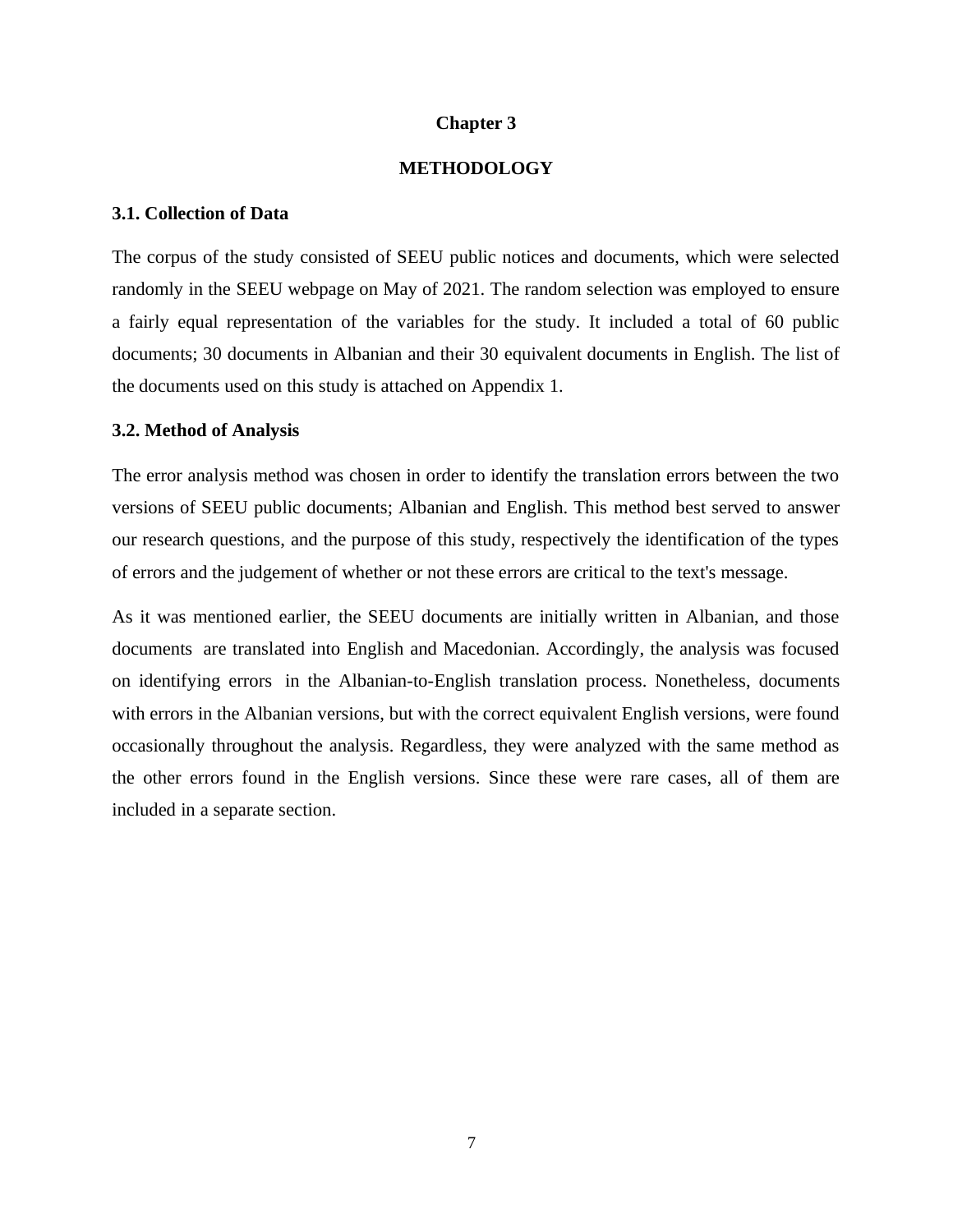### **3.3. The Process of Analysis**

#### **3.3.1. First Stage – The Identification of the Errors**

The process of analysis consisted of two stages; the initial stage included the identification of the errors. At this step, both versions of the texts, Albanian and English, were evaluated to determine whether there were any deviations from the lexical, morphological, and syntactical levels in the translated texts. The process of gathering this information can be best described by the datagathering technique for describing incorrect language use created by Corder (1971), (see figure 1).

Following Corder's (1971) technique, the texts were initially examined for any incorrect grammatical structure. If there was any deviation from the grammatical rules of Standard English, then the sentence was marked as an incorrect translation (in this case the errors would be on the morphological or syntactical level). According to Corder (1971), the sentences with this kind of error are called ''overtly idiosyncratic'' (p. 155). ''Overtly idiosyncratic'' involve those sentences, which can be concluded as incorrect based on its grammatically incorrect word structure (Corder, 1971, p. 155)

In the case of the absence of the grammatical errors, the sentence goes into another examination; the identification of any discrepancy between the two versions of the documents, Albanian and English, or in other words, the identification of the sentences that do not make sense. Covertly idiosyncratic sentences are correct at their structural level, nevertheless they do not express a clear message, or in some cases, the message expressed is different from the intended message (Corder, 1971).

If the sentence passes both examinations as grammatically and lexically correct, they are excluded from the second stage.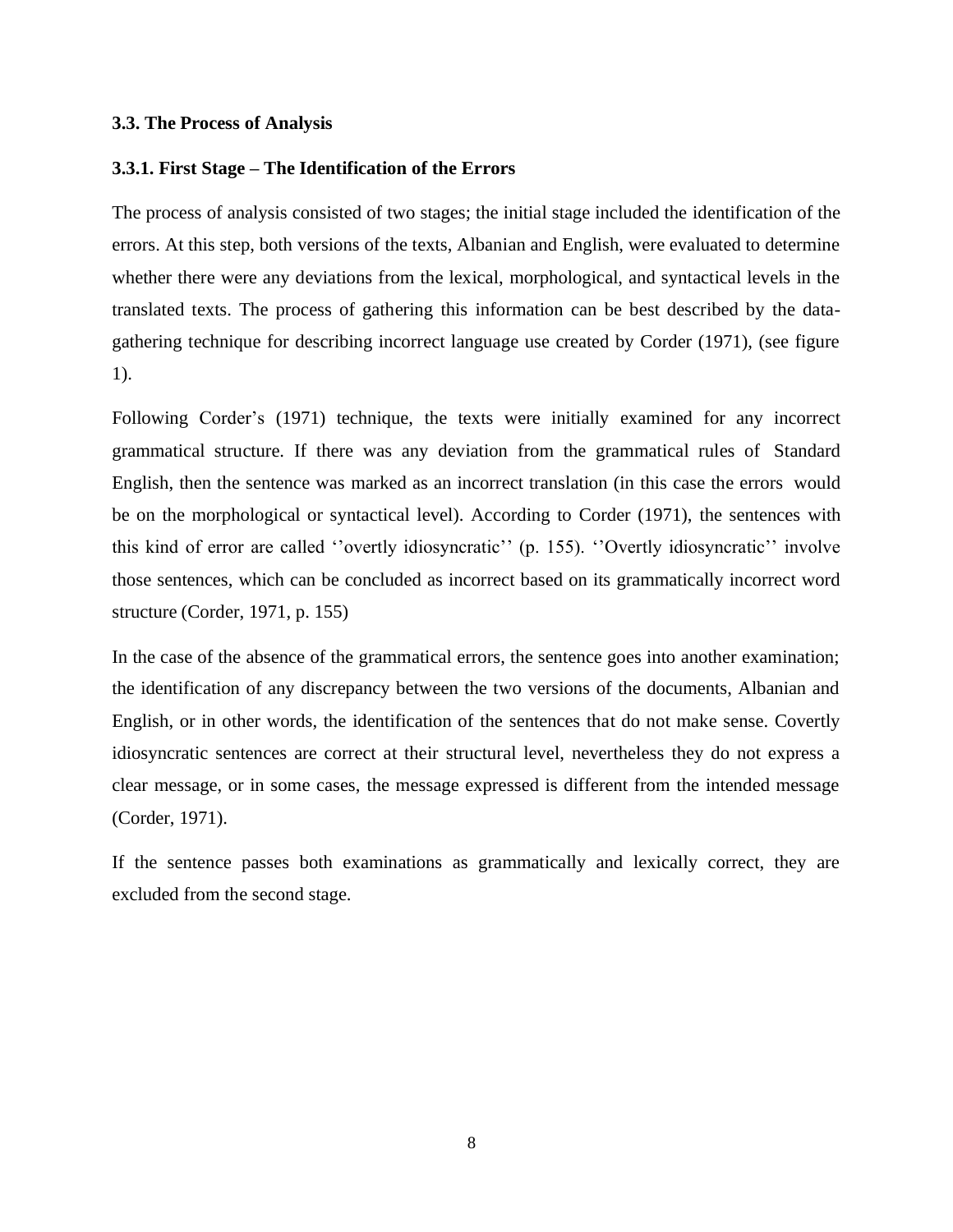### *Figure 1.*



*The technique of gathering data for describing incorrect language use (Corder ,1971)*

# **3.3.2. Second Stage – The Categorization of the Errors**

The second stage of the error analysis procedure is, in essence, classifying the detected errors into categories. The categorization of the errors was done on the basis of Keshavarz's model of error analysis. This analysis is based on "sample-based categorization", which means that the categories of the errors analyzed, are not decided beforehand, but rather they are dependent by the kind of errors that are presented during the study (Keshavarz, 2015). According to Keshavarz (2015), five categories of errors are essential: orthographic, phonological, lexical, morphological, and syntactic. Nevertheless, the focus was not directed on the orthographic level,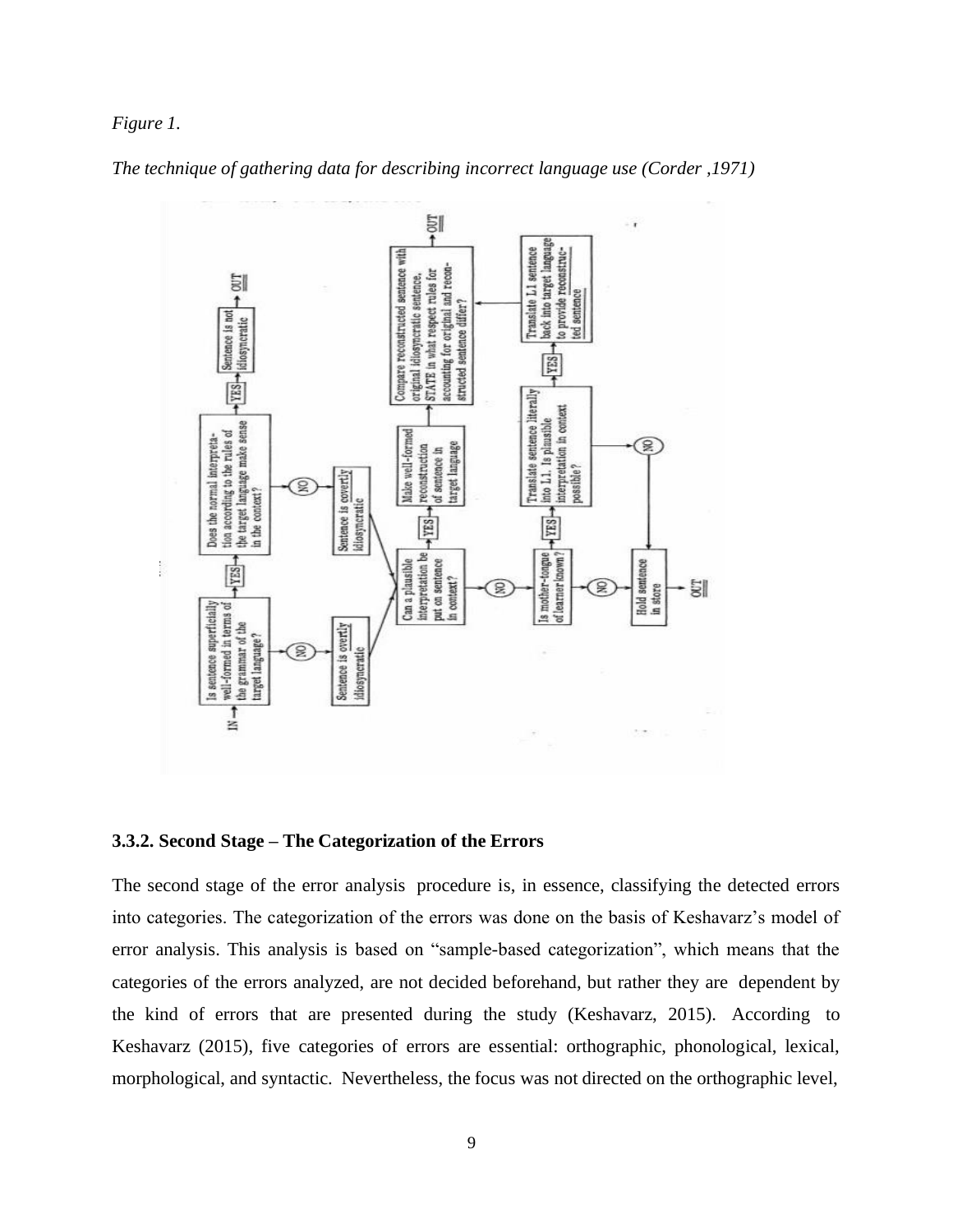considering that the SEEU documents are translated by professionals, and in the case of an orthographic error, it was considered to be a technical mistake. The phonological level was excluded, as well; for the reason that the corpus of the study was the written text. At the end, after three months of work, the categories included were the lexical, morphological, and syntactic level.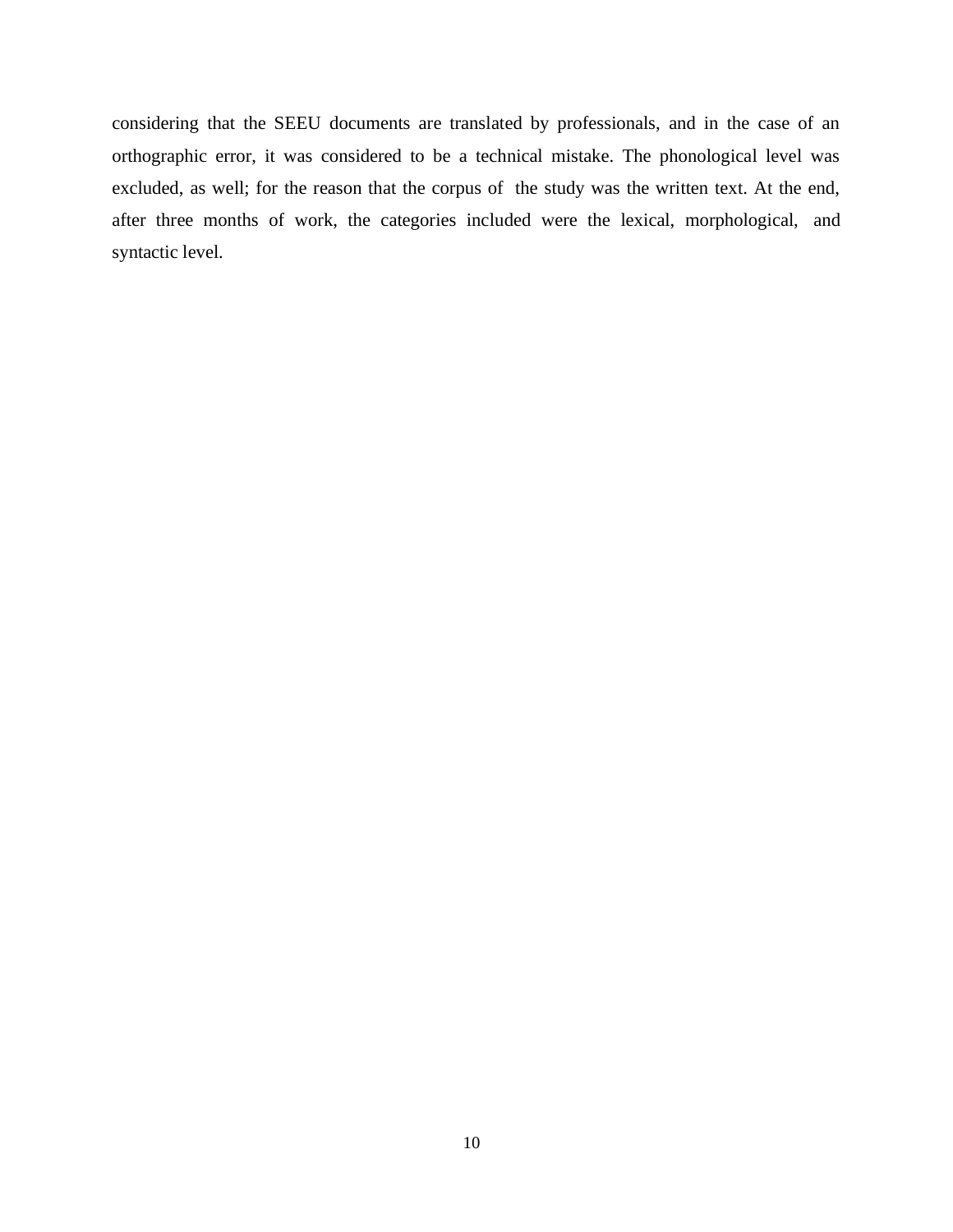### **Chapter 4**

#### **RESULTS**

The errors found on the study have been classified initially into morphological, syntactical and lexical, dedicating a section of this chapter for each of them respectfully. Besides them, another section has been dedicated to some interesting cases, where the English texts had more information than the Albanian one, considering the fact that this study has started analyzing translation errors arising from the translation from the Albanian text to the English one.

Below, errors are presented classified in three categories: morphological, syntactical and lexical. Some sentences might have errors which belong in two or more different categories, but they are classified based on the type of error is the most prominent one.

Furthermore, other versions of translations are suggested, based on the Albanian text and information. These suggestions do not represent the exact content that the Rules translated should have, as we do not possess that knowledge. They are more of a pure translation, rather than suggestions on the content.

| <b>Type of</b><br>error | <b>Version</b> | Text                                                                                                                                                      |
|-------------------------|----------------|-----------------------------------------------------------------------------------------------------------------------------------------------------------|
| <b>Inflection</b>       | Alb            | Për më tepër, rregulli kryesor i Planifikimit të Buxhetit ishte<br>përcaktuar që çdo njësi dhe entitet departamental të kategorizojë dhe<br>të përcaktojë |
|                         | Eng            | In addition, the primary rule of the Budget Planning was defined that<br>each department units and entities to categorize and prioritize<br>expenditures  |

### **4.1. Morphological errors**

# *Table 1.*

A case representation, where the use of the plural inflection "s" is used wrong. The determiner "each" requires a noun or nouns in the singular form, therefore the phrase "each department units and entities" is considered grammatically incorrect.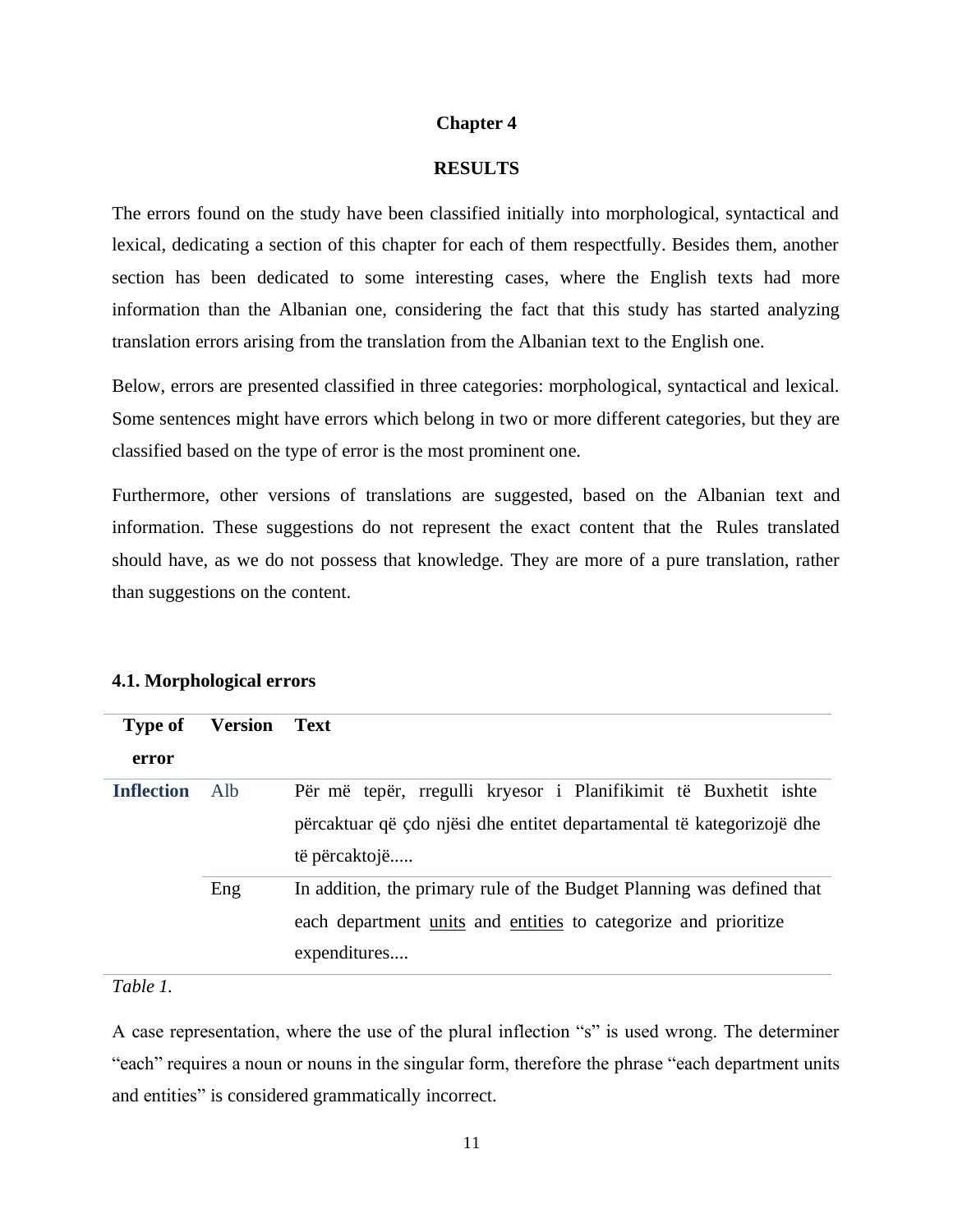| <b>Type of</b>    | Version | <b>Text</b>                                                          |
|-------------------|---------|----------------------------------------------------------------------|
| error             |         |                                                                      |
| <b>Inflection</b> | Alb     | Kështu, UEJL, duhet të instalojë një seri supozimesh, ose skenar të  |
|                   |         | krijuar kryesisht për të absorbuar paqëndrueshmërinë dhe rreziqet që |
| determiner        |         | vijnë nga ana më e rëndësishme e të hyrave të buxhetit.              |
|                   | Eng     | Thus, SEEU needs to install a set of presumptions or scenario        |
|                   |         | designed to absorb the volatility and risks arising from the most    |
|                   |         | important income side of the consolidated budget.                    |

# *Table 2.*

The use of the coordinating conjunction "or" implies that the phrase "a set of" complements the noun "presumptions" as well as the noun "scenario". The phrase "a set of" must be followed by a plural noun, where "presumptions" fulfills this requirement, while "scenario" does not do so. The correct morphological phrase would be "a set of presumptions or scenarios" or "a set of presumptions or a scenario".

In the terms of translation, from these two suggestions, a more accurate phrase would be "a set of presumptions or a scenario", for the reason that the Albanian noun "skenar" is the singular form, as well as the determiner "a" separates the noun "scenario" from the phrase "a set of".

| <b>Type of</b>  | <b>Version</b> | <b>Text</b>                                                            |
|-----------------|----------------|------------------------------------------------------------------------|
| error           |                |                                                                        |
|                 | Alb            | Bartësi kryesor i aktivitetit kërkimor-shkencor është stafi akademik i |
|                 |                | Universitetit i angazhuar në realizim e tij me detyrime individuale    |
| <b>Omission</b> |                | apo grupore                                                            |
| of              | Eng            | The main responsibility for scientific-research activities in the      |
| determiner      |                | University lies with academic staff engaged in implementation, with    |
|                 |                | individual and group obligations.                                      |
| $-111$          |                |                                                                        |

*Table 3.*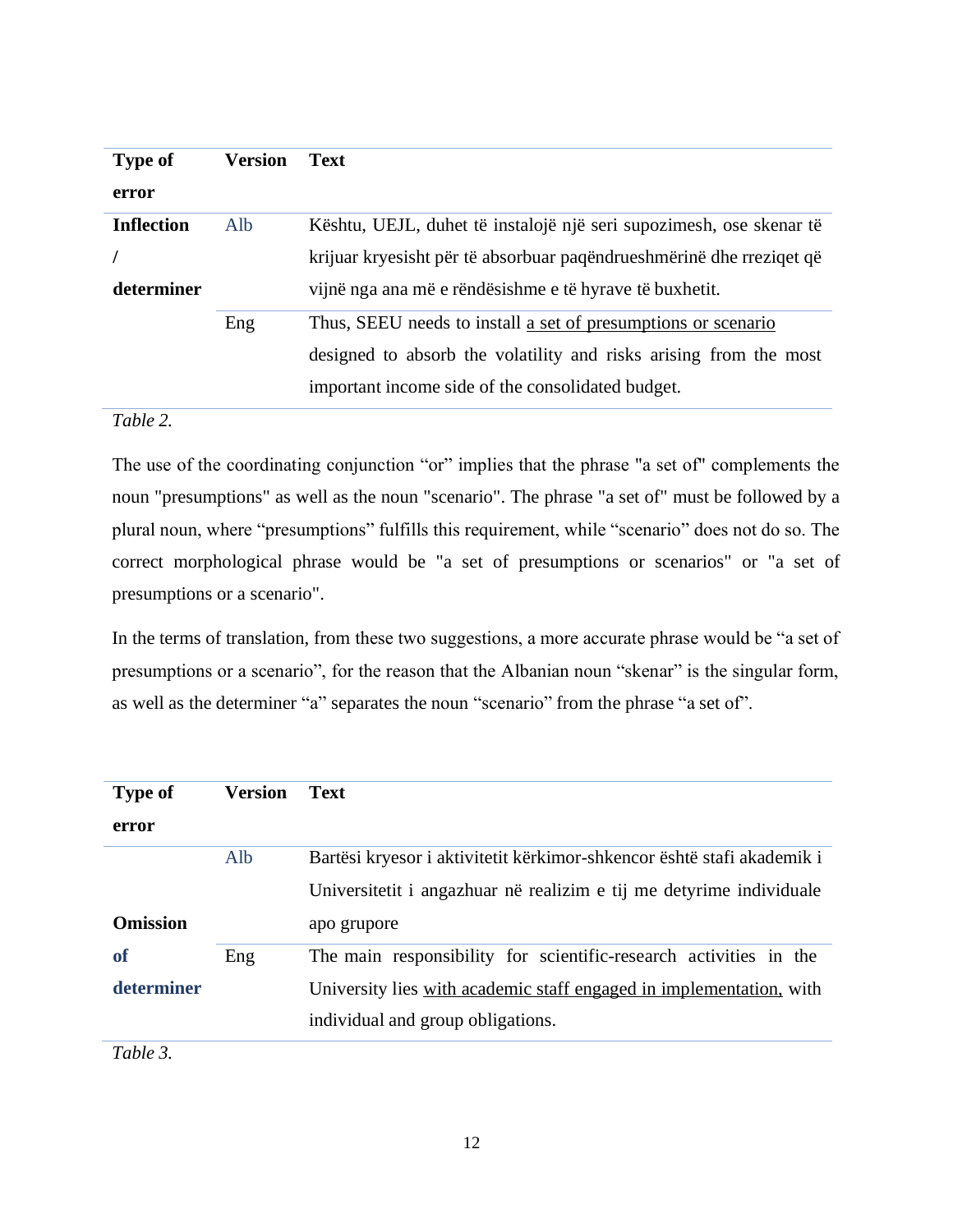The error lies in the omission of the determiner "its" in the phrase "academic staff engaged in its implementation".

| <b>Type of</b> | <b>Version</b> | <b>Text</b>                                                          |
|----------------|----------------|----------------------------------------------------------------------|
| error          |                |                                                                      |
| Extra          | Alb            | UEJL i ofron masat organizative të mëposhtme për fshehtësi dhe       |
| preposition    |                | mbrojtjen e përpunimit të të dhënave personale përmes sistemit për   |
|                |                | video mbikëqyrje edhe atë:                                           |
|                | Eng            | provides the following organizational<br>SEEU<br>measures<br>for     |
|                |                | confidentiality and protection of personal data of processing by the |
|                |                | video surveillance system:                                           |

# *Table 4.*

A demonstration of an unnecessary use of the preposition "of," which alters the meaning of the statement. A more accurate sentence in this case would be "*The SEEU offers the following organizational measures to ensure the confidentiality and security of processed personal data in the video surveillance system*".

| <b>Type of</b>     | <b>Version</b> | Text                                                             |
|--------------------|----------------|------------------------------------------------------------------|
| error              |                |                                                                  |
| <b>Omission</b> of | Alb.           | , Bordi i Universitetit, në mbledhjen e mbajtur më 11.06.2016    |
| preposition        |                | miratoi                                                          |
| incorrect          | Eng            | the University Board, at its meeting held 11 June, 2016 approved |
| form               |                | the                                                              |
| $T^{11}$           |                |                                                                  |

*Table 5.*

Two errors are noticeable in this example. Dates in English are generally written using ordinal numbers e.g. *"the 11th of June, 2016"*. In addition to that, the preposition "*on*" is omitted altogether. Therefore, a grammatically correct phrase would be "*at its meeting held on the 11th of June*".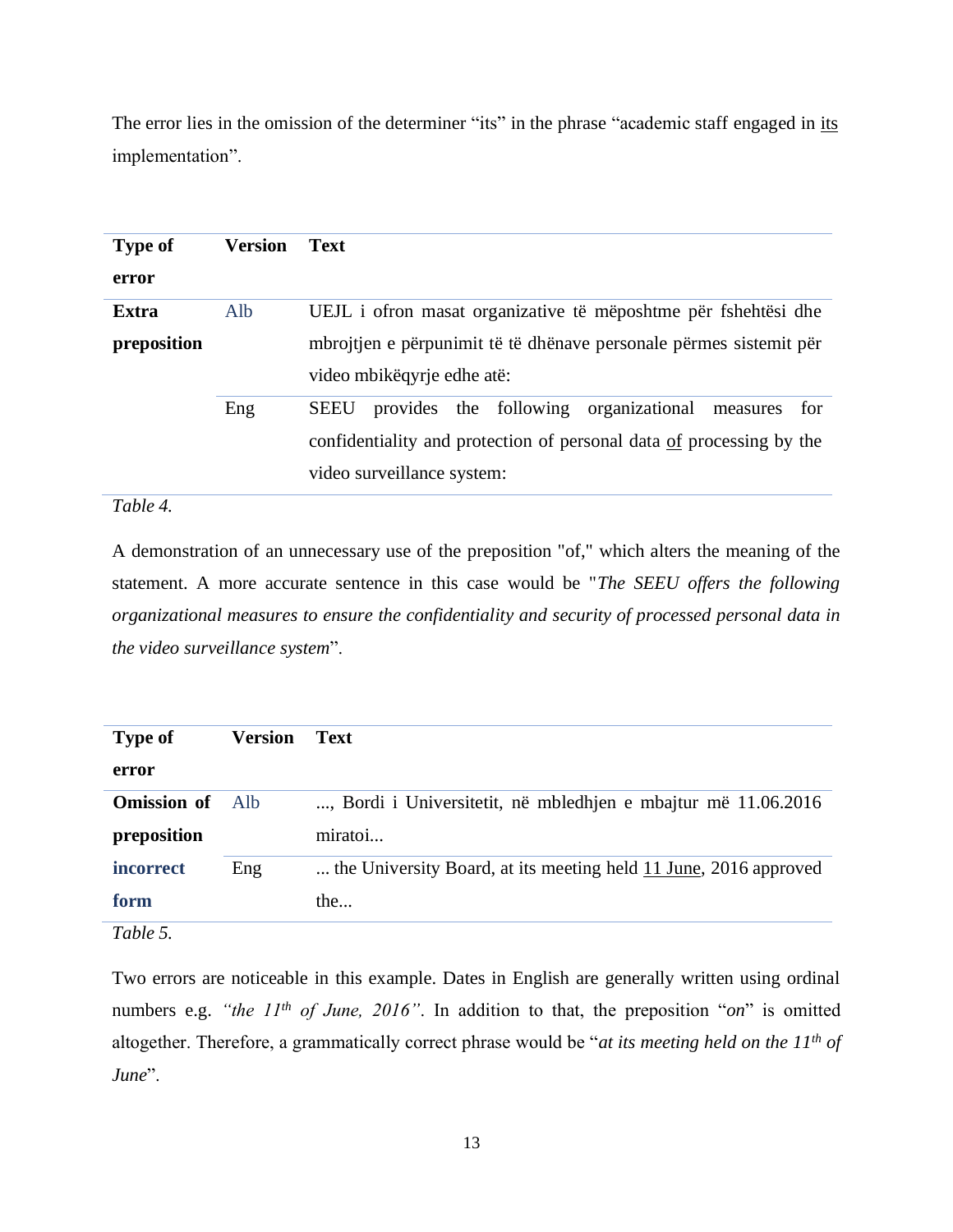| <b>Type of</b>     | <b>Version</b> | <b>Text</b>           |
|--------------------|----------------|-----------------------|
| error              |                |                       |
| <b>Wrong</b>       | Alb            | Objekti i rregullimit |
| <b>Preposition</b> | Eng            | Subject of regulation |
| Table 6.           |                |                       |

Suggested sentence: *"Subject to regulation"*

| <b>Type of</b>    | <b>Version</b> | <b>Text</b>                                                         |
|-------------------|----------------|---------------------------------------------------------------------|
| error             |                |                                                                     |
| <b>Inflection</b> | Alb            | Në këtë linjë buxhetore janë përfshirë edhe punësimet e reja për    |
|                   |                | programin e ri të akredituar (arkitektura dhe dizajni) dhe progresi |
|                   |                | akademik.                                                           |
|                   | Eng            | In this budget line are also included new employment for new        |
|                   |                | accreditation program (architecture and design) and academic        |
|                   |                | progress.                                                           |

# *Table 7.*

"*Accreditation*" is a noun, and while nouns can still modify other nouns, for the sake of staying faithful to the original message, in this example, this word should be used as an adjective. Therefore, with some adjustments, the sentence should look like the following: *"This budget line also includes new employment for newly accredited programs (architecture and design) as well as the academic success".*

| <b>Type of</b>    | <b>Version</b> | <b>Text</b>                                     |
|-------------------|----------------|-------------------------------------------------|
| error             |                |                                                 |
| <b>Inflection</b> | – Alb          | Kjo rregullore hyn në fuqi më 01.10.2019.       |
|                   | Eng            | This Rule enters in force on 01.10.2019. (into) |

*Table 8.*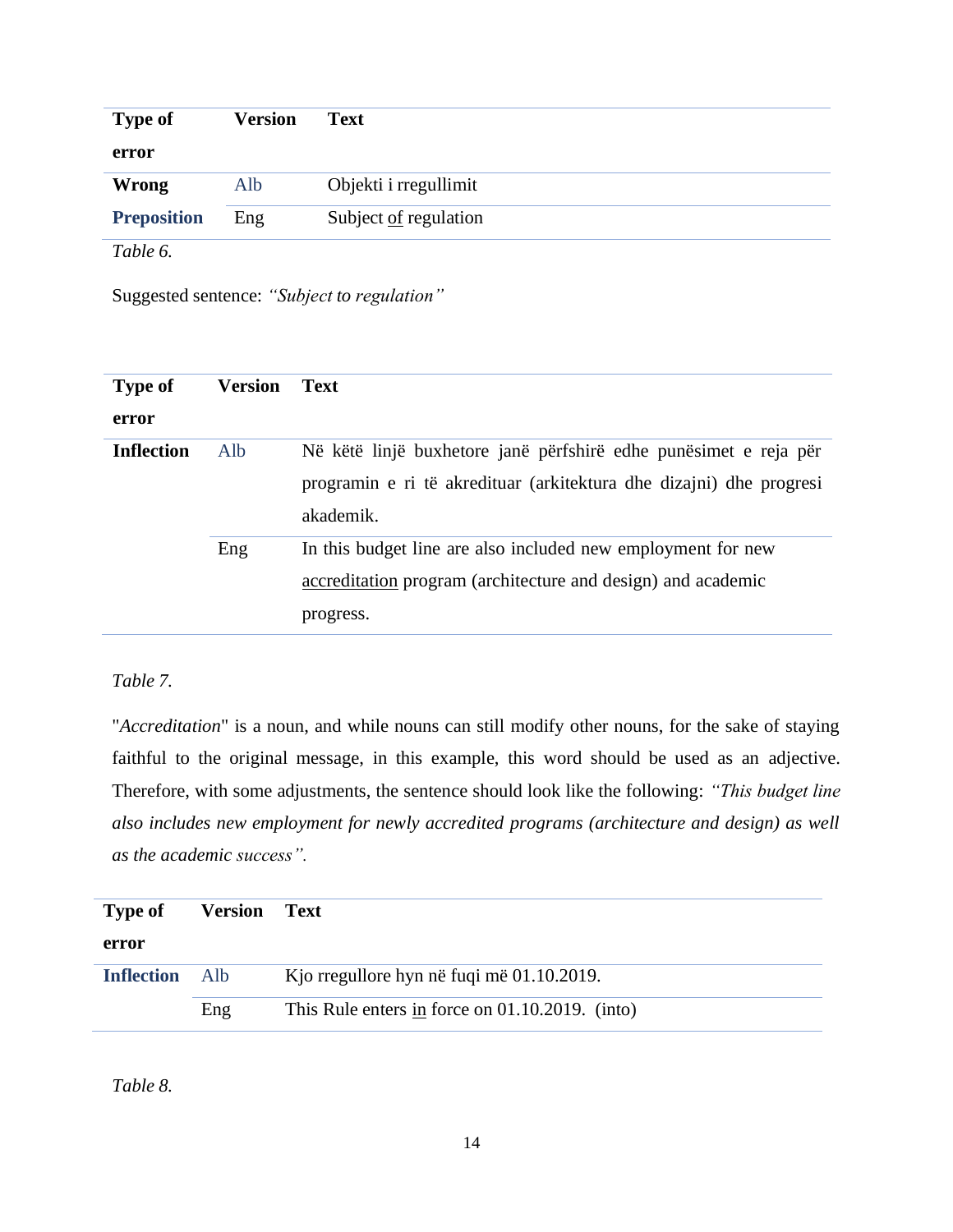| <b>Type of</b>    | Version | <b>Text</b>                                                               |
|-------------------|---------|---------------------------------------------------------------------------|
| error             |         |                                                                           |
| <b>Inflection</b> | Alb     | Universiteti ka për qëllim që të krijojë kushte, në të cilat të gjithë    |
|                   |         | studentët, personeli dhe vizitorët të trajtohen me respekt dhe të mos i   |
|                   |         | nënshtrohen diskriminimit në çfarëdo aspekti të jetës së universitetit.   |
|                   | Eng     | The University's aim is to create conditions in which all staff, students |
|                   |         | and visitors are treated as equal and with respect and are not subjected  |
|                   |         | to discrimination in any aspect of University life.                       |

The correct preposition is "into" instead of "in".

### *Table 9.*

"Equal" is a noun, and complements the meaning of the subject "staff, students, and visitors". Since the subject is in plural form, the correct phrase should be *"treated as equals*".

| <b>Type of</b> | <b>Version Text</b> |                                                                        |
|----------------|---------------------|------------------------------------------------------------------------|
|                |                     |                                                                        |
| error          |                     |                                                                        |
| <b>Tense</b>   | Alb                 | Të emëruarit, do të tërhiqen nga mbledhja përderisa merren në          |
|                |                     | konsideratë nominimet e tyre përkatëse;                                |
|                | Eng                 | Those nominated shall withdraw from the meeting while their respective |
|                |                     | nominations are considered;                                            |

# **4.2. Syntactical errors**

### *Table 10.*

The tense is incorrectly transferred in the translated text. In the Albanian text, the verb is in present tense and passive voice, and the same form is transferred in the English text. However, in translation, the verb tenses are not necessarily a one-to-one match. And this is one of those cases;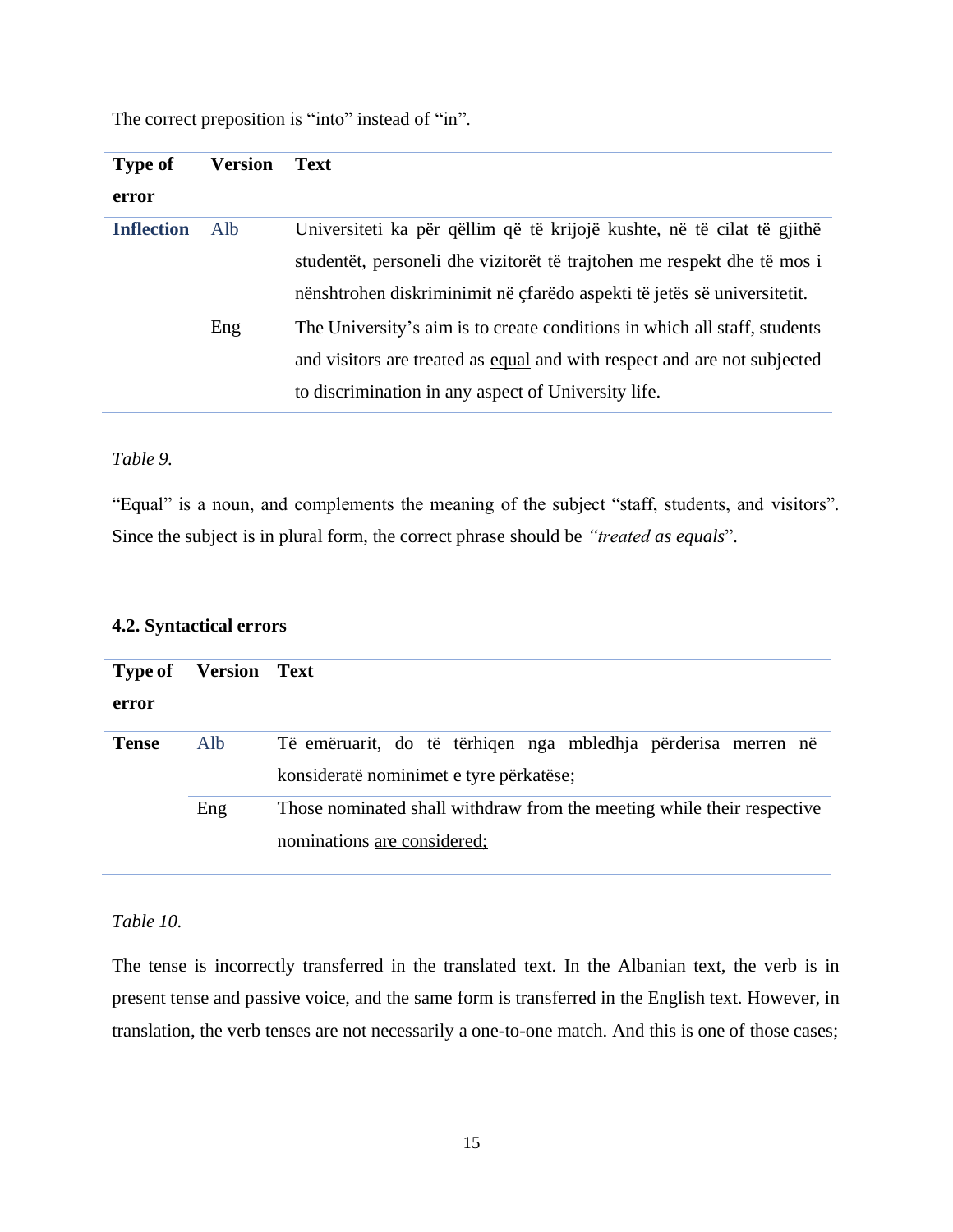the correct tense would be present continuous tense, which then the phrase would take the following form: *"are being considered" or* alternately: *"are being evaluated".*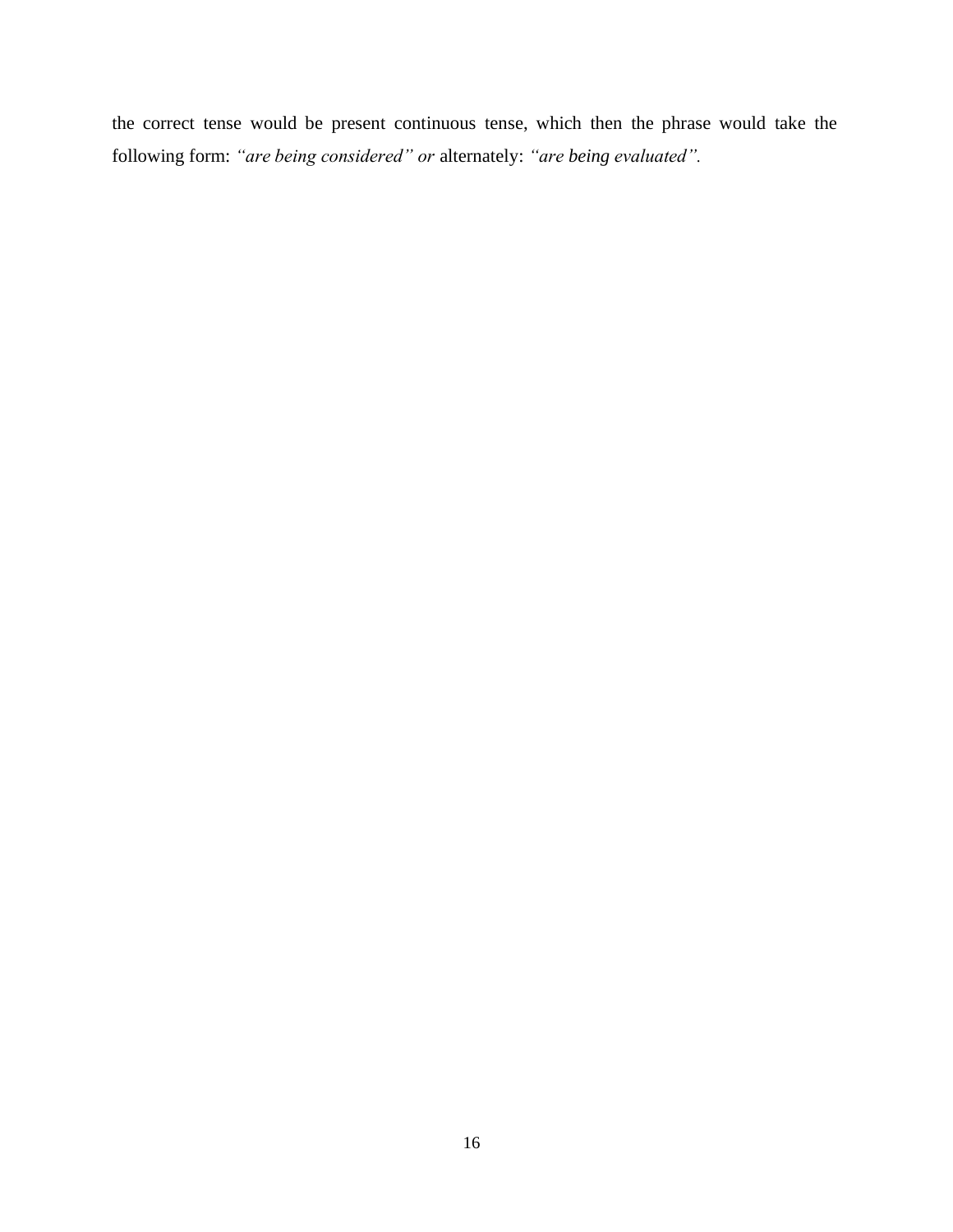| <b>Type of</b> | <b>Version</b> | <b>Text</b>                                                              |
|----------------|----------------|--------------------------------------------------------------------------|
| error          |                |                                                                          |
| Subject-       | Alb            | Rektori dhe Sekretari i përgjithshëm ftohen të marrin pjesë në të        |
| <b>verb</b>    |                | gjitha mbledhjet dhe do të tërhiqen sipas rastit kur Kryetari i Bordit   |
| agreement      |                | të Universitetit deklaron se, cështjet që do të diskutohen, i përfshijnë |
|                |                | të dhënat personale të individëve, siç përcaktohen në Ligjin për         |
|                |                | mbrojtjen e të dhënave personale.                                        |
| <b>Lexical</b> | Eng            | The Rector and Secretary-General shall be invited to attend all          |
|                |                | meetings, and shall withdraw as appropriate when the President of        |
|                |                | the University Board declares that issues are to be discussed            |
|                |                | involving their personal data as defined in the Law on Protection of     |
|                |                | Personal Data.                                                           |

*Table 11.*

Long sentences do not sound natural in English, although they're common in Albanian. Therefore, it is better to split sentences i.e. "*The Rector and Secretary-General shall be invited to attend all meetings. They shall withdraw..."*

Following that, the pronoun "their" is mistranslated from the Albanian noun "*individuals*", causing confusion to the reader, and changing the meaning of the statement. Instead of implying "*the issues that involve any individual's personal data*", the use of "*their*", leaves it unclear who the determiner "*their*" refers to.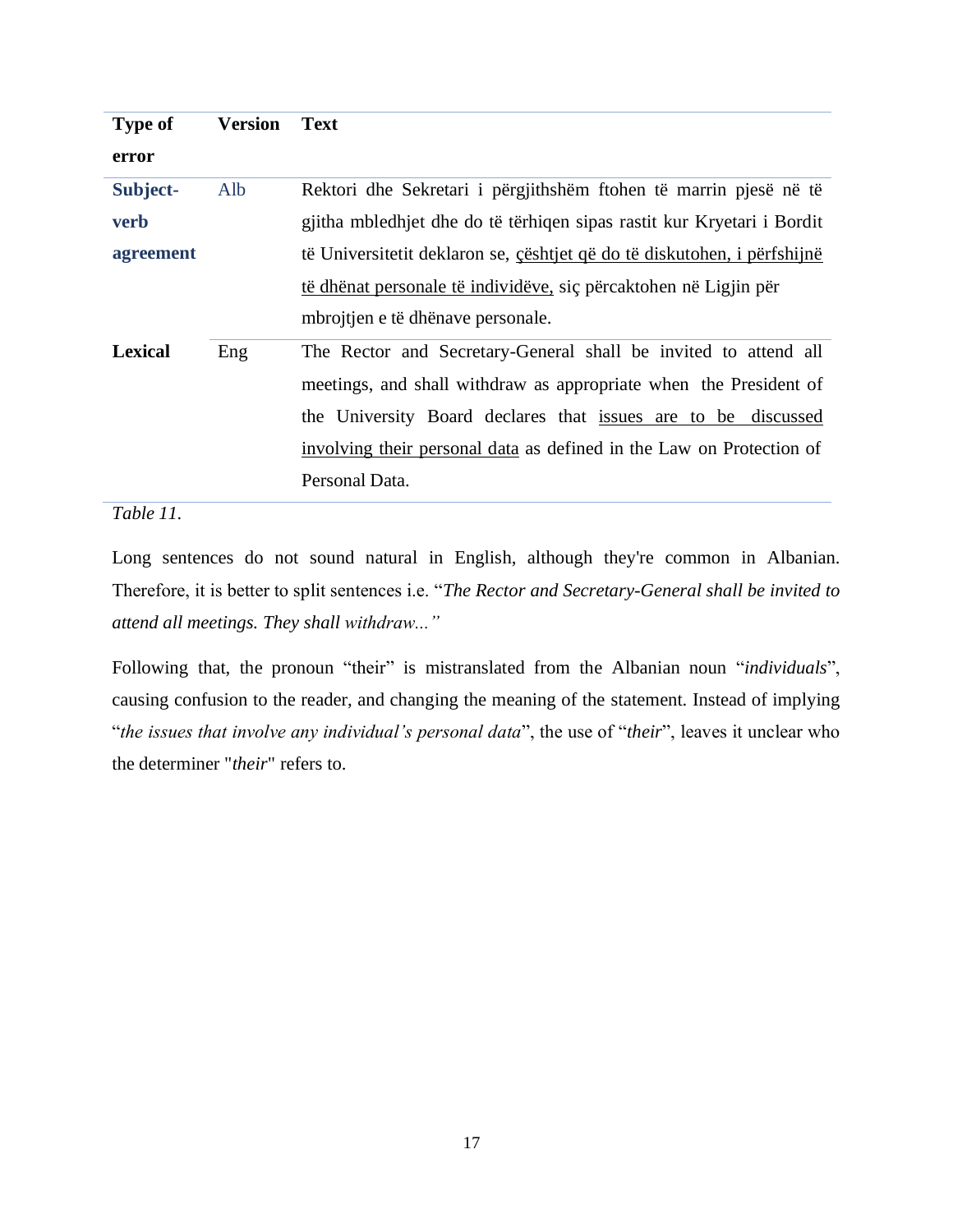| <b>Type</b> | <b>Version</b> | <b>Text</b>                                                               |
|-------------|----------------|---------------------------------------------------------------------------|
| of          |                |                                                                           |
| error       |                |                                                                           |
| Word        | Alb            | Në ciklin e parë të studimeve akademike mund të regjistrohen              |
| order       |                | kandidatët, të cilët e kanë kaluar maturën shtetërore, apo maturën        |
|             |                | ndërkombëtare, apo të cilët e kanë mbaruar arsimin e mesëm katërvjeçar    |
|             |                | sipas rregullave që kanë vlejtur para vendosjes së maturës shtetërore dhe |
|             |                | kandidatët, shtetas të huaj që kanë mbaruar arsimin e mesëm adekuat       |
|             |                | jashtë Republikës së Maqedonisë së Veriut.                                |
|             | Eng            | In the first cycle of academic studies candidates may be enrolled who     |
|             |                | have passed the state matura or international matura or who have          |
|             |                | completed four-year secondary education according to the rules that       |
|             |                | were in force before the placement of state matura, and candidates who    |
|             |                | are foreign citizens and who have completed appropriate secondary         |
|             |                | education outside the Republic of North Macedonia.                        |

*Table 12.*

The sloppy beginning of this phrase is due to the incorrect usage of the relative pronoun "*who*" following the verb "*enrolled*," which should have been placed after the noun "*candidates*" ("who" modifies "candidates"). After correcting that error and adding a few words, a more accurate translation would look like: "*In the first cycle of academic studies, candidates who can be enrolled are those who have passed the state matura or international matura or those who have completed a four-year secondary education according to the rules that were in effect before ".*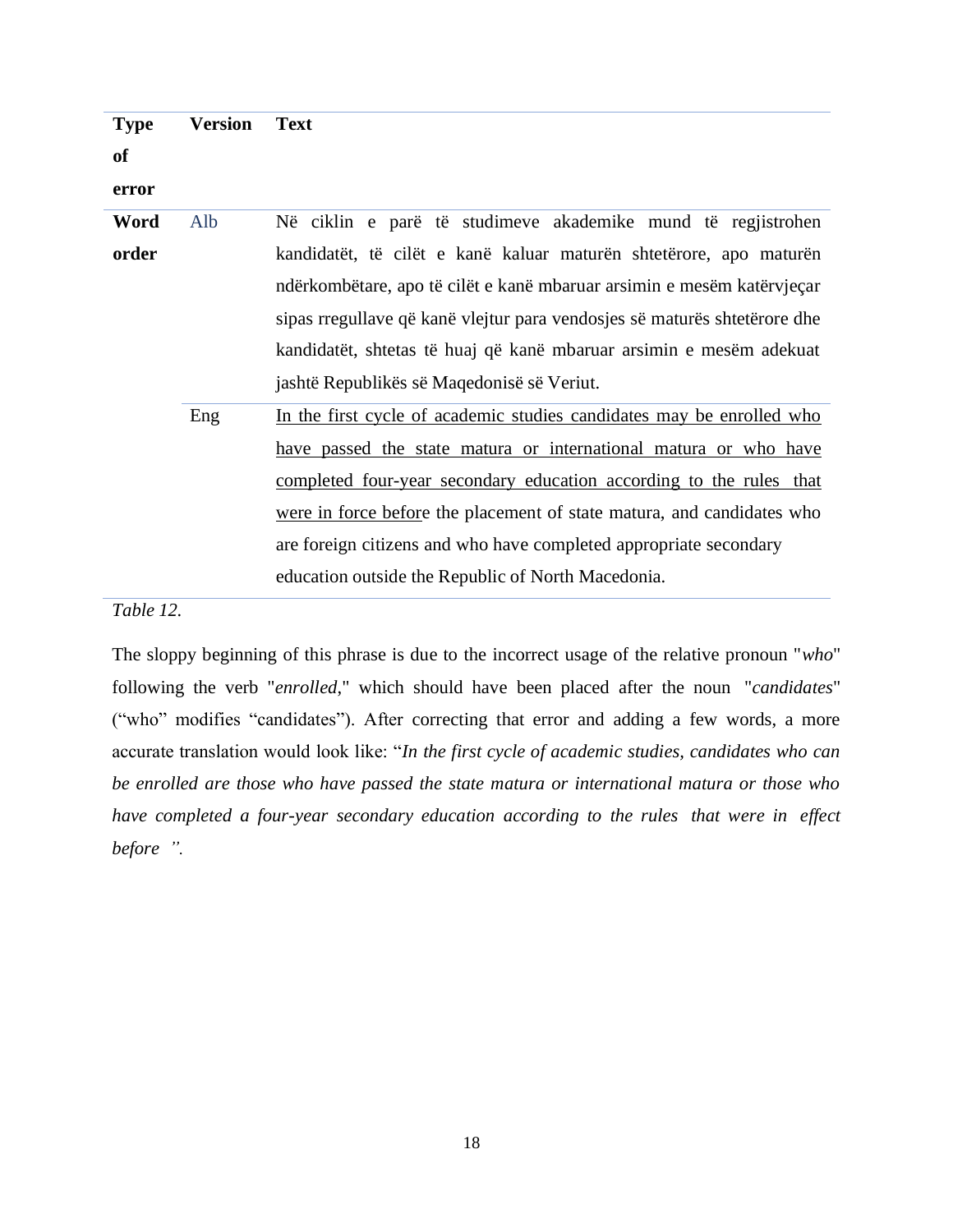| <b>Type of</b> | <b>Version</b> | <b>Text</b>                                                       |
|----------------|----------------|-------------------------------------------------------------------|
| error          |                |                                                                   |
| Conjunction    | Alb            | Pas kalimit të afateve për parashtrimin e kundërshtimeve dhe të   |
|                |                | zgjidhjes së tyre, Komisioni qendror i Universitetit vendos për   |
|                |                | pranimin e studentëve, në formë të ranglistës përfundimtare.      |
|                | Eng            | After the deadline expires for objections or appeals and answers, |
|                |                | the Central Commission announces the final list of students to    |
|                |                | register.                                                         |

# *Table 13.*

The first part of the phrase is sloppy due to the erroneous usage of "or" and "and," resulting in a vague meaning. Aside from that, to be more faithful to the original Albanian text, while also being more precise, it should be stated which Central Commission the regulation refers to. After making these changes, a more accurate translation would be: *"The University Central Commission releases the final list of students to register after the time for objections has passed and their solutions are provided."*

| <b>Type of</b>     | <b>Version</b> | <b>Text</b>                                                            |
|--------------------|----------------|------------------------------------------------------------------------|
| error              |                |                                                                        |
| <b>Preposition</b> | Alb            | Video mbikëqyrja realizohet nëpërmjet kamerave të vendosura në         |
|                    |                | hapësirat kritike në UEJL. Kamerat janë të drejtuara vetëm për         |
|                    |                | kontroll të hapësirave kritike në UJEL.                                |
| <b>Passive</b>     | Eng            | Video surveillance is done through cameras installed at critical areas |
| voice              |                | in SEEU where they are targeted only for control of the critical       |
|                    |                | areas for SEEU                                                         |

# *Table 14.*

The verb "*targeted*" used in the passive voice as in this example, shows a case where the meaning of the translated text is different. The reason is the word choice, where the verb "*target*"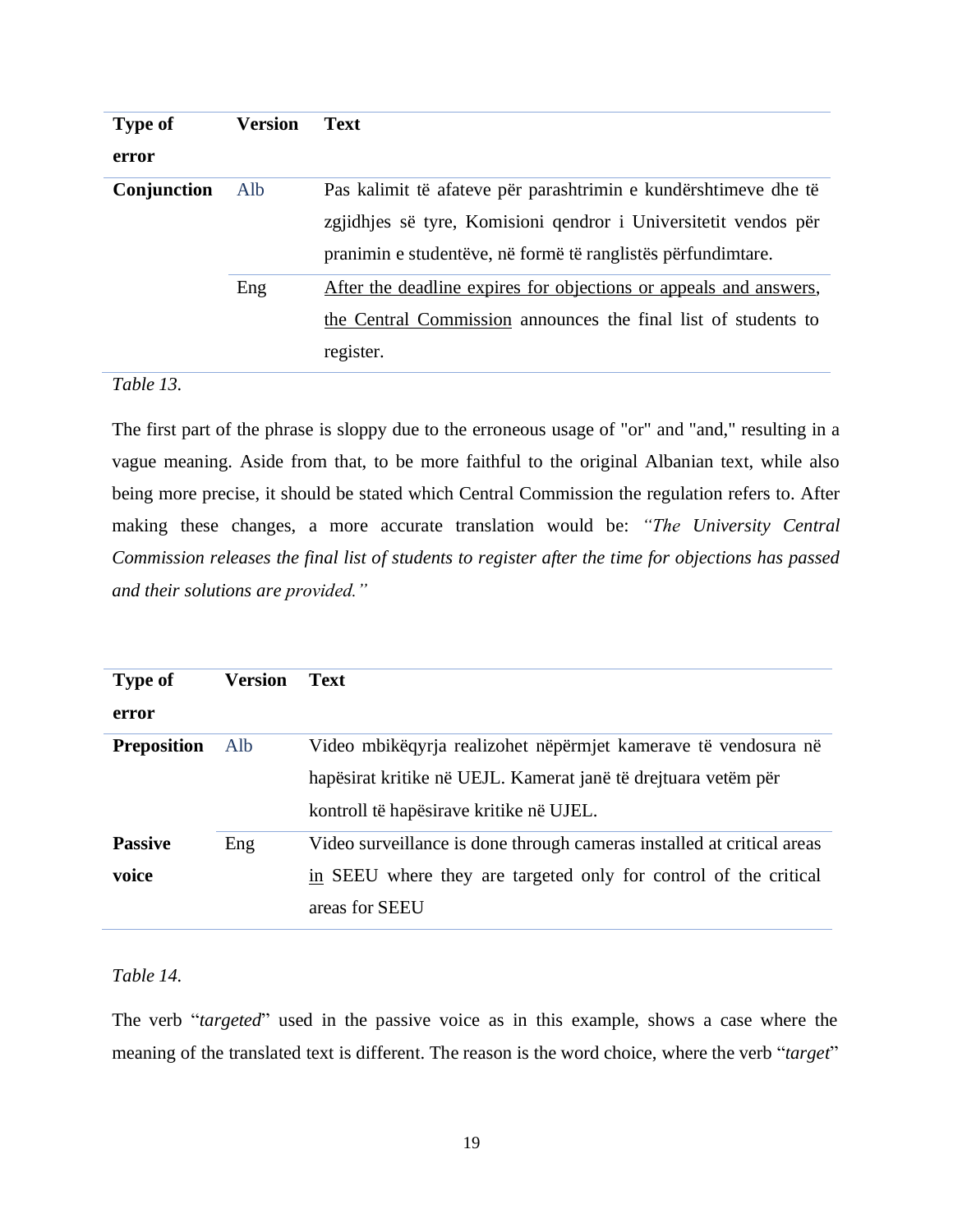in passive voice, the action of "*targeting*" falls into "*cameras*" and not "*critical areas*" as the original text message conveys.

Preposition "*in*" is also used instead of "*of*".

Therefore, a more accurate sentence would be: "*Video surveillance is carried out by cameras installed at critical areas of SEEU, where they target to control only those critical areas of SEEU"*.

| <b>Type</b>    | <b>Version</b> | <b>Text</b>                                                                 |
|----------------|----------------|-----------------------------------------------------------------------------|
| of             |                |                                                                             |
| error          |                |                                                                             |
| Word           | Alb            | Në rast kur do të duket se janë në rrezik integriteti, siguria, ose         |
| order          |                | funksionimi i kompjuterëve, ose i rrjetit të Universitetit, ose në rastet e |
|                |                | keqpërdorimit të politikave, kodeve, rregullave dhe ligjeve të Republikës   |
|                |                | së Maqedonisë së Veriut, atëherë Universiteti ruan të drejtën të            |
|                |                | ndërmarrë çfarëdo veprimesh që i konsideron të nevojshme (duke              |
|                |                | përfshirë këtu, mbikëqyrjen e veprimtarisë dhe shikimin e dosjeve), për     |
|                |                | të hetuar dhe zgjidhur rastin                                               |
|                | Eng            | Where it appears that the integrity, security or functionality of the       |
| <b>Lexical</b> |                | University's computer or network resources are at risk, or in instances of  |
|                |                | abuse of University policies, codes, or the Laws and regulations of the     |
|                |                | Republic of North Macedonia, the University reserves the right to take      |
|                |                | whatever actions it deems necessary (such as monitoring activity to         |
|                |                | investigate and resolve the situation).                                     |

### *Table 15.*

First and foremost, in the first underlined phrase, there is a difference in the phrases and the main noun modifiers. For example, in the Albanian text the noun phrase "the Republic of North Macedonia" complements the nouns "policies", "codes", "regulations" and "laws" i.e., *policies, codes, regulations and laws of the Republic of North Macedonia. Different* from the Albanian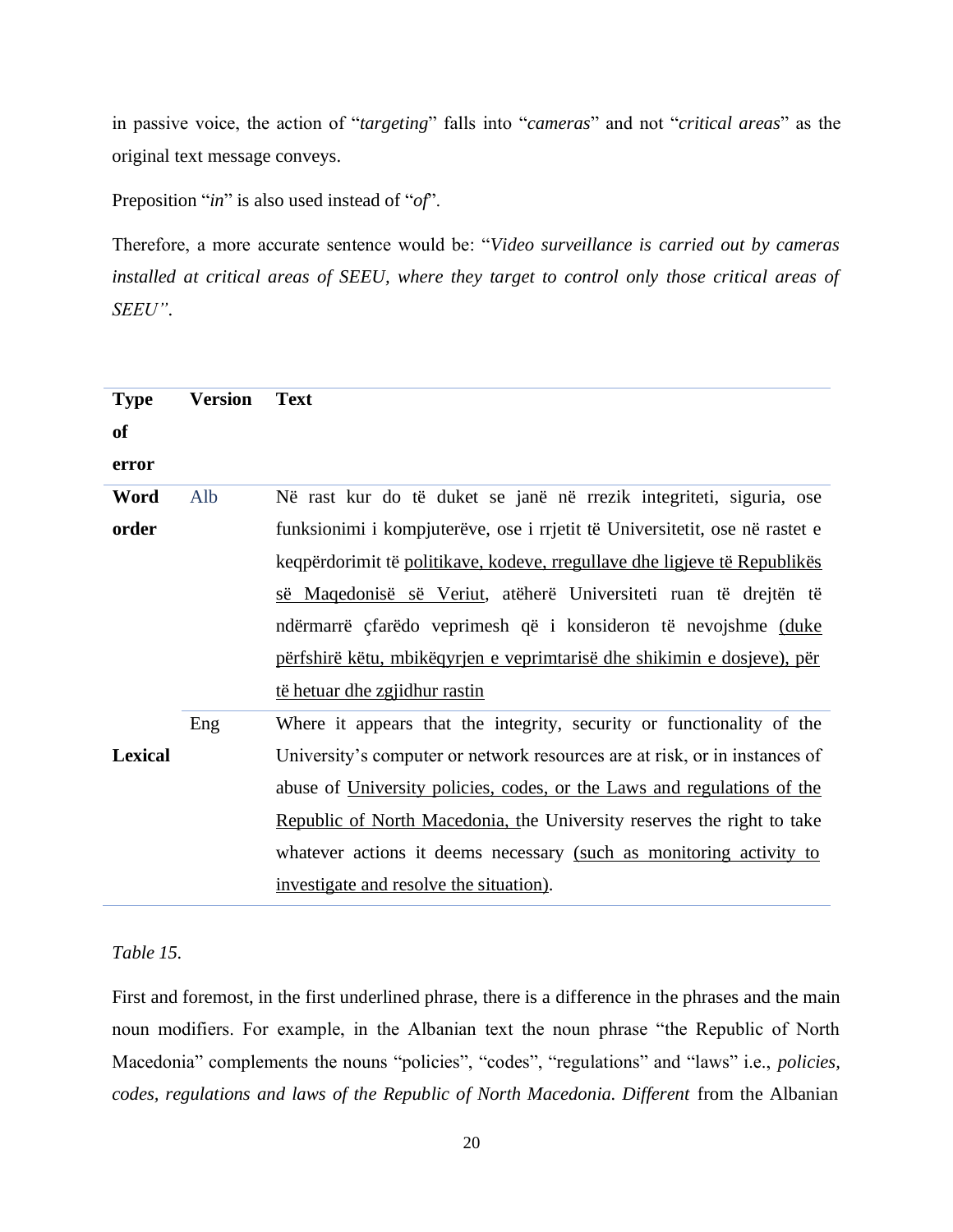text, in the translated text, "*University*" complements "*policies*" and "*codes*" and the noun phrase "*the Republic of North Macedoni*a" complements the nouns "*laws*" and "*regulations*".

Secondly, for the next underlined sentence, a more appropriate English translation would be: "*such as monitoring activity and reviewing files, in order to investigate and solve the case".*

| <b>Type</b><br>of     | <b>Version</b> | <b>Text</b>                                                                                                                                                                                          |
|-----------------------|----------------|------------------------------------------------------------------------------------------------------------------------------------------------------------------------------------------------------|
| error                 |                |                                                                                                                                                                                                      |
| Word                  | Alb            | Përgjegjësit<br>dhe menaxherët<br>tjerë të emëruar<br>menaxhojnë<br>e                                                                                                                                |
| order                 |                | performancën në mënyrë aktive dhe i trajtojnë shkeljet e lehta, ashtu si<br>ato paraqiten, me këshillim dhe më pas me vërejtje me gojë në rastë të<br>përsëritjes                                    |
| <b>Word</b><br>choice | Eng            | Heads and other designated managers actively manage performance and<br>deal with lesser issues as they arise on an informal basis, with advice<br>and with clear verbal warning for repeat offences. |

### *Table 16.*

Suggested translation: *"Heads and other authorized managers actively oversee performance and deal with minor concerns as they emerge, providing guidance and a clear verbal warning for repeat offenses"*.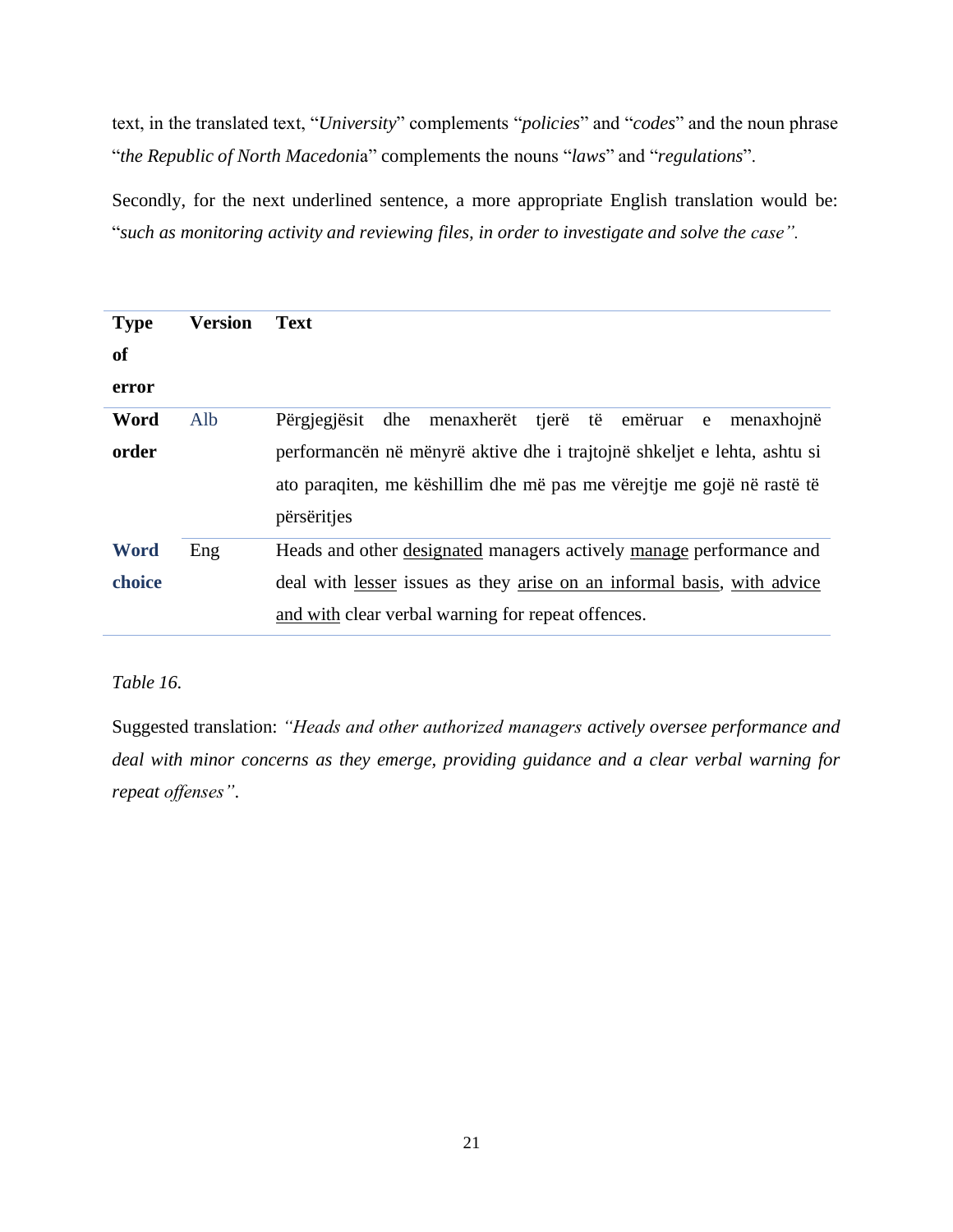| <b>Type</b> | <b>Version</b> | Text |
|-------------|----------------|------|
|-------------|----------------|------|

**of**

**error**

**Word order** Alb Kryetari e hap mbledhjen sipas rendit të ditës, ia jep fjalën diskutuesit, e konstaton mbylljen e shqyrtimit të temës së caktuar, e vendos çështjen në votim, e konstaton miratimin apo refuzimin e propozim-vendimit, merr masa për sigurimin e mbarëvajtjes së punës në mbledhje, e konstaton përfundimin e mbledhjes dhe ndërmerr veprime të tjera të nevojshme për udhëheqjen dhe drejtimin e mbledhjes, në përputhje me këtë Rregullore.

**Word choice** Eng The President opens the meeting according to the Agenda, gives the floor to the discussant, notes closing remarks of a certain subject, puts the issue to the vote, notes the adoption or rejection of the proposal, notes actions and deadlines, undertakes measures for ensuring successful progress of the meeting, notes the conclusions of the meeting and undertakes other actions necessary for conducting the meeting in line with this Rule.

*Table 17.*

Suggested translation: *"The President opens the meeting in accordance with the Agenda, gives the floor to the discussant, notes the closing remarks of a specific subject, puts the issue to a vote, notes the adoption or rejection of the proposal, notes actions and deadlines, takes measures to ensure the meeting's successful progress, notes the meeting's conclusion, and takes any other actions required to conduct the meeting in accordance with this Rule"*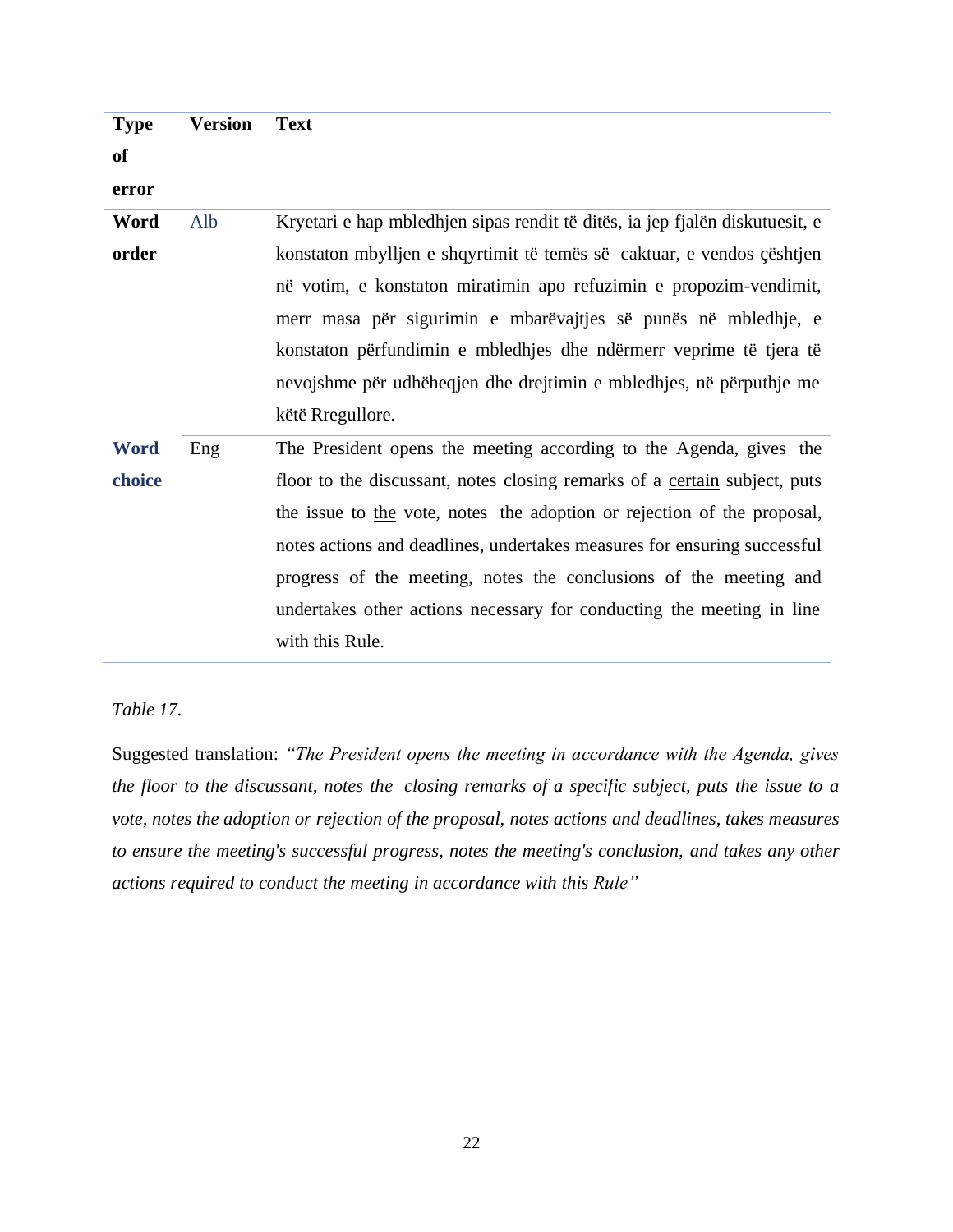# <span id="page-29-0"></span>**4.3. Lexical errors**

| <b>Type of</b> | Version | <b>Text</b>                                                          |
|----------------|---------|----------------------------------------------------------------------|
| error          |         |                                                                      |
|                | Alb     | Të drejtë regjistrimi kanë kandidatët, të cilët kanë akumuluar më së |
| Word           |         | paku 300 SETK nga lëmi përkatës, kanë publikuar punime shkencore     |
| order          |         | dhe kanë njohje adekuate të gjuhëve te huaja.                        |
|                | Eng     | Candidates have the right of enrolment who have accumulated a        |
| <b>Lexical</b> |         | minimum of 300 ECTS from the respective filed, have published        |
|                |         | scientific works, and have adequate English language proficiency.    |

# *Table 18.*

A sentence starting with a phrase with wrong word order, and finishing with conveying a different meaning; the original text conveys that one of the requirements is to have foreign language proficiency, not mentioning which foreign language. A more appropriate one would be: "*Candidates with the right of enrolment are those who have accumulated a minimum of 300 ECTS from the respective filed, have published scientific works, and have adequate foreign languages proficiency.".*

| <b>Type of</b> | <b>Version Text</b> |                                                                      |
|----------------|---------------------|----------------------------------------------------------------------|
| error          |                     |                                                                      |
| <b>Lexical</b> | Alb                 | Me këtë Rregullore përcaktohen kushtet me të cilat studentët mund të |
|                |                     | përfitojnë nga programi "Punë-studim" në përputhje me politikat      |
|                |                     | financiare të Universitetit.                                         |
|                | Eng                 | This Rule determines benefits that students gain from the Work-Study |
|                |                     | programme in line with the financial policies of the University.     |

# *Table 19.*

Table 19 illustrates an instance, where the translated text has a different meaning from the original text. The main error in this phrase is that the noun "*kushtet*" has been mistranslated into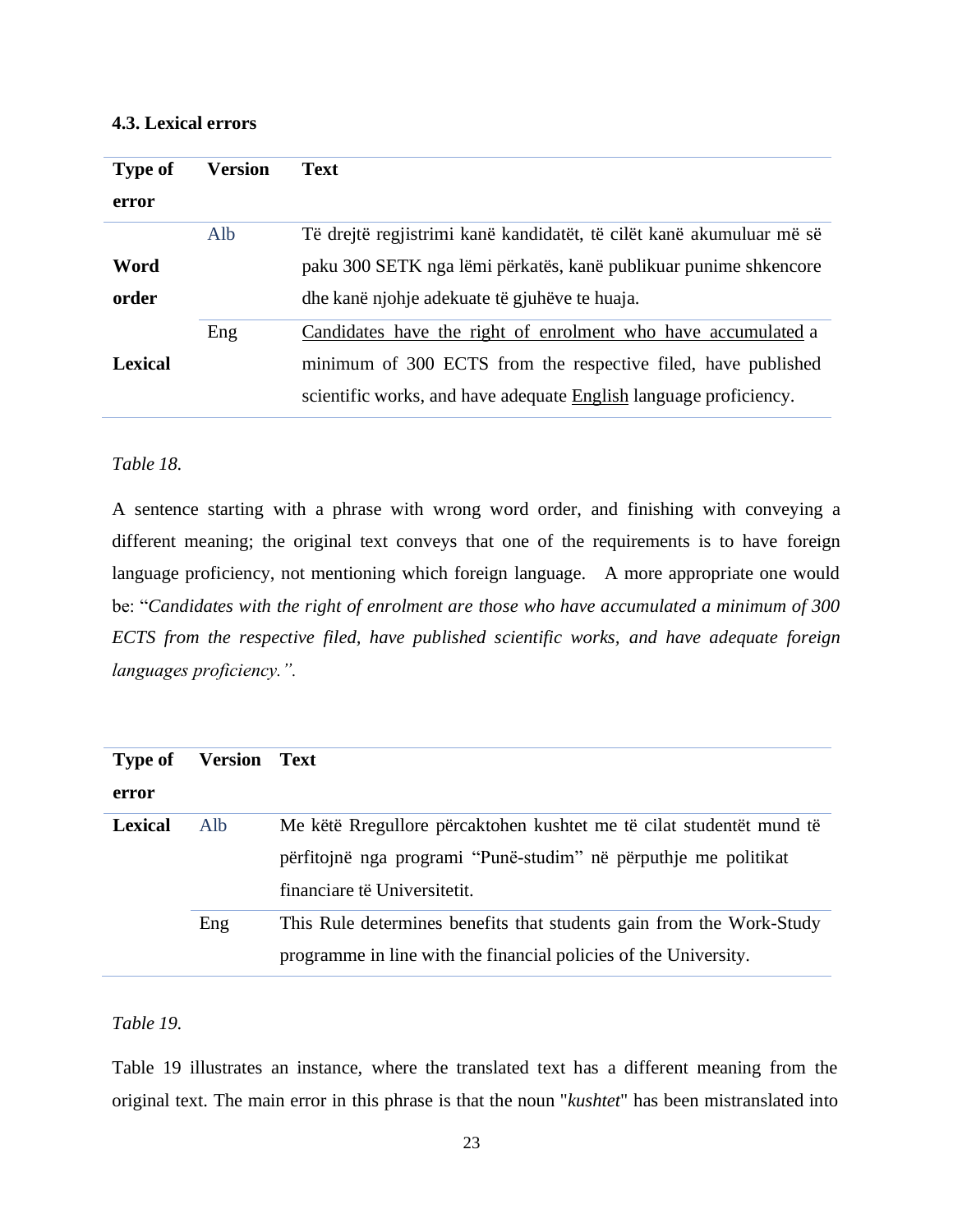"*benefits*" (a more accurate translation would be "*requirements").* Following that, the verb "*gain*" complements the wrong message of the translated sentence, which is essentially: "*These are the benefits that students will gain from this program*", instead of the original message: "*These are the requirements that must be met in order to benefit from this program*."

| <b>Type of</b> | <b>Version Text</b> |                                                       |
|----------------|---------------------|-------------------------------------------------------|
| error          |                     |                                                       |
| <b>Lexical</b> | Alb                 | Pamja fizike dhe fiziologjike e të punësuarve në UEJL |
|                | Eng                 | the physical and physiological appearance of SEEU.    |

# *Table 20.*

The meaning of this sentence is slightly altered (keep in mind this could also be a technical error). This is the message conveyed by the original text: *the physical and physiological appearance of SEEU's staff.*

| <b>Type</b><br><b>of</b><br>error | <b>Version</b> | <b>Text</b>                                                                                                                                                                                                                                                                                                    |
|-----------------------------------|----------------|----------------------------------------------------------------------------------------------------------------------------------------------------------------------------------------------------------------------------------------------------------------------------------------------------------------|
| <b>Lexical</b>                    | Alb            | Mungesë e lehtë e aftësisë për të kryer punën $-\frac{1}{2}$ eshite ose gabime të<br>vogla që mund të përseriten dhe shkaktojnë humbje të vogël të kohës të<br>vet punëtorit ose të kolegëve tjerë ose mund të kenë ndikim të vogël në<br>cilësinë e punës. Këto çështje kanë impakt të vogël dhe të kufizuar. |
|                                   | Eng            | Minor lack of competence - a less serious issue such as small or repeated<br>mistakes, some loss of time or diversion of the manager or colleagues<br>from their working duties, or lack of competency in one area of work.<br>Such issues have a minor or limited impact on quality.                          |

*Table 21.*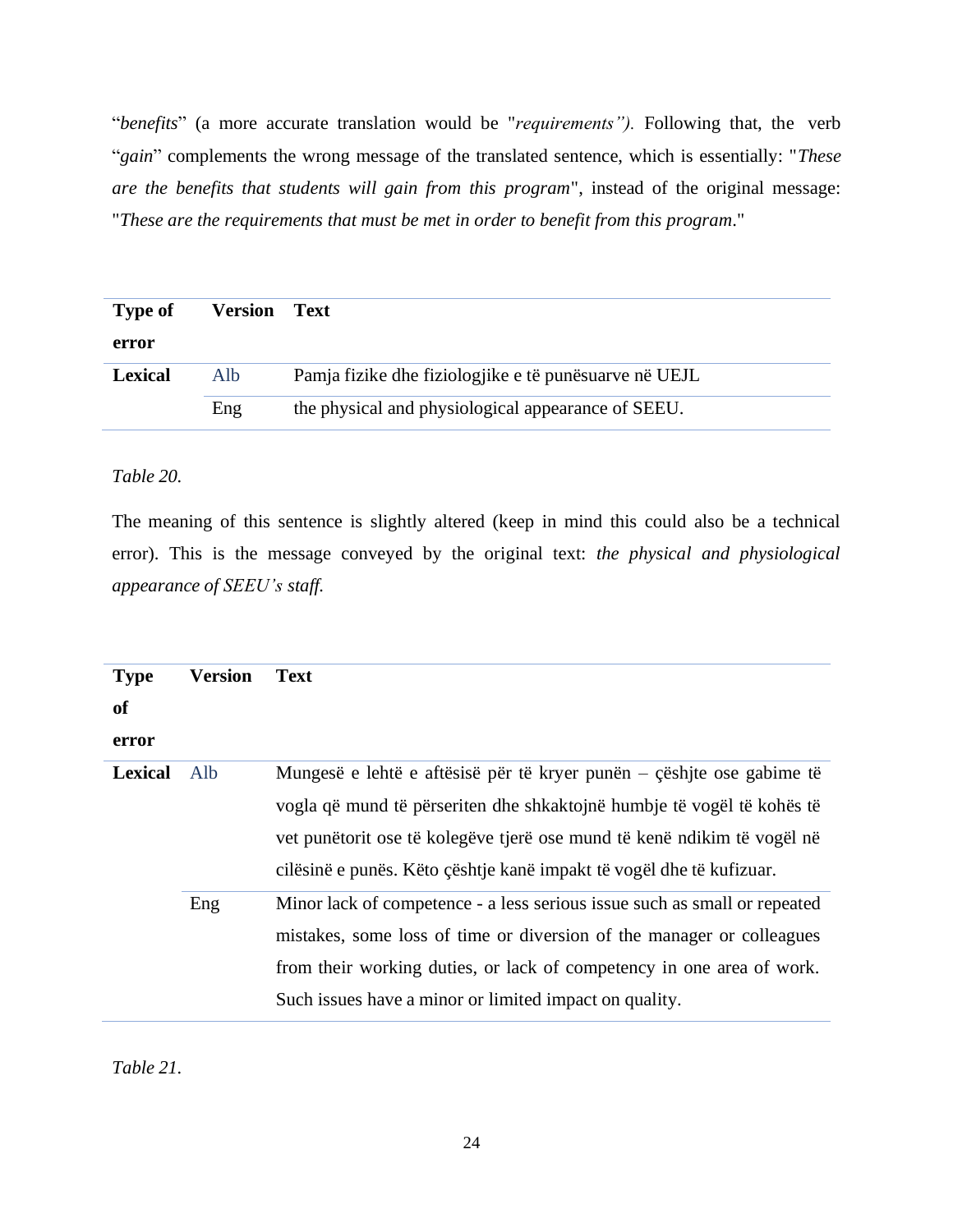The sentence is sloppy, considerably long, and it fails to communicate the same meaning as the original text. A more accurate translation would be: *"Minor lack of competence - less serious issues or mistakes that, if repeated, result in some loss of time for the individual or other colleagues, or might have a slight impact on the quality of work. Such issues have a minor or limited impact on quality".*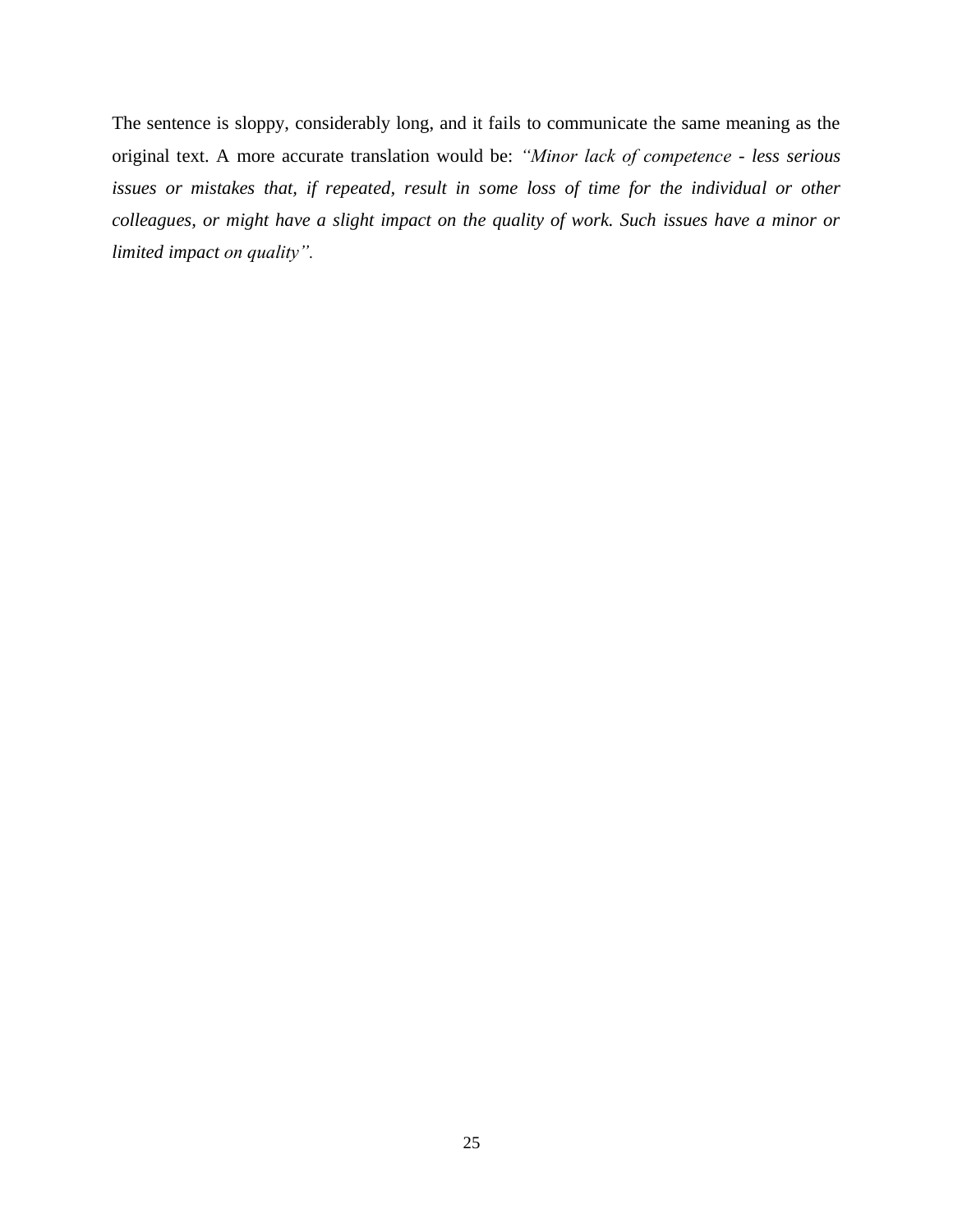| <b>Type</b>    | Version | <b>Text</b>                                                                |
|----------------|---------|----------------------------------------------------------------------------|
| <b>of</b>      |         |                                                                            |
| error          |         |                                                                            |
| <b>Lexical</b> | Alb     | Në raste të dështimit të rëndë që mund të ndikojë në shëndetin dhe         |
|                |         | sigurinë ose rrezik serioz për mirëqenien e njerëzve ose të resurseve,     |
|                |         | përgjegjësi i njësisë në bashkëpunim me zyrën e burimeve njerëzore         |
|                |         | mund t'i rekomandojë rektorit/sekretarit përgjithshëm të suspendojë        |
|                |         | anëtarin e stafit nga puna derisa të kryhen hetimet, pa i shkurtuar pagën. |
|                | Eng     | In cases of serious failure to observe known health, safety or security    |
|                |         | regulations or other serious risk to the wellbeing of people or resources, |
|                |         | the Head of Unit in liaison with the HR Office can recommend that the      |
|                |         | Rector/Secretary General suspends the member of staff from work            |
|                |         | during the investigation period, on full pay.                              |

# *Table 22.*

The meaning of the two versions alters due to a mistranslation of one word, "observe." While correcting additional incorrectly used synonyms, the underlined original Albanian message might look something like this in English: "*In cases of serious failure, which consequently would have a negative impact on people's health and safety or other potential serious threats to the wellbeing of people or resources..."*

| <b>Type</b>    | Version | <b>Text</b>                                                            |
|----------------|---------|------------------------------------------------------------------------|
| of             |         |                                                                        |
| error          |         |                                                                        |
| <b>Lexical</b> | Alb     | Zyra e burimeve njerëzore koordinon dhe këshillon lidhur me çështjet e |
|                |         | kësaj rregullore në të gjitha nivelet.                                 |
|                | Eng     | The Human Resources Office coordinates and advises on competency       |
|                |         | issues at all levels.                                                  |

*Table 23.*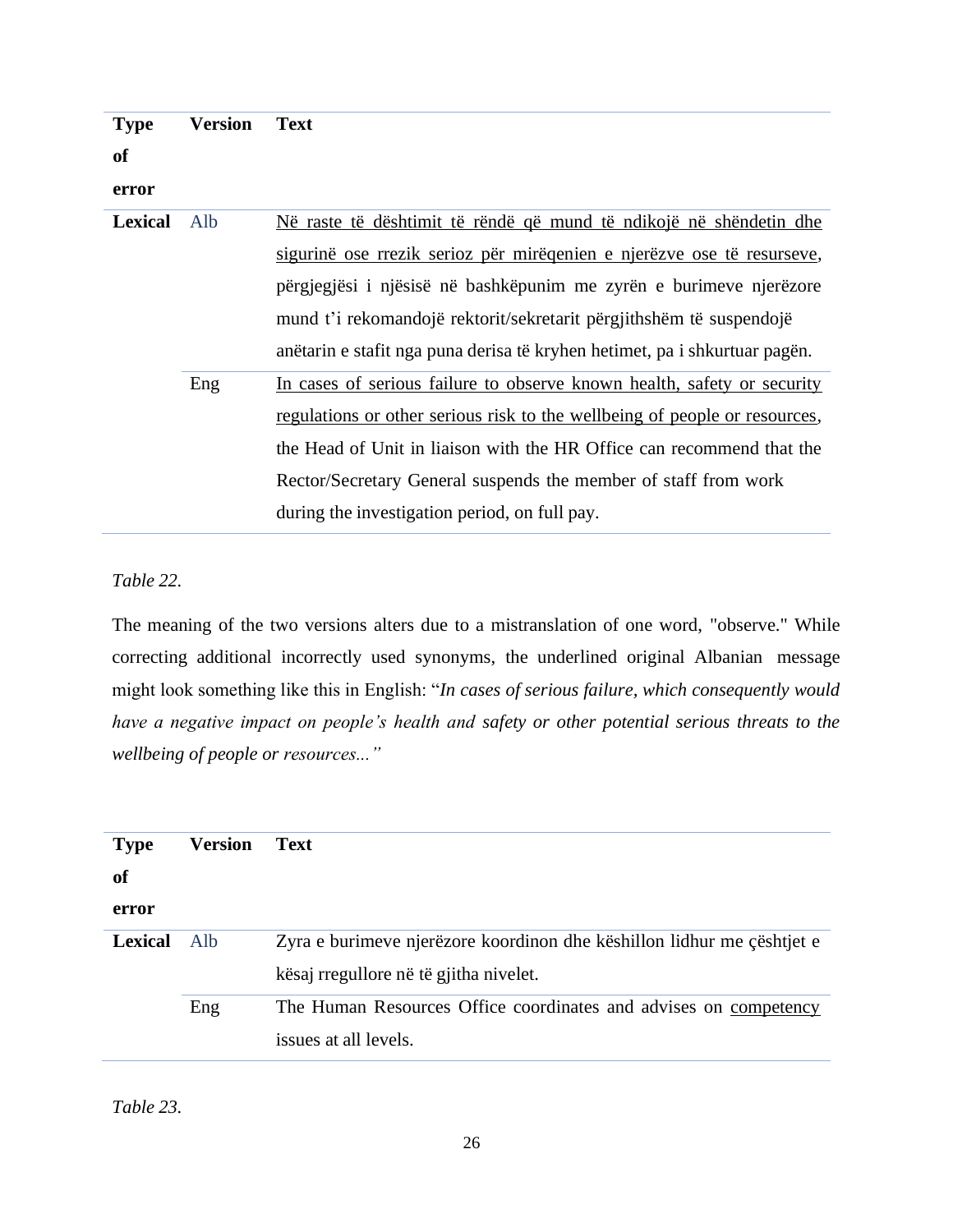We can receive different results if we look at this case from two distinct perspectives. If the intention is to be as faithful to the original as possible, then the word "*competency*" is not appropriate, because the original text's word is "*rule*". However, since this rule deals with competency issues, than the Albanian and English reader get the same message, which at the end is the ultimate goal of the translator.

| <b>Type</b><br><b>of</b><br>error | <b>Version</b> | <b>Text</b>                                                                                                                                                                                                                                                                                                                                                                                                           |
|-----------------------------------|----------------|-----------------------------------------------------------------------------------------------------------------------------------------------------------------------------------------------------------------------------------------------------------------------------------------------------------------------------------------------------------------------------------------------------------------------|
| <b>Lexical</b>                    | Alb            | Përgjegjësi e këshillon dhe përkrah punonjësin dhe identifikon trajnimin<br>e nevojshëm. Për çështjen e trajnimit, përgjegjësi i njësisë duhet të ketë<br>konfirmim, si psh. email, se trajnimi i është ofruar punonjësit, një raport<br>për suksesin e trajnimit dhe të dhëna tjera që lidhen me çështjen.<br>Punonjësi dhe përgjegjësi atëherë mund të konfirmojnë nëse çështja e jo-<br>kompetencës është zgjidhur |
|                                   | Eng            | The <u>Head</u> advises and supports the employee and identifies training as<br>required. For the training, the Head of Unit should have confirmation,<br>such as an email, that training has been offered to the employee, a report<br>from the training and other data related to the issue. The employee and<br>manager can then confirm if the non-competency issue is now resolved.                              |

# *Table 24.*

In the above sentence, two distinct names are used to identify the same individual, causing confusion to the reader. Initially, it is discussed about the role of "*the Head*" and "*the employee*", then "*the manager*" enters the picture, despite the fact that on the original, that "*manager*" is indeed "*the Head*".

Furthermore, the absence of the noun "*success*", changes slightly the meaning of the phrase. A more correct phrase could be: "*a report on the success of the training and other data relating to the issue"*.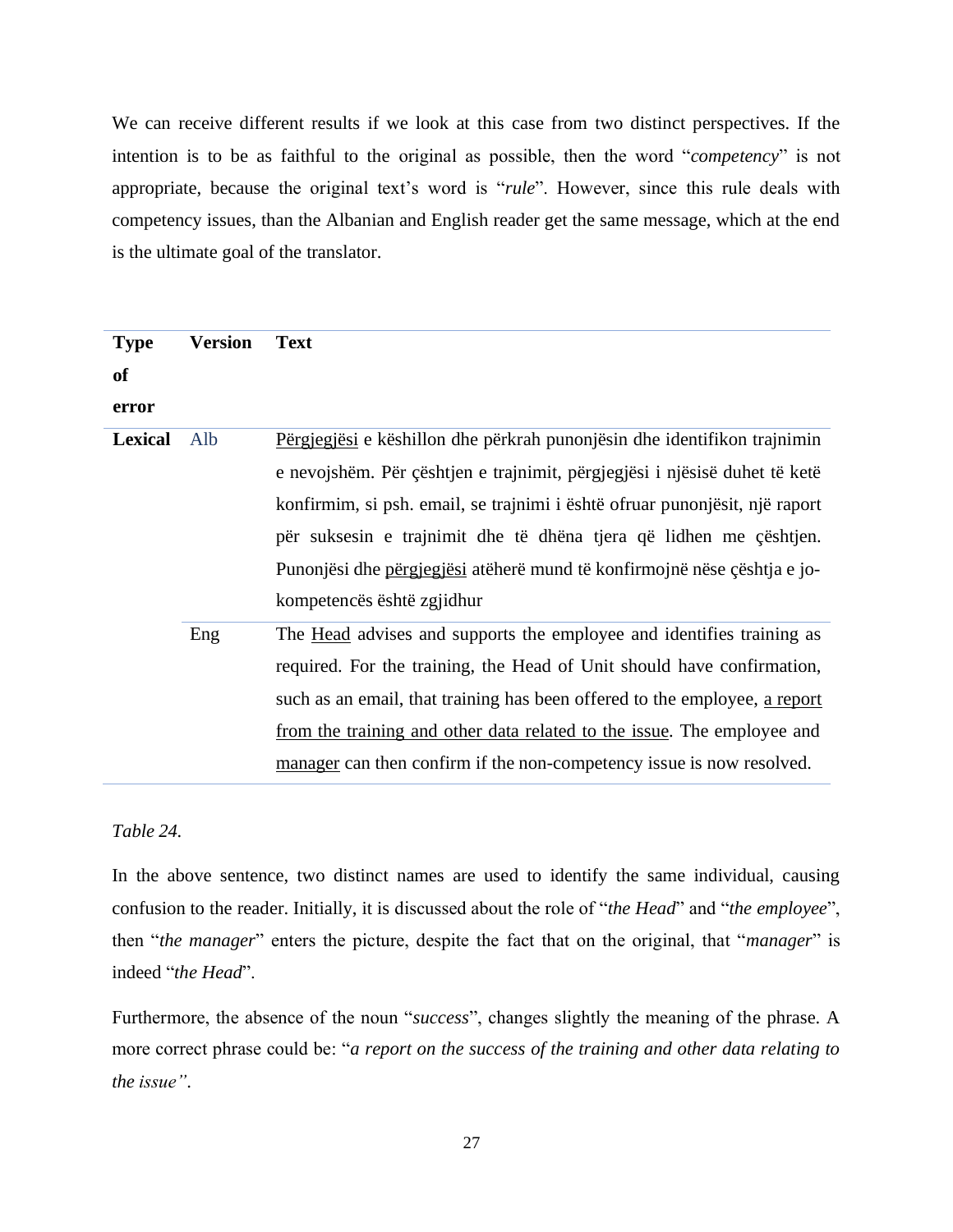| <b>Type</b><br><b>of</b> | <b>Version</b> | <b>Text</b>                                                                                                                                                                 |
|--------------------------|----------------|-----------------------------------------------------------------------------------------------------------------------------------------------------------------------------|
| error                    |                |                                                                                                                                                                             |
| <b>Lexical</b>           | Alb.           | Sekretari i komitetit ekzekutiv informon rektorin dhe zyrën e burimeve<br>njerëzore. Zyra e burimeve njerëzore informon të gjitha palët dhe<br>ndërmer veprimet e nevojshme |
|                          | Eng            | The Secretary of the Executive Committee informs the Rector and the<br>HR Office, and they inform all parties and take appropriate action.                                  |

# *Table 25.*

Based on the structure and meaning of the English text, the pronoun "they" refers to the Rector and the Human Resources Office (with a slight chance to refer to the Secretary of the Executive Committee, as well). In the Albanian language, on the other hand, it is the HR Office that informs all parties.

| <b>Type</b>    | <b>Version</b> | <b>Text</b>                                                                                                                                                                                                                                         |
|----------------|----------------|-----------------------------------------------------------------------------------------------------------------------------------------------------------------------------------------------------------------------------------------------------|
| <b>of</b>      |                |                                                                                                                                                                                                                                                     |
| error          |                |                                                                                                                                                                                                                                                     |
|                | Alb            | Cdo pjesëmarrës që konsideron se lidhur me fjalën e tij është<br>shtrembëruar ndonjë fakt, me lejen e Kryetarit, ka të drejtë të paraqitet<br>për replikë, menjëherë pasi të përfundojë diskutimin pjesëmarrësi ndaj të<br>cilit paraqitet replika. |
| <b>Lexical</b> | Eng            | Any participant who finds that any fact is distorted in relation to his<br>contribution has the right, with the Chairperson's permission, to reply<br>immediately after the previous participant concludes his/her<br>contribution.                 |

*Table 26.*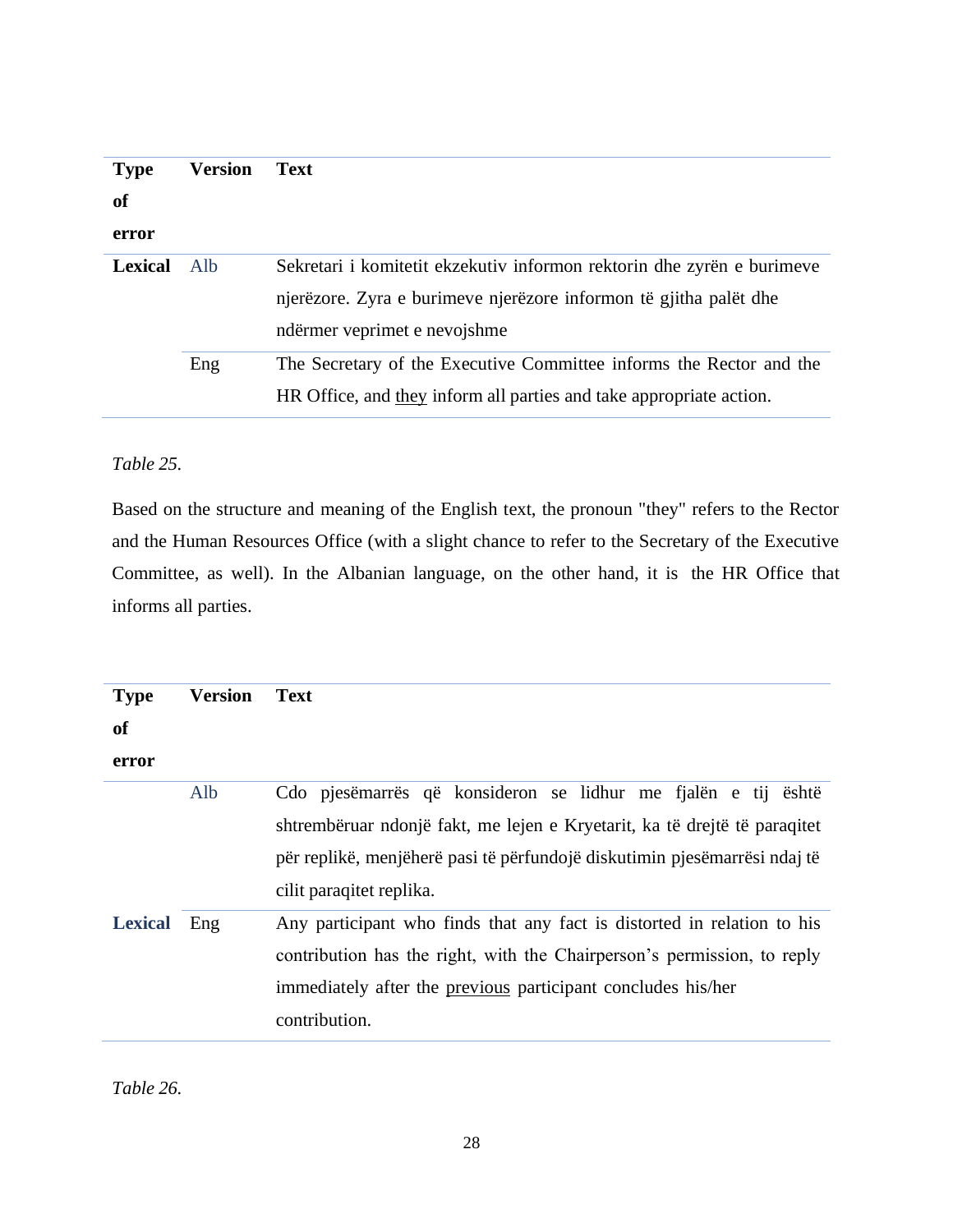The incorrect use of "*previous*", conveys a confusing message about when that individual has the right to respond. "*Previous participant*" indicates "*the participant who spoke before the one who is speaking now*", which obviously contradicts the meaning of the remaining phrase. A more accurate translation could be: "*... to reply immediately after the participant, to whom the reply is going to be directed, has finished his/her participation".*

| <b>Type</b><br><b>of</b><br>error | <b>Version</b> | <b>Text</b>                                                                                                                                                                         |
|-----------------------------------|----------------|-------------------------------------------------------------------------------------------------------------------------------------------------------------------------------------|
| <b>Lexical</b>                    | Alb            | Shqyrtimi rreth pikës së caktuar të rendit të ditës zgjat derisa të kryhet<br>diskutimi rreth asaj pike, e ndihmuar nga Kryetari me qëllim që të<br>sigurojë pjesëmarrje maksimale. |
|                                   | Eng            | The discussion on a certain point of the agenda lasts until a conclusion is<br>reached, in the time period facilitated by the Chairperson to ensure<br>maximum participation.       |

*Table 27.*

The original message of the original text is: … *until the discussion of that particular case is finished*. The discussion of the cases might finish for many reasons, and does not necessarily always require a conclusion, even though that is the ultimate goal.

The suggested translation: "*The discussion on a certain point of the agenda lasts until the discussion of that particular case is finished, within the time frame set by the Chairperson to ensure maximum participation".*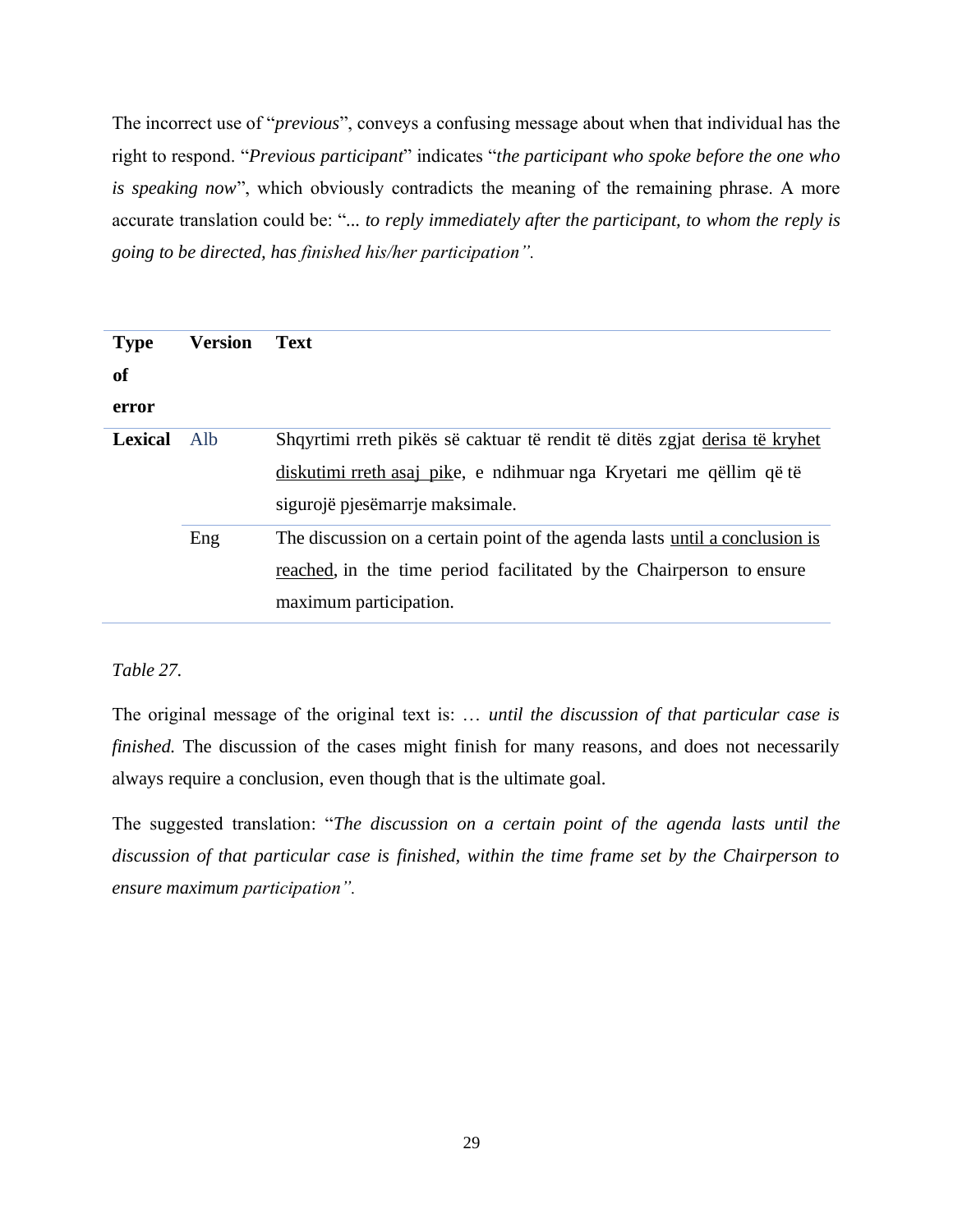| <b>Type</b>    | <b>Version</b> | <b>Text</b>                                                               |
|----------------|----------------|---------------------------------------------------------------------------|
| of             |                |                                                                           |
| error          |                |                                                                           |
| <b>Lexical</b> | Alb            | nëse mbledhja e nisur për shkak të zgjatjes nuk mund të kryhet gjatë asaj |
|                |                | dite                                                                      |
|                | Eng            | if the meeting cannot be finished within a reasonable time                |

### *Table 28.*

The original text's message of the underlined phrase is: "*during that day".*

| <b>Type</b>    | <b>Version</b> | <b>Text</b>                                                             |
|----------------|----------------|-------------------------------------------------------------------------|
| <b>of</b>      |                |                                                                         |
| error          |                |                                                                         |
| <b>Lexical</b> | Alb            | Zyra e burimeve njerëzore përgatit vërejtjen, e cila nënshkruhet nga    |
|                |                | përgjegjësi dhe nga Zyra e burimeve njerëzore, <u>ia dërgon atë të</u>  |
|                |                | punësuarit që ka bërë shkeljen dhe e informon përgjegjësin. Tërë        |
|                |                | dokumentacionin lidhur me rastin e ruan në dosjen e të punësuarit që ka |
|                |                | bërë shkeljen.                                                          |
|                | Eng            | HR processes any sanction, which is signed by the Head and HR, and      |
|                |                | informs the offender about the sanction and when it will be applied. HR |
|                |                | files the documentation and decision in the individual's dossier        |

# *Table 29.*

The underlined sentences in Albanian and English do not convey the exact meaning. The Albanian version says: *"(HR) sends (the sanction) to the offender and informs the Head".* Furthermore*, "when it will be applied"* is an additional phrase, which is not mentioned in the original text.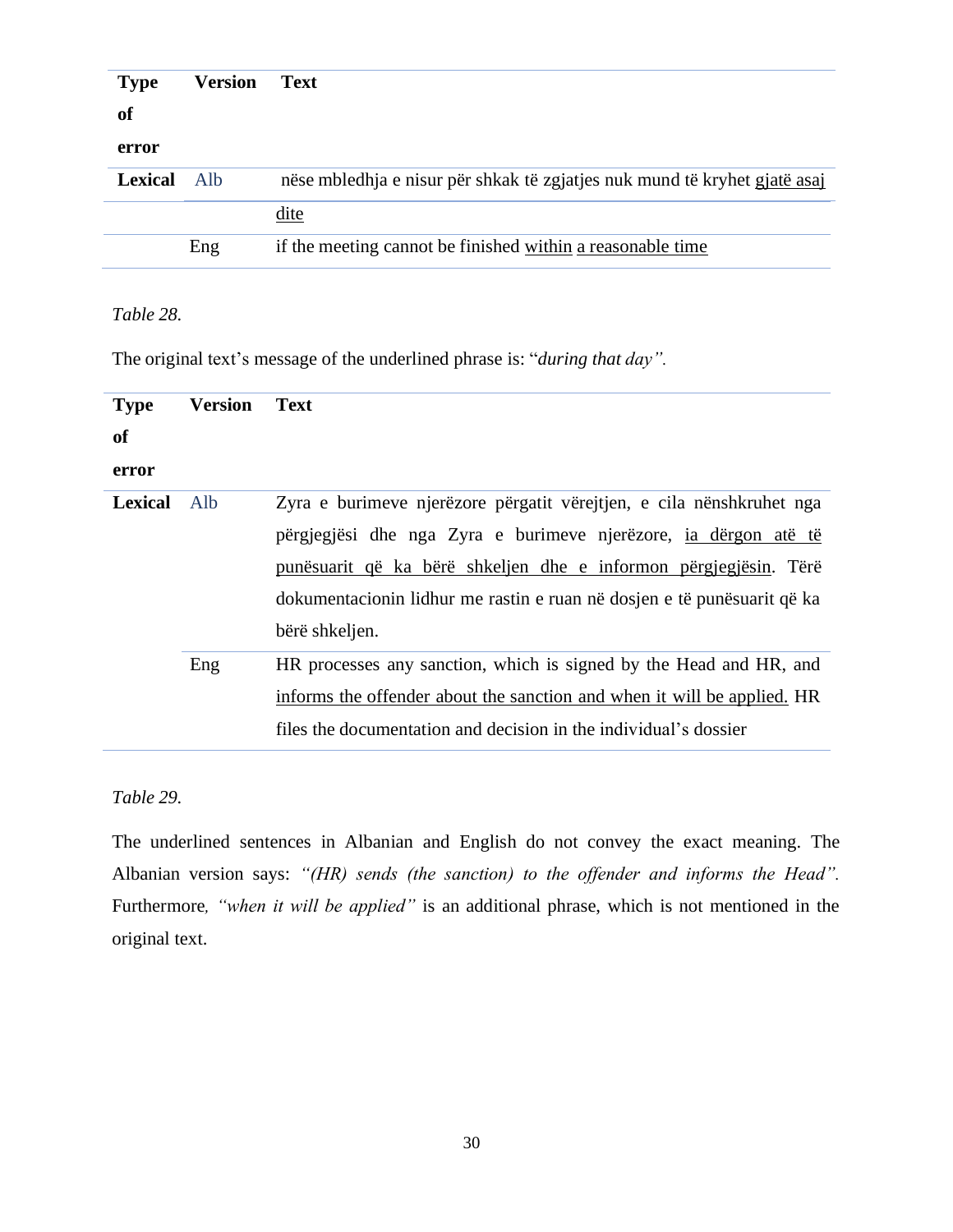| <b>Type</b>    | <b>Version</b> | <b>Text</b>                                                                    |
|----------------|----------------|--------------------------------------------------------------------------------|
| <b>of</b>      |                |                                                                                |
| error          |                |                                                                                |
| <b>Lexical</b> | Alb            | vendosura<br>përgjegjësi<br>Masat<br>$\mathbf{i}$<br>departamentit<br>nga<br>e |
|                |                | akademik/administrativ lidhur me rastin disiplinor të dëshmuar kundër          |
|                |                | kryerësit aplikohen në mënyrë konsekutive, si më poshtë:                       |
|                |                | 1. Vërejtje e parë me shkrim;                                                  |
|                |                | 2. Vërejtje e dytë me shkrim, e cila përfshinë 10% zvogëlim të pagës           |
|                |                | për muajin e ardhshëm.                                                         |
|                | Eng            | The measures decided by the Head regarding the proved disciplinary             |
|                |                | offence against the offender may be applied consecutively, as follows:         |
|                |                | 1. a written warning;                                                          |
|                |                | 2. a second written warning and 10 % salary reduction for the next             |
|                |                | month.                                                                         |

#### *Table 30.*

As mentioned before, the main goal of the translation is to be as close to the original. In this example, only one phrase missing in the English text, gives it a vaguer meaning than the Albanian text. This missing phrase is: "*the Head of the academic/administrative unit", w*hich is missing in the English noun phrase. The other two underlined Albanian phrases are also missing in the English version, but have no bearing on the meaning. For the sake of clarity, here are some more correct translations: "*a first written warning"* and "*a second written warning, which includes the 10 % salary reduction for the next month".*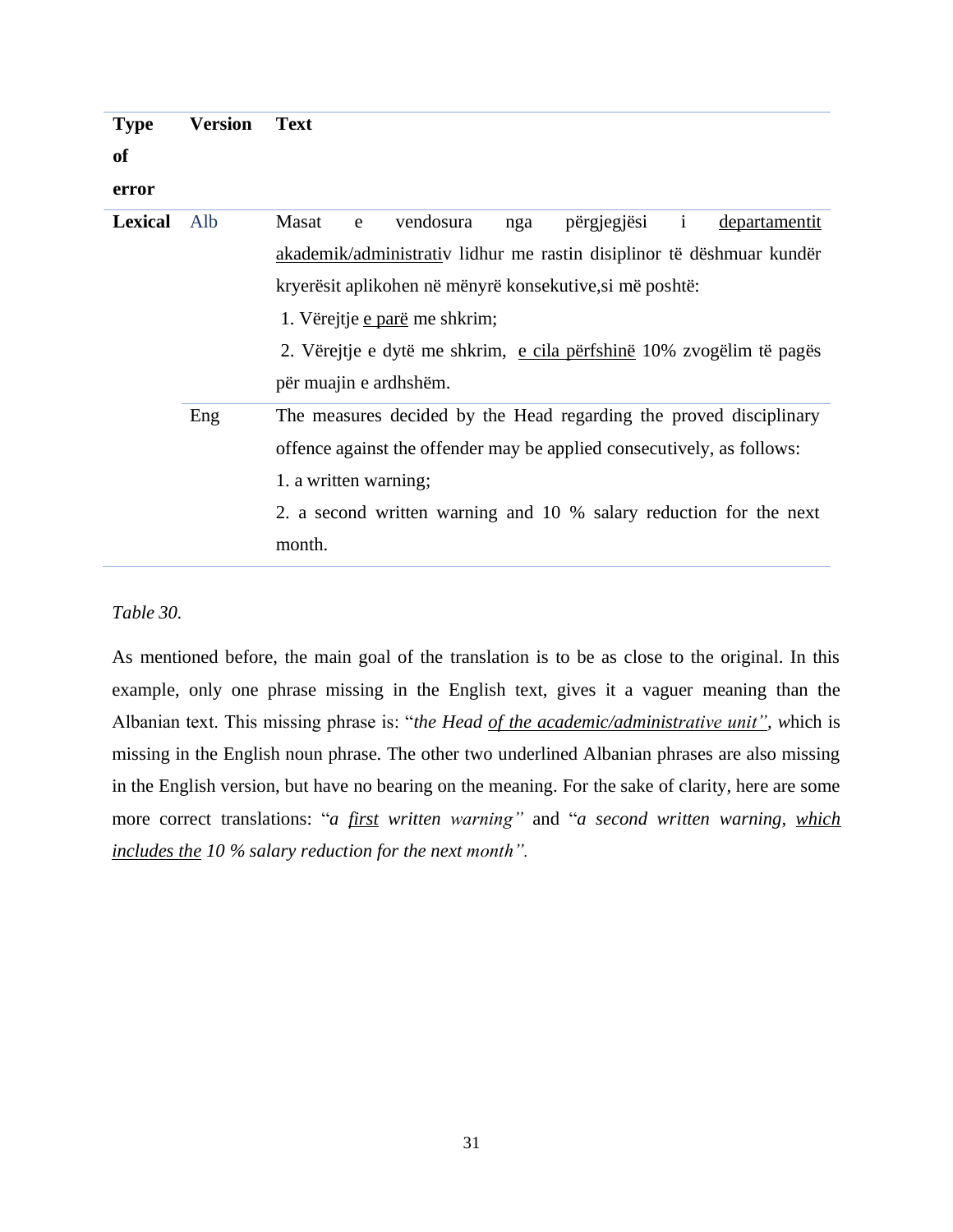| <b>Type</b>    | <b>Version</b> | <b>Text</b>                                                                |
|----------------|----------------|----------------------------------------------------------------------------|
| of             |                |                                                                            |
| error          |                |                                                                            |
| <b>Lexical</b> | Alb            | prorektori për Hulumtime dhe Bashkëpunim Ndërkombëtar (ex officio);        |
|                | Eng            | <b>Pro-rector</b> for research and international relations (ex officio);   |
| Table 31.      |                |                                                                            |
| and            |                |                                                                            |
| <b>Type</b>    | <b>Version</b> | <b>Text</b>                                                                |
| <b>of</b>      |                |                                                                            |
| error          |                |                                                                            |
| <b>Lexical</b> | Alb            | Anetaret e keshillit shkencor te institutit zgjidhen me propozim te        |
|                |                | perbashket te drejtorit te institutit dhe prorektorit per hulumtim dhe     |
|                |                | marredhenie nderkombetare                                                  |
|                | Eng            | Members of the Scientific Council of the Institute shall be elected on the |
|                |                | joint proposal of the Director of the Institute and the Vice-Rector for    |
|                |                | Research and International Relations.                                      |

# *Table 32.*

These are two different sentences in the same document, where for the same person different names are used (Pro-Rector and Vice-Rector). Another orthographic error in the first sentence would be the "*for research and international relation*s", which are written in lowercase letters.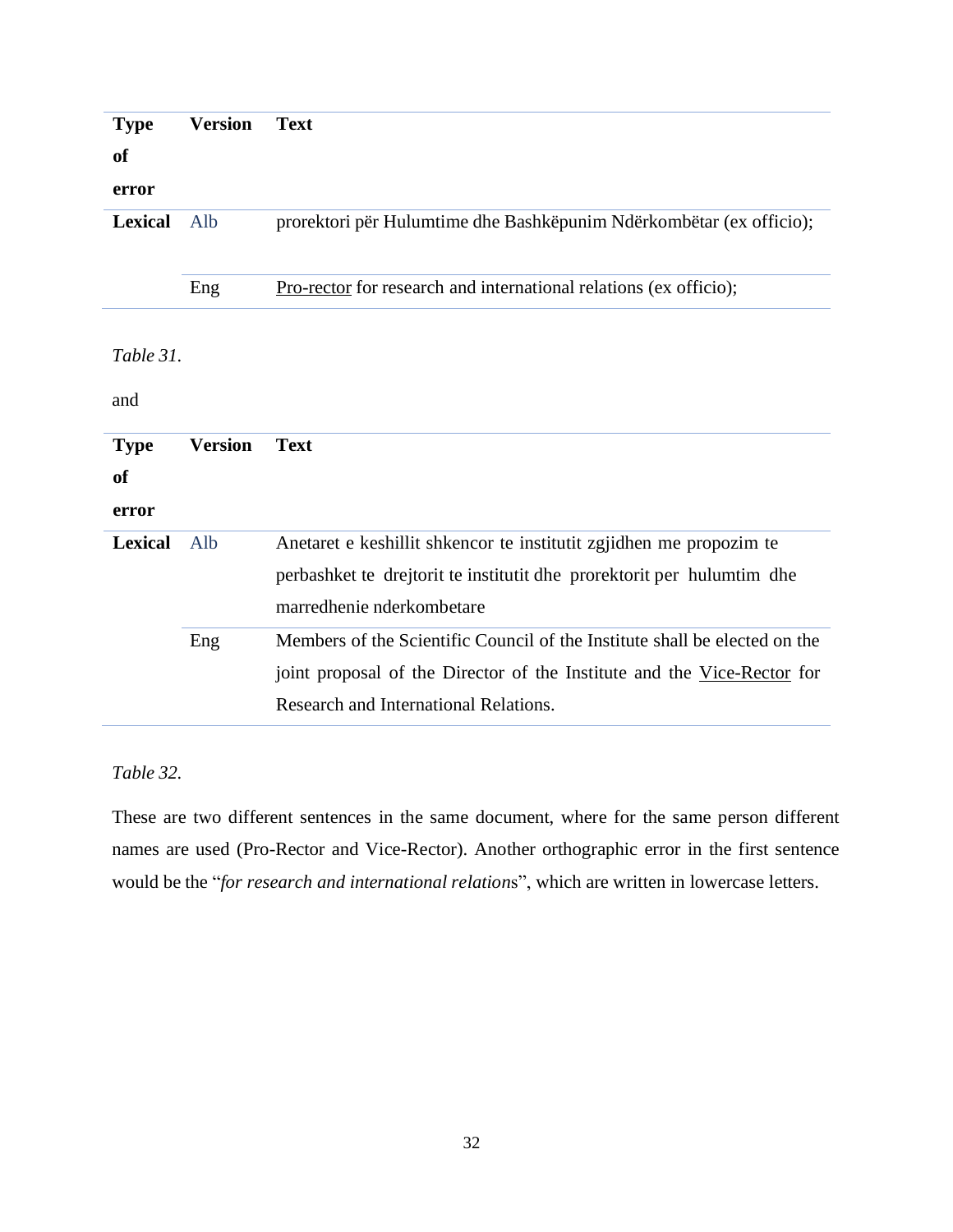| <b>Type</b>    | <b>Version</b> | <b>Text</b>                                                              |
|----------------|----------------|--------------------------------------------------------------------------|
| <b>of</b>      |                |                                                                          |
| error          |                |                                                                          |
|                | Alb            | Zyra për ndihma financiare obligohet që pas mbarimit të çdo semestri, të |
|                |                | evidentojë dhe informojë studentin për shumën e mjeteve që ka            |
|                |                | përfituar, si rezultat i punës së kryer.                                 |
| <b>Lexical</b> | Eng            | After completion of the engagement in the Work-Study programme, the      |
|                |                | Financial Aid Office provides the engaged students with detailed         |
|                |                | information about the amount earned as a result of the completed work.   |

### *Table 33.*

Unlike the English text above, the original text specifies that the Financial Aid Office is obligated to inform the student about the amount of money earned as a result of the completed work, "*after the completion of every semester".*

| <b>Type</b><br>of<br>error | <b>Version</b> | <b>Text</b>                                                                                                                                                               |
|----------------------------|----------------|---------------------------------------------------------------------------------------------------------------------------------------------------------------------------|
|                            | Alb            | Drejtoria Rektoriale mund të vazhdojë punimet nëse më shumë se<br>gjysma e numrit të përgjithshëm të anëtarëve të Drejtorisë Rektoriale<br>janë të pranishëm në mbledhje; |
| <b>Lexical</b>             | Eng            | The Rector's Directorate may work if more than half of the total number<br>of members of the management board is present at the meeting.                                  |

*Table 34.*

L

The *"Rector's Directorate*" from the Albanian text has been mistranslated into "*management board*".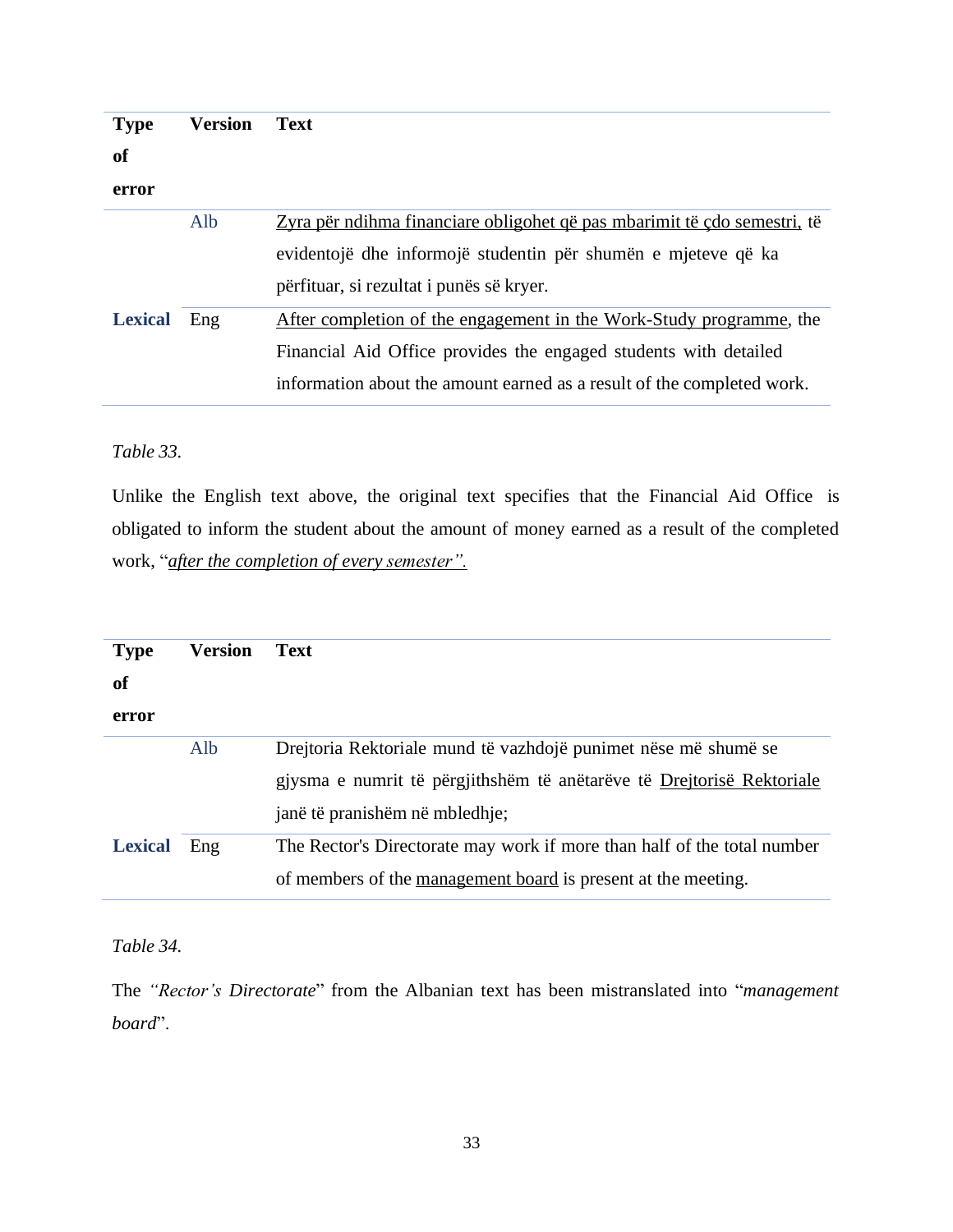| <b>Type</b>    | <b>Version</b> | <b>Text</b>                                                                |
|----------------|----------------|----------------------------------------------------------------------------|
| <b>of</b>      |                |                                                                            |
| error          |                |                                                                            |
| <b>Lexical</b> | Alb.           | Anëtarët e Drejtorisë Rektoriale, duhet të sillen profesionalisht dhe me   |
|                |                | respekt gjatë tërë kohës, kurse kryesuesi, duhet ta kontrollojë sjelljen e |
|                |                | papranueshme. Mbledhja e caktuar e Drejtorisë Rektoriale mund të           |
|                |                | shtyhet ose të ndërpritet, në këto raste:                                  |
|                | Eng            | Members of the Rector's Directorate should conduct themselves              |
|                |                | professionally and respectfully at all times and the Chair should control  |
|                |                | unacceptable behaviour. The planned meeting of the Council may be          |
|                |                | postponed or curtailed in these circumstances:                             |
|                |                |                                                                            |

*Table 35.*

Even if "*Rector's Directorate*" and "*Council*" may have the same meaning, given that the Council might consist members from Rector's Directorate, using them interchangeably in the same paragraph or document may confuse the reader.

| <b>Type</b><br>of | <b>Version</b> | <b>Text</b>                                                     |
|-------------------|----------------|-----------------------------------------------------------------|
| error             |                |                                                                 |
| <b>Lexical</b>    | Alb            | Kryesuesi e jep fjalën sipas radhës së paraqitjes për diskutim. |
|                   | Eng            | The Chairperson gives the floor following the order for debate  |

*Table 36.*

There is a possibility of confusion in the English text, for the reason that it is unclear what "*the order of the debate*" is. The original text is clearer, and a more appropriate translation could be: "*The Chairperson gives the floor to the members following the order of requests for debate".*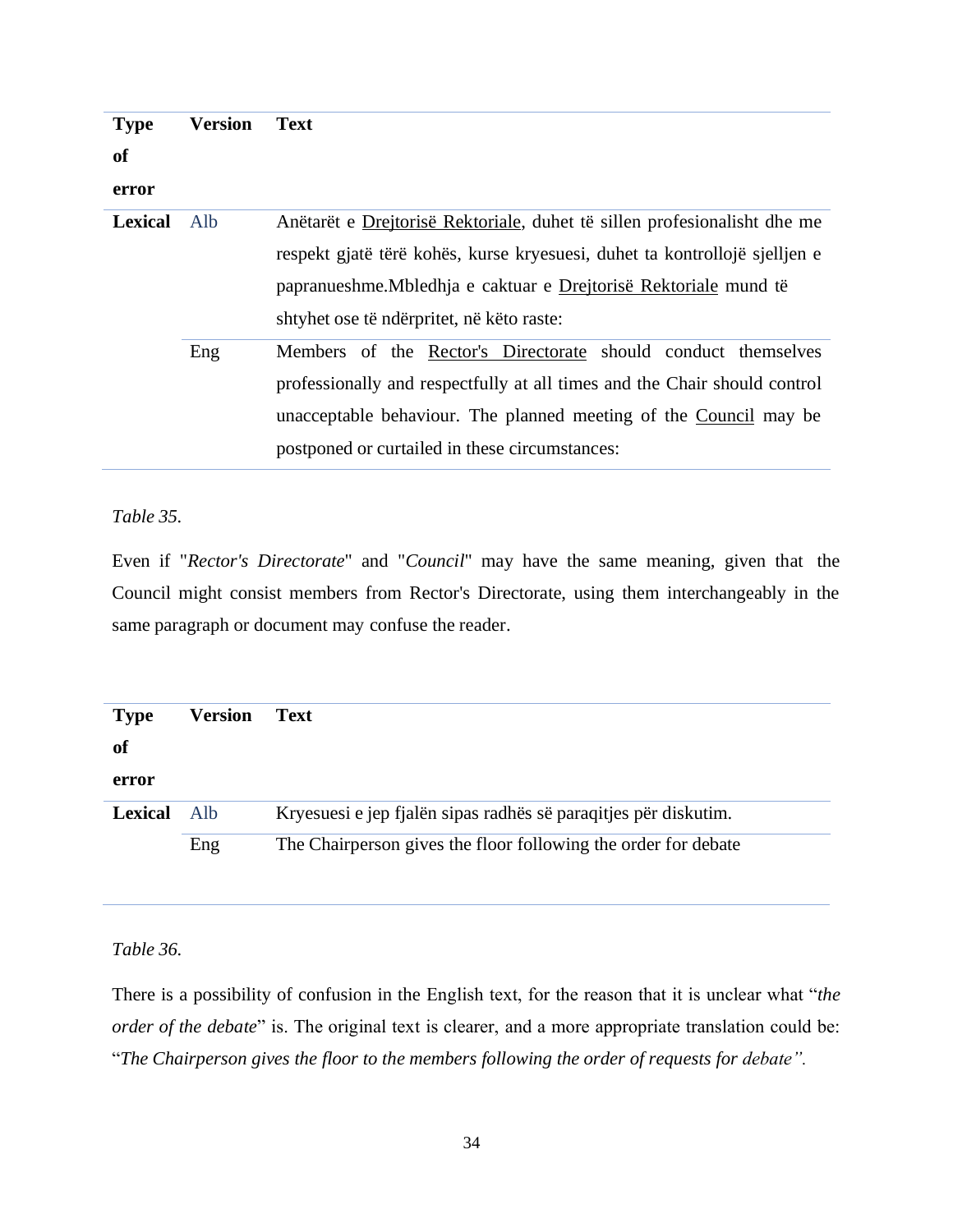| <b>Type</b><br><b>of</b><br>error | <b>Version</b> | <b>Text</b>                                                                                                                                                 |
|-----------------------------------|----------------|-------------------------------------------------------------------------------------------------------------------------------------------------------------|
| Lexical                           | Alb            | Në rast se në programin përkatës studimor nuk paraqitet numër i<br>mjaftueshëm i kandidatëve, atëherë në atë program nuk do të<br>organizohet mësim.        |
|                                   | Eng            | If the number of candidates is lower than the number foreseen per study<br>programme, the University has the right not to activate that study<br>programme. |

### *Table 37.*

The message of the underlined Albanian phrase is:" ...*then that programme will not be available"*. This message is clear that if the condition of the first part of the sentence is fulfilled, then that particular programme will not be available. In contrast, the message of the English text, is that the University has the option to either activate or not activate that particular study programme, despite the condition of the first part of the sentence being fulfilled.

| <b>Type</b>    | <b>Version</b> | <b>Text</b>                                                             |
|----------------|----------------|-------------------------------------------------------------------------|
| of             |                |                                                                         |
| error          |                |                                                                         |
| <b>Lexical</b> | Alb            | Të gjitha programet studimore të ciklit të dytë të studimeve ofrohen në |
|                |                | gjuhën shqipe, në gjuhën maqedonase dhe në gjuhën angleze.              |
|                | Eng            | All study programmes in the second cycle of studies are offered in      |
|                |                | Albanian, Macedonian or English.                                        |

## *Table 38.*

The conjunction "*or*" is used instead of "*and*", implying that all the study programmes are offered in either one or two of these languages, rather than all of them, as indicated in the Albanian text.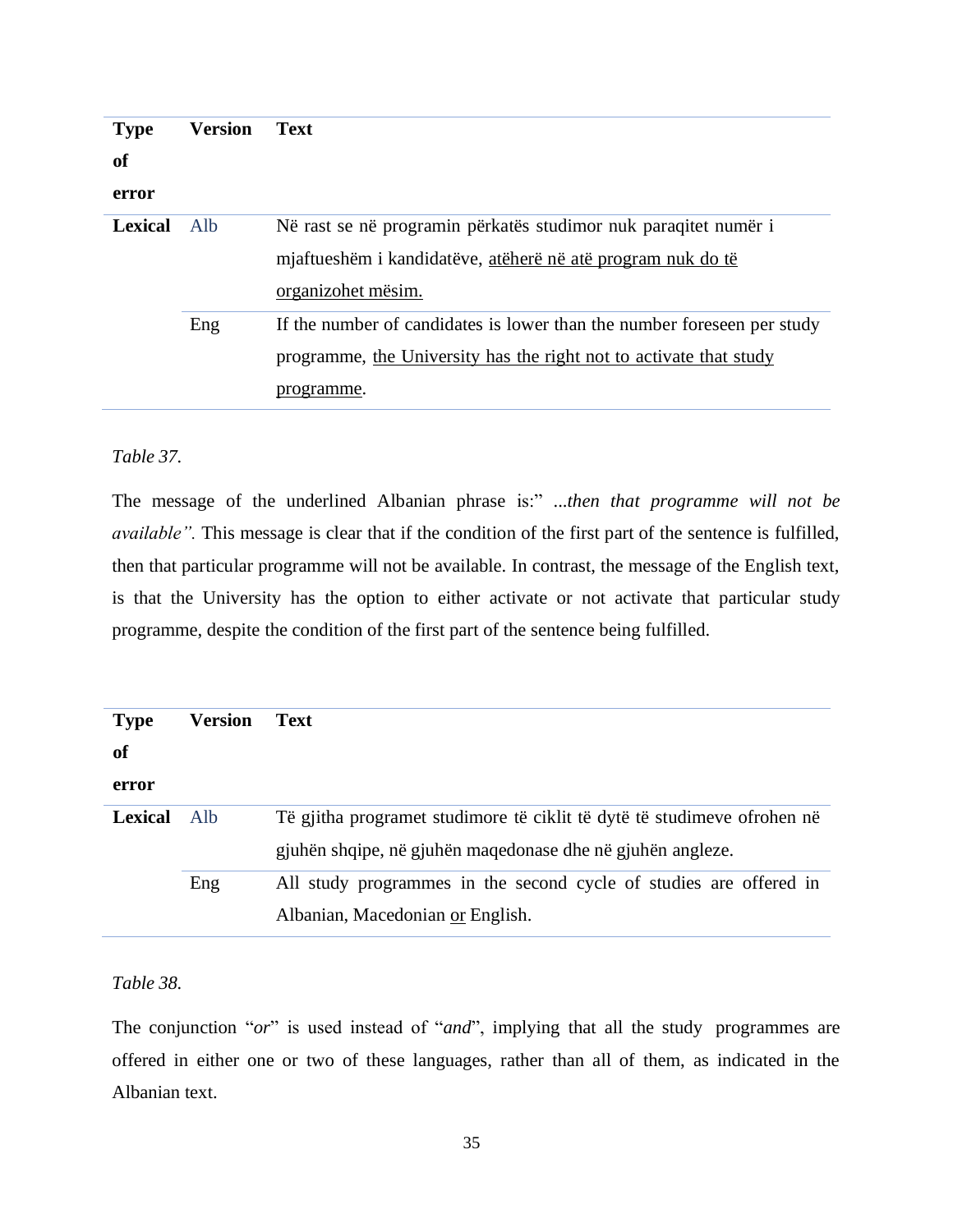| <b>Type</b>    | Version | <b>Text</b>                                                            |
|----------------|---------|------------------------------------------------------------------------|
| <b>of</b>      |         |                                                                        |
| error          |         |                                                                        |
| <b>Lexical</b> | Alb     | Megjithatë, pa marrë parasysh gjuhën e programit, Universiteti ka të   |
|                |         | drejtë të ofrojë një pjesë ligjëratash apo lëndësh në gjuhën angleze,  |
|                |         | prandaj njohja e gjuhës shqipe, gjuhës maqedonase dhe gjuhës angleze   |
|                |         | <u>është e nevojshme, kurse njohja e së paku dy nga këto gjuhë të</u>  |
|                |         | lartëpërmendura në nivel akademik, është e domosdoshme.                |
|                | Eng     | Irrespective of the language of the programme, the University reserves |
|                |         | the right to deliver parts of the lectures or materials in English, so |
|                |         | knowledge of at least Albanian and English, or Macedonian and English, |
|                |         | <u>is required.</u>                                                    |

*Table 39.*

According to the Albanian text: "*Knowledge of Albanian, Macedonian and English is necessary, whereas knowledge of at least two of the aforementioned languages in an academic level are mandatory"*. As seen here, in the Albanian version, unlike the English version, it is not specified which of these two languages are mandatory, allowing the possibility of three combinations (Albanian-Macedonian, Albanian-English, Macedonian-English).

| <b>Type</b>    | <b>Version</b> | <b>Text</b>                                                               |
|----------------|----------------|---------------------------------------------------------------------------|
| <b>of</b>      |                |                                                                           |
| error          |                |                                                                           |
| <b>Lexical</b> | Alb            | Të drejtë regjistrimi kanë kandidatët, të cilët kanë akumuluar më së paku |
|                |                | 300 SETK nga lëmi përkatës, kanë publikuar punime shkencore dhe           |
|                |                | kanë njohje adekuate të gjuhëve te huaja.                                 |
| <b>Word</b>    | Eng            | Candidates have the right of enrolment who have accumulated a             |
| order          |                | minimum of 300 ECTS from the respective filed, have published             |
|                |                | scientific works, and have adequate English language proficiency          |

*Table 40.*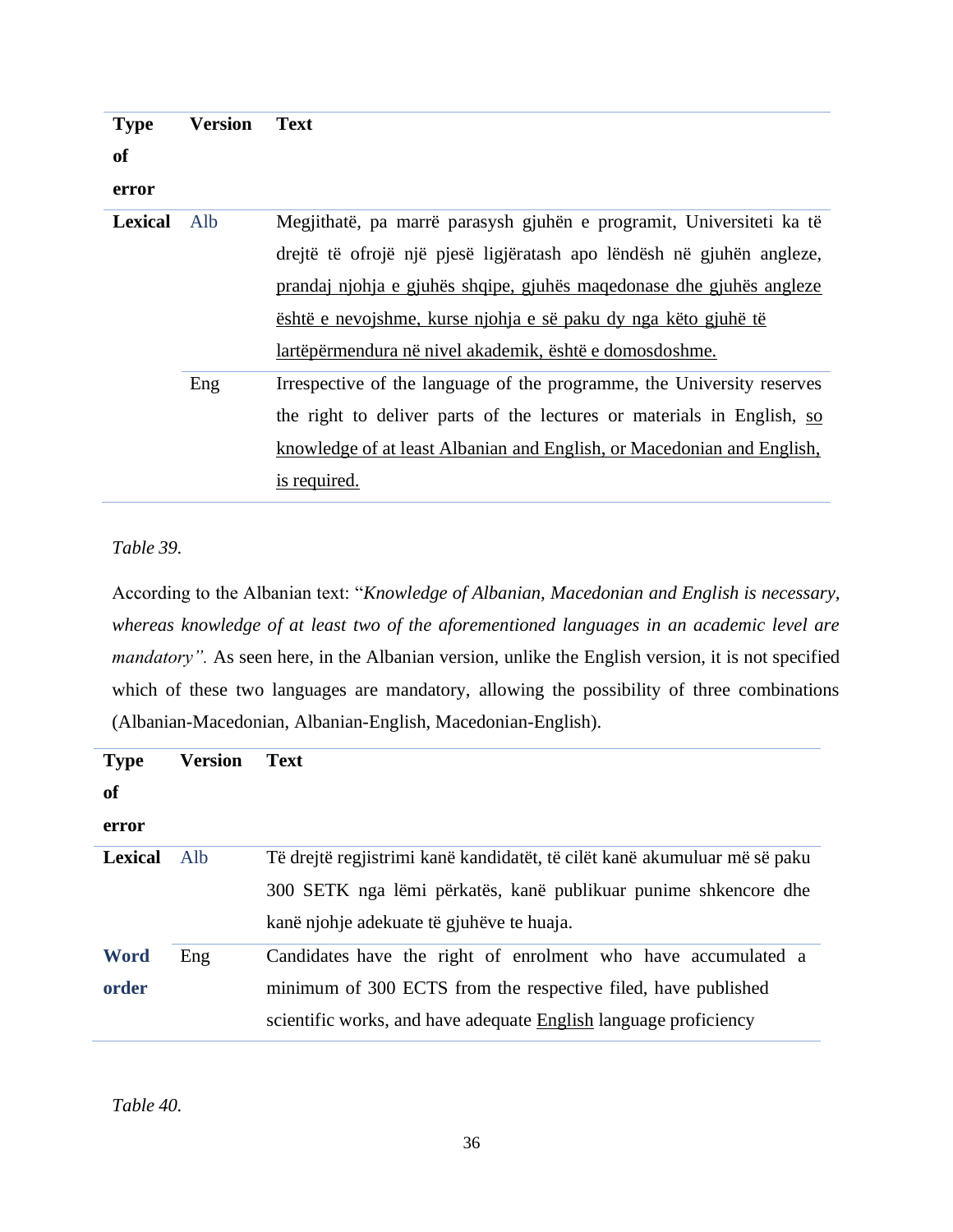Initially, there is a repetition of the same error we have discussed above (see E3 in the Syntactical errors). Secondly, the English version implies that the candidates must *"have adequate English language proficiency"*, whereas the Albanian version implies that the candidates must possess adequate foreign language proficiency, not mentioning which.

| <b>Type</b>    | <b>Version</b> | <b>Text</b>                                                                     |
|----------------|----------------|---------------------------------------------------------------------------------|
| <b>of</b>      |                |                                                                                 |
| error          |                |                                                                                 |
| <b>Lexical</b> | Alb            | <u>Në rastin kur aplikuesi ka përfunduar ciklin e parë dhe ciklin e dytë të</u> |
|                |                | studimeve në një lëmi që nuk është adekuate me fushën në të cilën               |
|                |                | paraqitet për fitimin e titullit shkencor të ciklit të tretë në të cilin        |
|                |                | konkurron, atëherë për kushtet eventuale plotësuese të përshtatjes së           |
|                |                | njohurive paraprake për regjistrim në programin studimor do të vendosë          |
|                |                | komisioni i formuar nga fakulteti përkatës                                      |
|                | Eng            | In the cases where the applicant has completed first the second cycle in a      |
|                |                | field that is not appropriate to the third cycle programme for which s/he       |
|                |                | applies, a Commission from the relevant Faculty will determine                  |
|                |                | additional criteria for enrolment in the new third cycle study                  |
|                |                | programme.                                                                      |

*Table 41.*

The underlined Albanian message: *"In the cases where the applicant has completed the first cycle and second cycle programme in a field that is not relevant... ".*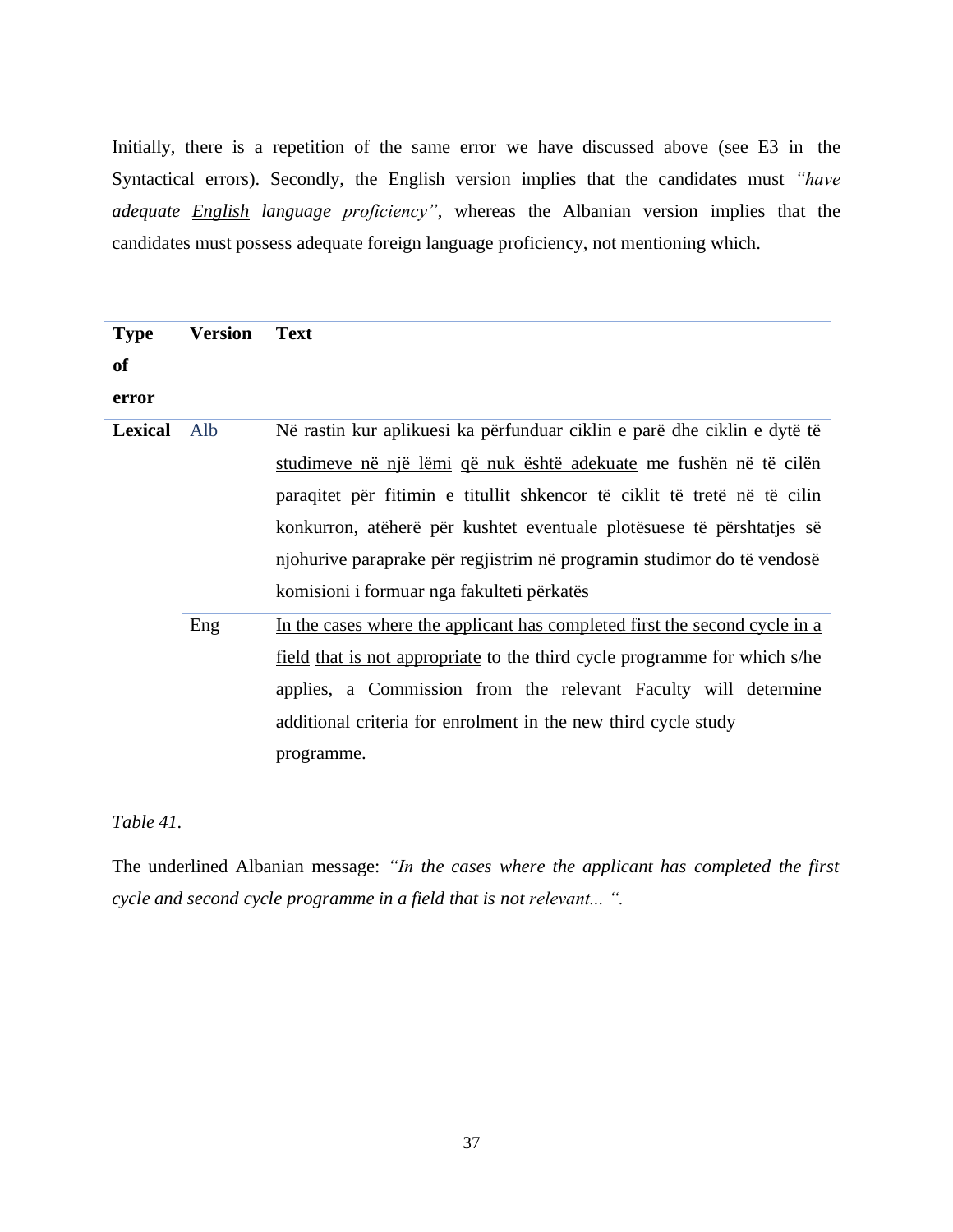| <b>Type</b>    | <b>Version</b> | <b>Text</b>                                                          |
|----------------|----------------|----------------------------------------------------------------------|
| <b>of</b>      |                |                                                                      |
| error          |                |                                                                      |
| <b>Lexical</b> | Alb.           | Konkursin e publikon Zyra për marketing dhe promovim me kërkesë të   |
|                |                | Zyrës për planifikim akademik                                        |
|                | Eng            | The call for enrolment is published by the Information and Promotion |
|                |                | Office at the request of the Academic Planning Office.               |

### *Table 42.*

In SEEU, there is no Information and Promotion Office. The Marketing and Promotion Office, as mentioned on the Albanian text, is an actual Office.

| <b>Type</b>    | <b>Version</b> | <b>Text</b>                                                                |
|----------------|----------------|----------------------------------------------------------------------------|
| <b>of</b>      |                |                                                                            |
| error          |                |                                                                            |
|                | Alb            | Cfarëdo informacioni që vendoset në intranetin, ose në ueb faqen e         |
|                |                | Universitetit, duhet të jetë i përshtatshëm për përhapjen si në bashkësinë |
|                |                | e qytezës, ashtu edhe, mundësisht, në pjesën tjetër të botës:              |
| <b>Lexical</b> | Eng            | Any information placed on the University's intranet or web-page must       |
|                |                | be suitable for distribution to both the campus community and,             |
|                |                | potentially, the rest of the world.                                        |

# *Table 43.*

The translated phrase "*campus community*" is different from the original message, which is "*city's community*".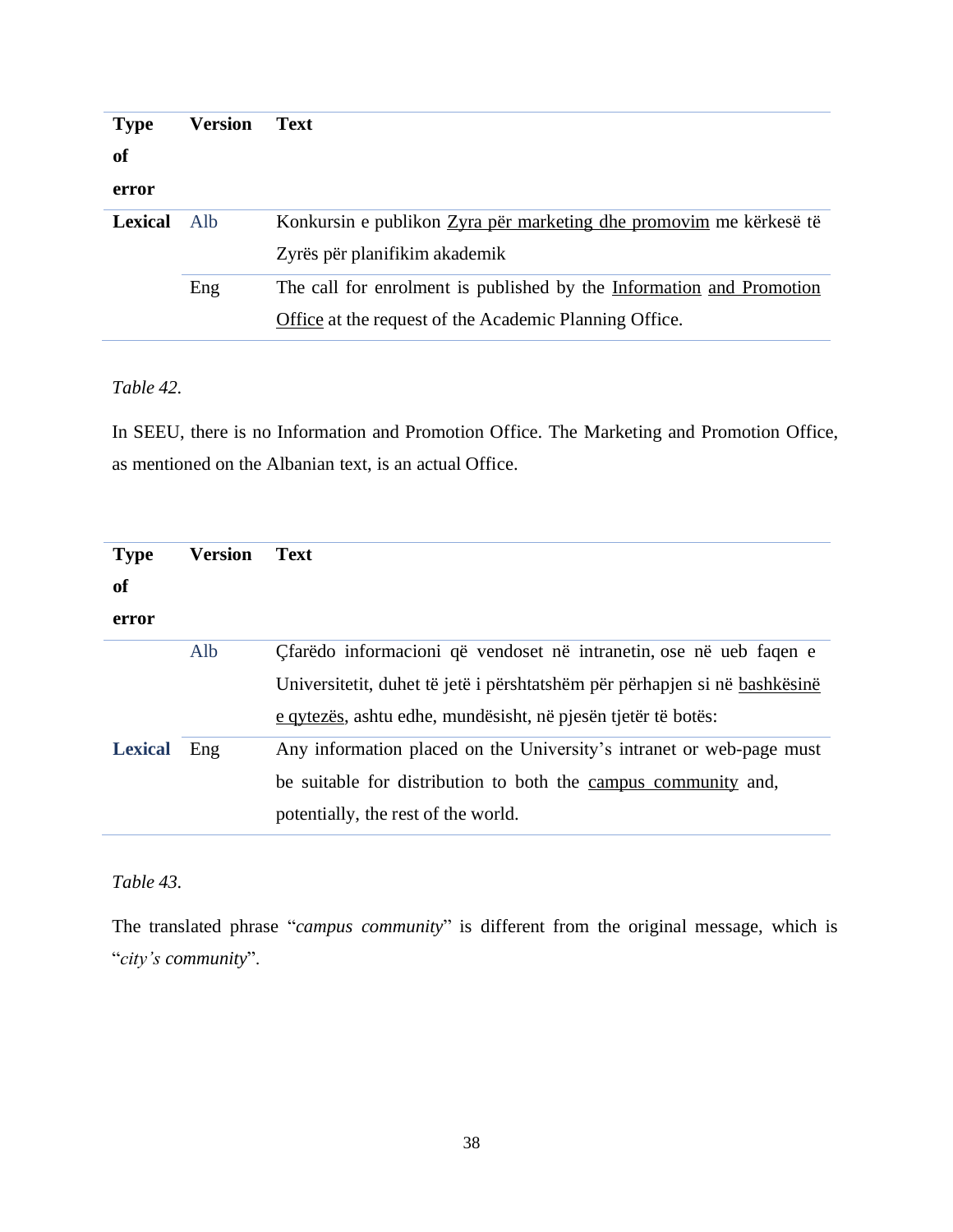| <b>Type</b>    | <b>Version</b> | <b>Text</b>                                                               |
|----------------|----------------|---------------------------------------------------------------------------|
| <b>of</b>      |                |                                                                           |
| error          |                |                                                                           |
| <b>Lexical</b> | Alb            | Mbledhjet e rregullta mbahen një herë në muaj, duke përjashtuar           |
|                |                | periudhën e pushimit veror dhe dimëror dhe <u>mbajnë numrin rendor të</u> |
|                |                | mbledhjes të vitit përkatës akademik.                                     |
|                | Eng            | Regular meetings are held once a month, excluding the summer and          |
|                |                | winter vacation periods and they record the number of the meeting and     |
|                |                | respective academic year.                                                 |

#### *Table 44.*

The original Albanian message is: *they are recorded with the number of the meeting in that respective year.*

| <b>Type</b><br><b>of</b><br>error | <b>Version</b> | <b>Text</b>                                                             |
|-----------------------------------|----------------|-------------------------------------------------------------------------|
| <b>Lexical</b>                    | Alb            | Në nivel institucional dhe në atë të njësive, udhëheqësit akademikë dhe |
|                                   |                | administrativë caktojnë prioritetet dhe i artikulojnë anët e forta, të  |
|                                   |                | dobëta dhe prioritetet në Plan-veprimet, të cilat modelohen në nivel të |
|                                   |                | gjerë, shpërndahen dhe përdoren në mënyrë aktive.                       |
|                                   | Eng            | At institutional and unit level, academic and administrative leaders    |
|                                   |                | prioritize and articulate their strengths, weaknesses and priorities in |
|                                   |                | Development and Action Plans which are moderated, widely                |
|                                   |                | disseminated and used actively                                          |

# *Table 45.*

In the first underlined phrase, "*prioritize*" has been mistranslated from "*assign priorities*", and it is important for the meaning because furthermore "*prioritize*" complements *their strengths,*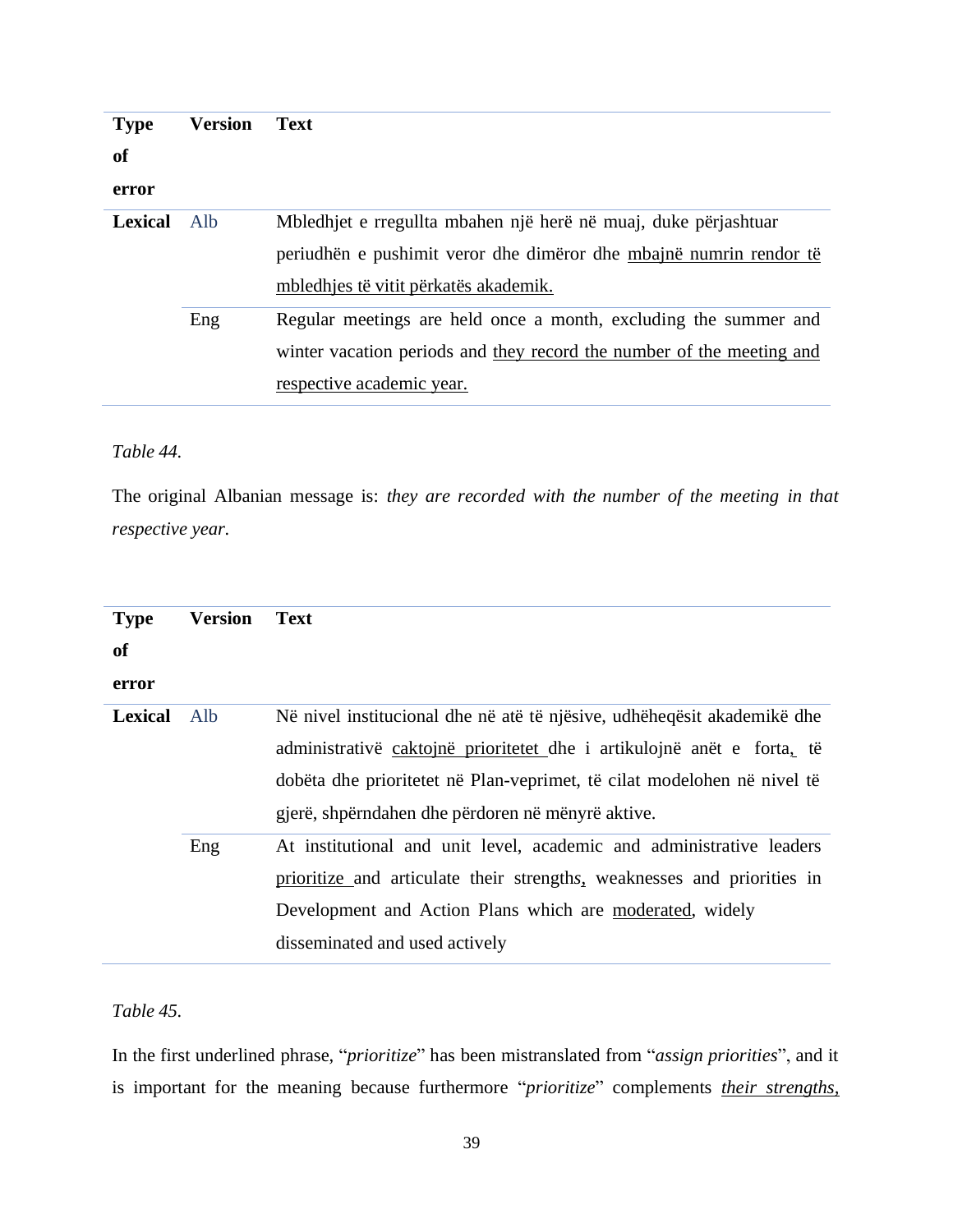*weaknesses and priorities,* which it could make sense for "*strengths*" and "*weaknesses*", though with a slight difference in meaning from the original text, but in the combination "*prioritize priorities*", the phrase is lexically incorrect.

The second word "*moderate*" is mistranslated from "*modelled*", following with a displacement of a comma, therefore giving a different meaning. Following the message from the Albanian text, a more appropriate translation, could be: *"which are broadly modelled, communicated, and actively employed"*

| <b>Type</b><br>of<br>error | <b>Version</b> | <b>Text</b>                                                                                                                                                                                                                                                                                    |
|----------------------------|----------------|------------------------------------------------------------------------------------------------------------------------------------------------------------------------------------------------------------------------------------------------------------------------------------------------|
| <b>Lexical</b>             | Alb            | Nuk duhet të pranohet asnjë urdhër nga jashtë për të vepruar ose për t'u<br>përmbajtur nga veprimi në një mënyrë të caktuar, nga cilido individ,<br><u>autoritet më i lartë</u> ose nga ndonjë parti politike, sindikatë ose grup fetar,<br>përveç nëse kjo lejohet nga legjislacioni në fuqi; |
|                            | Eng            | No instruction should be accepted to act or refrain from acting in a<br>particular way from any individual except a higher authority or from any<br>political party, trade union or religious group, except as permitted by<br>legislation in force;                                           |

#### *Table 46.*

This is a case where the use of only one word can change the whole meaning. The essential message of the original states that one should not receive instructions to act or refrain from acting from any individual, except as permitted by legislation in force. However, the English version by adding "except" in the phrase "except a higher authority", implies that one should not receive instructions to act or refrain from acting from any individual, except in cases when that individual is a higher authority.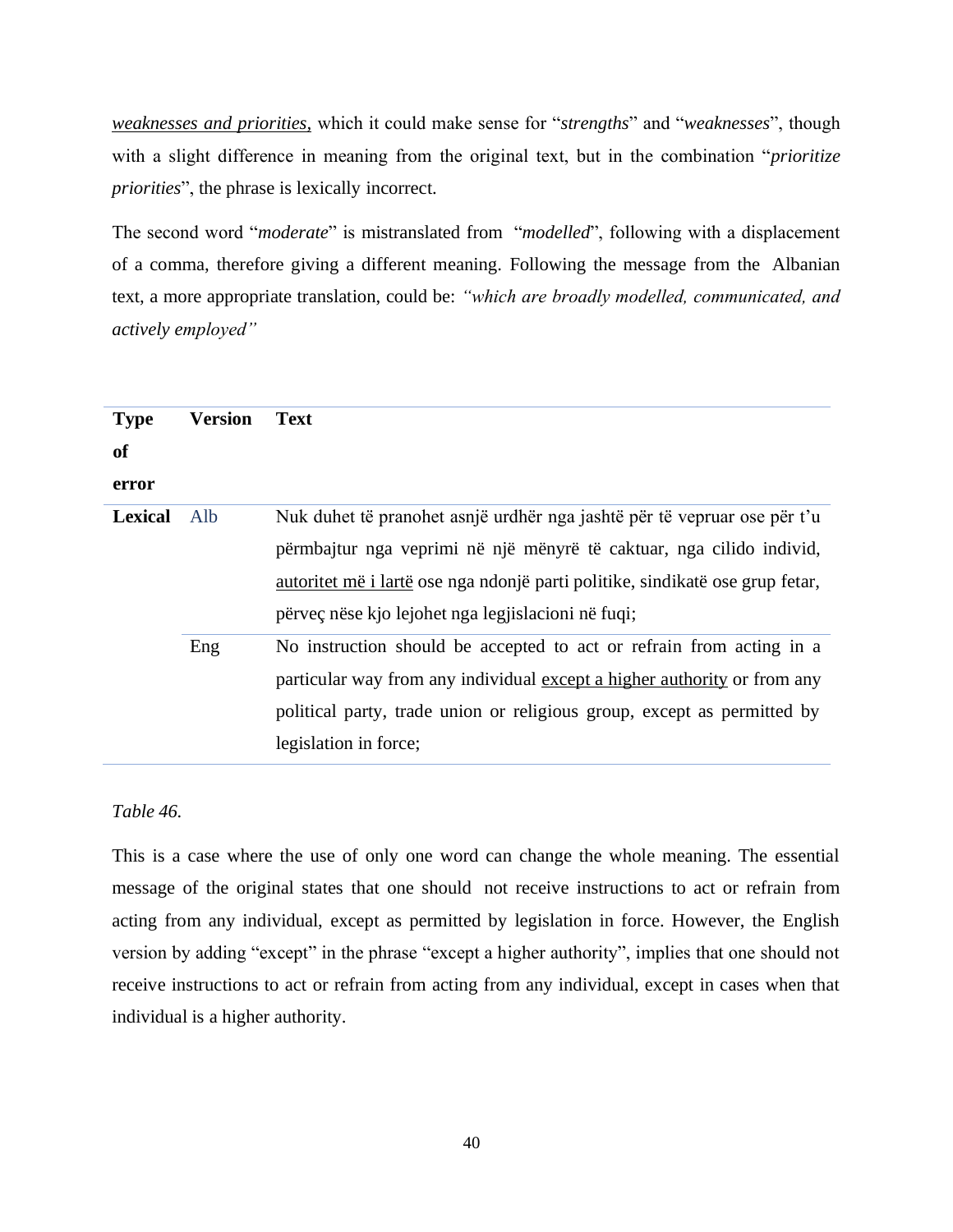| <b>Type</b><br><b>of</b> | <b>Version</b> | <b>Text</b>                                                                                                                                                                                                                                                                                            |
|--------------------------|----------------|--------------------------------------------------------------------------------------------------------------------------------------------------------------------------------------------------------------------------------------------------------------------------------------------------------|
| error                    |                |                                                                                                                                                                                                                                                                                                        |
| <b>Lexical</b>           | Alb            | Nëse përdorimi i telefonit ka tejkaluar autorizimet e përdorimit (si p.sh.<br>përdorim për çështje private), ose nuk është në përputhje me këtë<br>Rregullore, atëherë për këtë informohet Zyra e burimeve njerëzore, e<br>cila mund të jep vërejtje, ose të urdhërojë dënim në lartësi të tejkalimit. |
|                          | Eng            | Usage of the telephone network which is outside this Rule such as for<br>private purposes, without authorization, or use in excess of set limits, is<br>reported to the Human Resource Office which may issue a warning<br>followed by the levy of a fine according to the cost of the call.           |

# *Table 47.*

"Or" has been mistranslated into "followed". "Followed" implies that both, the warning and the fine will be issued to the offender, whereas "or" gives the possibility for one or both of the actions to take place.

| <b>Type</b>    | <b>Version</b> | <b>Text</b>                                                              |
|----------------|----------------|--------------------------------------------------------------------------|
| <b>of</b>      |                |                                                                          |
| error          |                |                                                                          |
| <b>Lexical</b> | Alb            | Pas shpalljes së kësaj rang liste kandidati ka të drejtë në kundërshtim  |
|                |                | brenda 24 orëve edhe atë vetëm për gabimet teknike eventuale, të bëra    |
|                |                | gjatë paraqitjes së pikëve                                               |
|                | Eng            | After the announcement of the preliminary list, applicants have 24       |
|                |                | hours to object if they believe there are technical mistakes such as the |
|                |                | calculation of points.                                                   |

*Table 48.*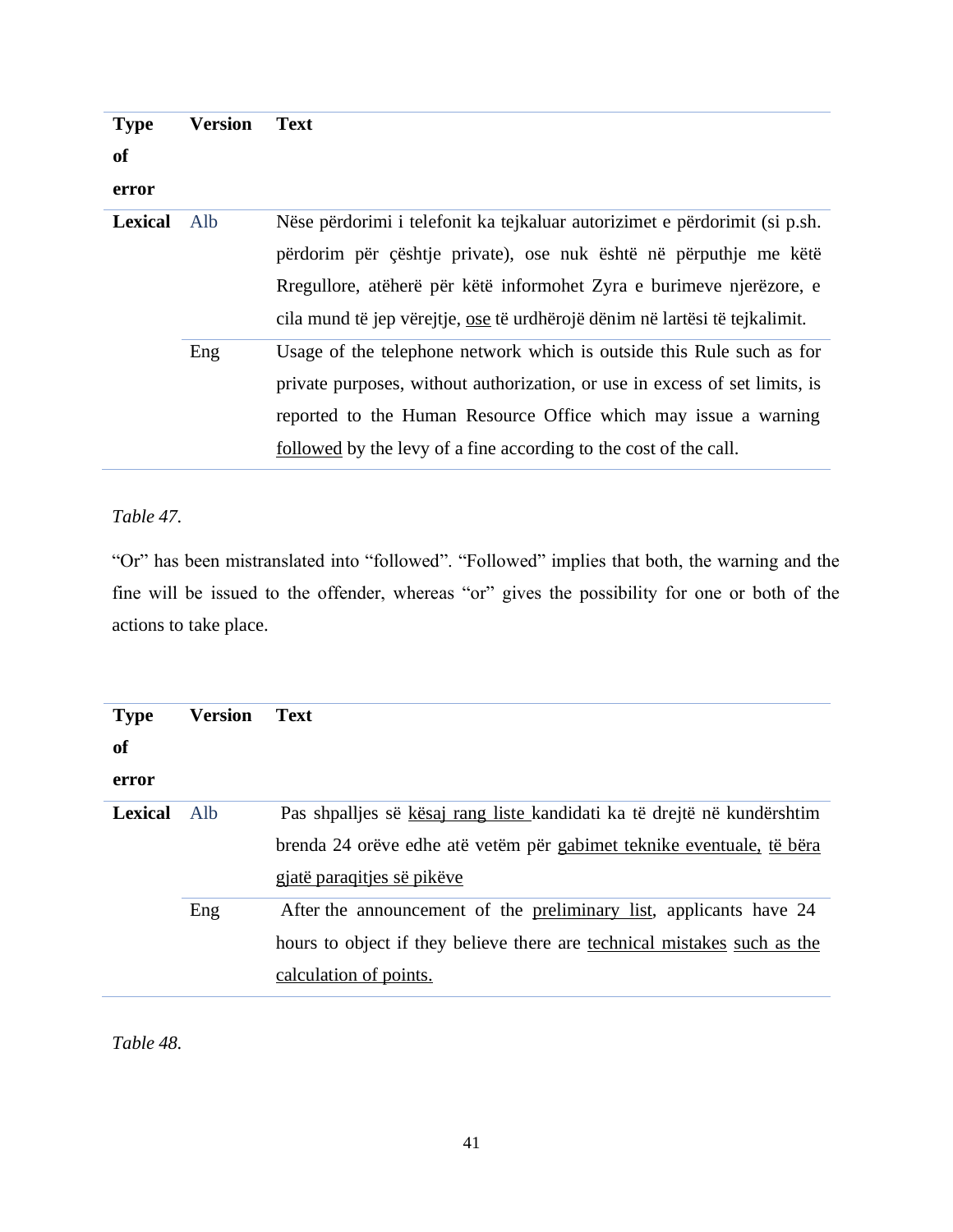Despite the slight wrong translation of "*this ranking list*" to "*the preliminary list*", which in fact does not alter essentially the meaning, the underlined sentence has a slightly different meaning. The original message "possible *technical errors, made during the calculation of points"* is translated into "*technical mistakes such as the calculation of points"*.

| <b>Type</b><br>error | of Version | <b>Text</b>                                                                                                                                                                                                                                                                                                                  |
|----------------------|------------|------------------------------------------------------------------------------------------------------------------------------------------------------------------------------------------------------------------------------------------------------------------------------------------------------------------------------|
| <b>Omission</b>      | Alb        | Ky paralamërim shënohet në dosjen e punonjësit në zyrën e burimeve<br>njerëzore me kopje për përgjegjësin dhe punonjësin dhe mund të<br>konsiderohet në faza tjera të kësaj rregullore. Përgjegjësi i njësisë ose<br>punonjësi mund të kërkojë këshilla nga zyra për burime njerëzore ose<br>nga zyra për shërbime juridike. |
|                      | Eng        | This written warning is kept on the member of staff's personal file in<br>the Human Resource Office, with copies for the Head of Unit and<br>employee. The Head of Unit or employee may seek advice from the<br>HR Office or Legal Services.                                                                                 |

# *Table 49.*

Missing information: "*can be considered in other stages of this rule"*. This missing information removes from the sentence the message that the written warning despite of just being kept on the files, they can also be considered later on for other issues that the employee might cause.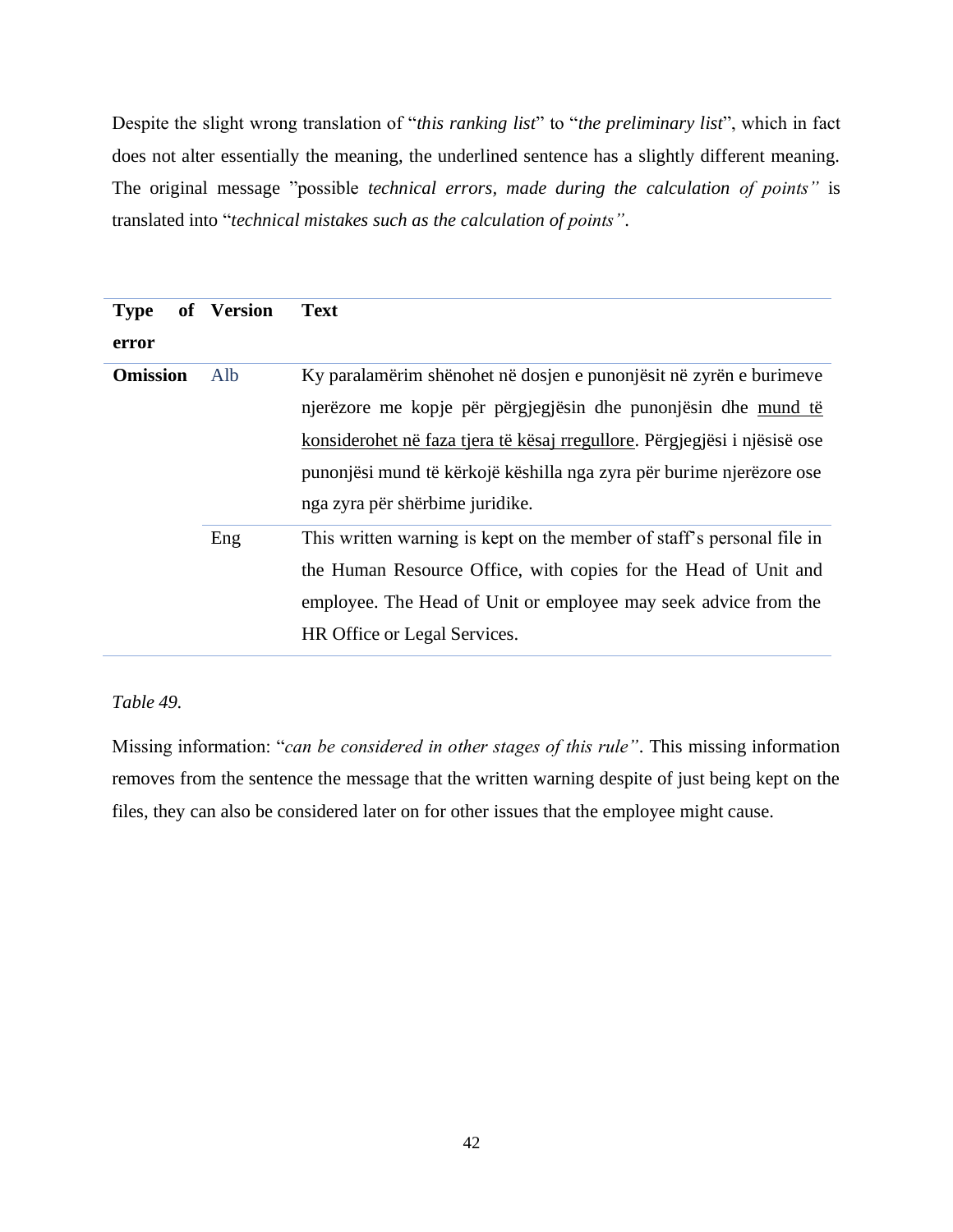| <b>Type</b>     | of Version | <b>Text</b>                                                              |
|-----------------|------------|--------------------------------------------------------------------------|
| error           |            |                                                                          |
| <b>Omission</b> | Alb        | Në bazë të nenit 93 paragrafi 11 të Ligjit për arsim të lartë ("Gazeta   |
|                 |            | zyrtare e Republikës së Maqedonisë", numër 82/2018) dhe nenit 27,        |
|                 |            | paragrafit 1, pikës 6 dhe <u>nenit 30, paragrafit 4</u> , të Statutit të |
|                 |            | Universitetit të Evropës Juglindore, Bordi i Universitetit, në           |
|                 |            | mbledhjen e mbajtur më 09.09.2019, e miratoi këtë                        |
|                 | Eng        | Based on Article 93 paragraph 11 of the Law on Higher Education          |
|                 |            | (Official Gazette of R. of Macedonia, number 82/2018) and Articles       |
|                 |            | 27 paragraph 1 item 6 of the Statute of South East European              |
|                 |            | University, the University Board, at its meeting held on 09.09.2019      |
|                 |            | approved the following:                                                  |

*Table 50.*

Missing info: "*Article 30, paragraph 4".*

| <b>Type of</b>  | Version | Text                                                              |
|-----------------|---------|-------------------------------------------------------------------|
| error           |         |                                                                   |
| <b>Omission</b> | Alb     | Mandati i përfaqësuesve të studentëve zgjat një vit, pa të drejtë |
|                 |         | rizgjedhjeje.                                                     |
|                 | Eng     | Students' mandate is one year, without right to one more          |
|                 |         | appointment.                                                      |

*Table 51.*

Missing info: "*Students' representatives have a one-year mandate and are not eligible for reappointment"*.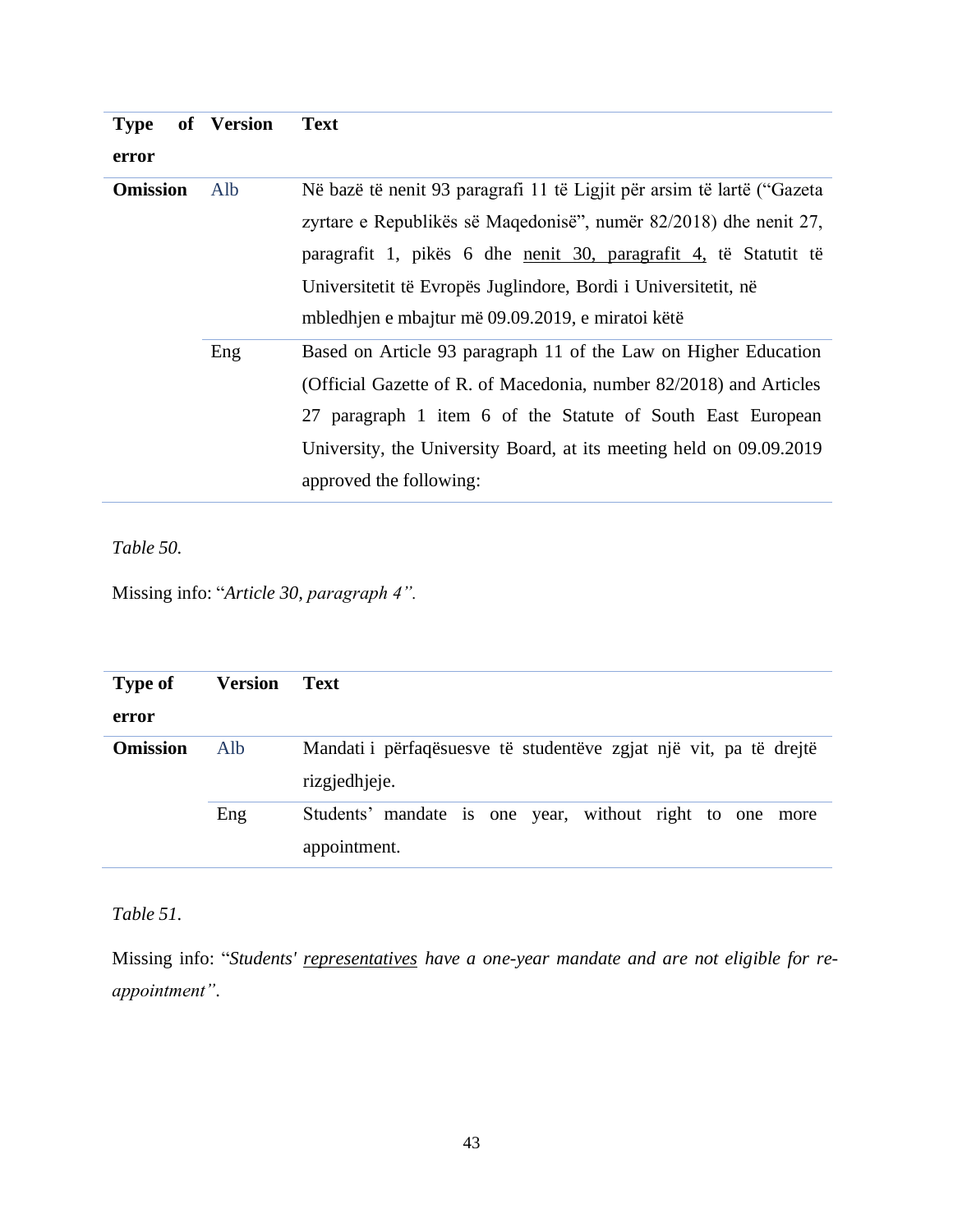| <b>Type of</b>  | Version | Text                                                                             |
|-----------------|---------|----------------------------------------------------------------------------------|
| error           |         |                                                                                  |
| <b>Omission</b> | Alb     | Departamenti, ose zyra që ka nevojë për një vend pune, do ta japë                |
|                 |         | vendimin përfundimtar për angazhimin në punë të studentit.                       |
|                 | Eng     | The division, <i>department</i> , or office seeking to fill a position makes the |
|                 |         | final decision                                                                   |

### *Table 52.*

The underlined word in italics, is an additional information, which is not present in the Albanian text. Whereas the underlined phrase in Albanian is an important missing information in the English text, with the message: *makes the final decision for the student engagement in the job*. Essentially it modifies the meaning of the noun "decision".

| <b>Type of</b>  | <b>Version</b> | Text                                                                     |
|-----------------|----------------|--------------------------------------------------------------------------|
| error           |                |                                                                          |
| <b>Omission</b> | Alb            | Replika për të njëjtën cështje i lejohet pjesëmarrësit në diskutim       |
|                 |                | vetëm dy herë dhe sipas rregullit, mund të zgjasë më së shumti 3         |
|                 |                | minuta, pa të drejtë në replikë tjetër.                                  |
|                 | Eng            | The reply to the same issue is allowed to the participant in debate only |
|                 |                | twice and for a maximum of three minutes.                                |

# *Table 53.*

The suggested translation: *"The participant in debate may respond to the same subject only twice and for a maximum of three minutes, according to the regulation, without the opportunity to respond again"*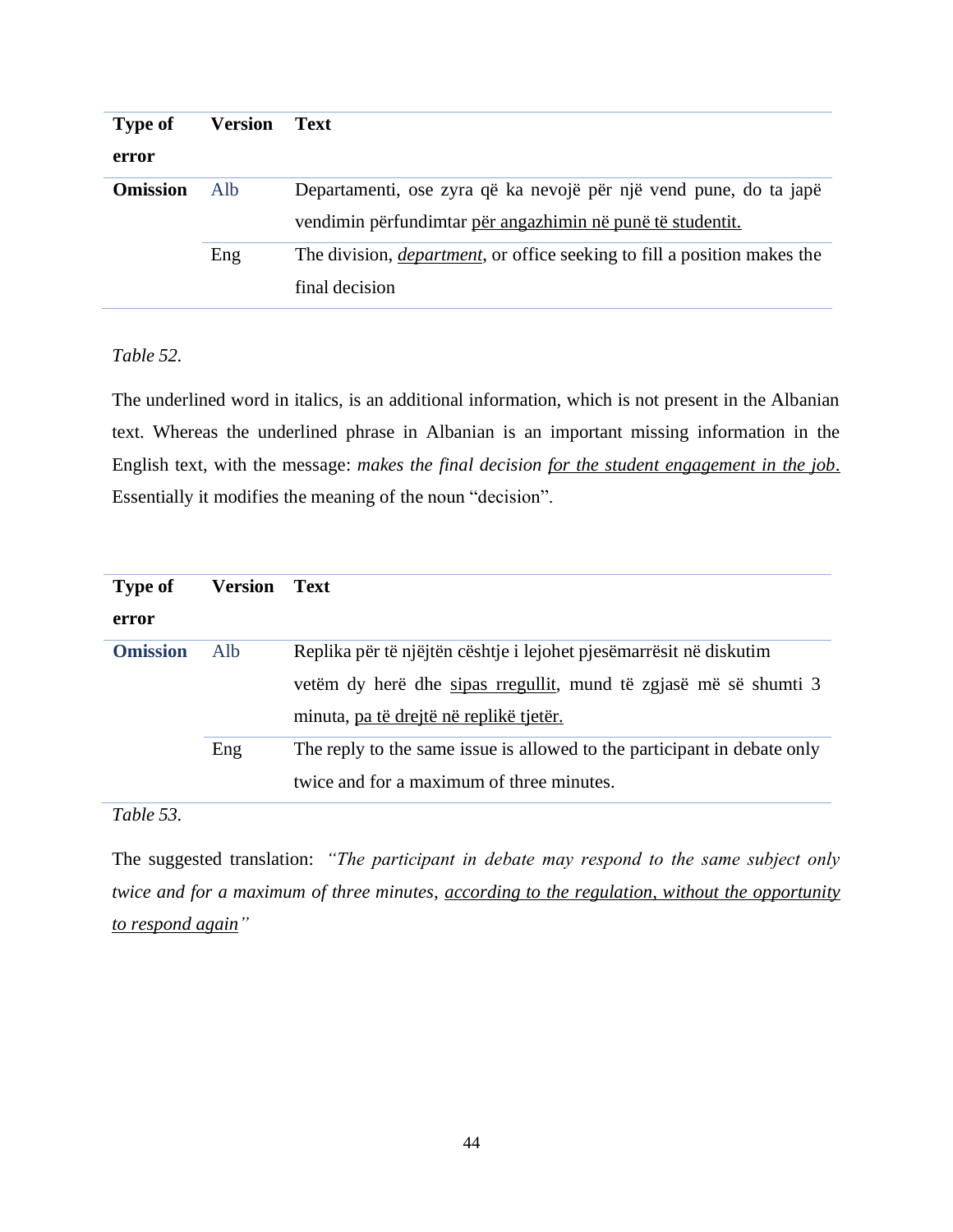| <b>Type of</b>  | Version | <b>Text</b>                                                          |
|-----------------|---------|----------------------------------------------------------------------|
| error           |         |                                                                      |
| <b>Omission</b> | Alb     | Senati, sipas propozimit të Kryetarit, apo ndonjë anëtari tjetër të  |
|                 |         | Senatit, mund të vendosë që shqyrtimi për disa cështje të ndërpritet |
|                 |         | dhe të përgatitet më hollësisht për mbledhjen e ardhshme.            |
|                 | Eng     | Missing                                                              |

# *Table 54.*

Missing info: "*The Senate might opt to postpone the debate on particular topics and to prepare in more detail for the next meeting, based on the recommendation of the Head or any other member of the Senate".*

| <b>Type of</b>  | Version | Text                                                                   |
|-----------------|---------|------------------------------------------------------------------------|
| error           |         |                                                                        |
| <b>Omission</b> | Alb     | Vendimin për ta pranuar ose për ta refuzuar ankesën ai/ajo e dërgon    |
|                 |         | tek të gjitha palët brenda 10 ditëve.                                  |
|                 | Eng     | The decision to accept or reject the appeal is communicated in writing |
|                 |         | to all within 10 days.                                                 |
| Table 55.       |         |                                                                        |

Missing info: *all parties*

| <b>Type of</b>  | Version | Text                                                                                                    |
|-----------------|---------|---------------------------------------------------------------------------------------------------------|
| error           |         |                                                                                                         |
| <b>Omission</b> | Alb     | zgjedh anëtarë të komisioneve recensuese, miraton plan për<br>realizimin e mësimdhënies.                |
|                 | Eng     | elects members of peer review committees, adopts a plan for the<br>realization of the teaching process. |

*Table 56.*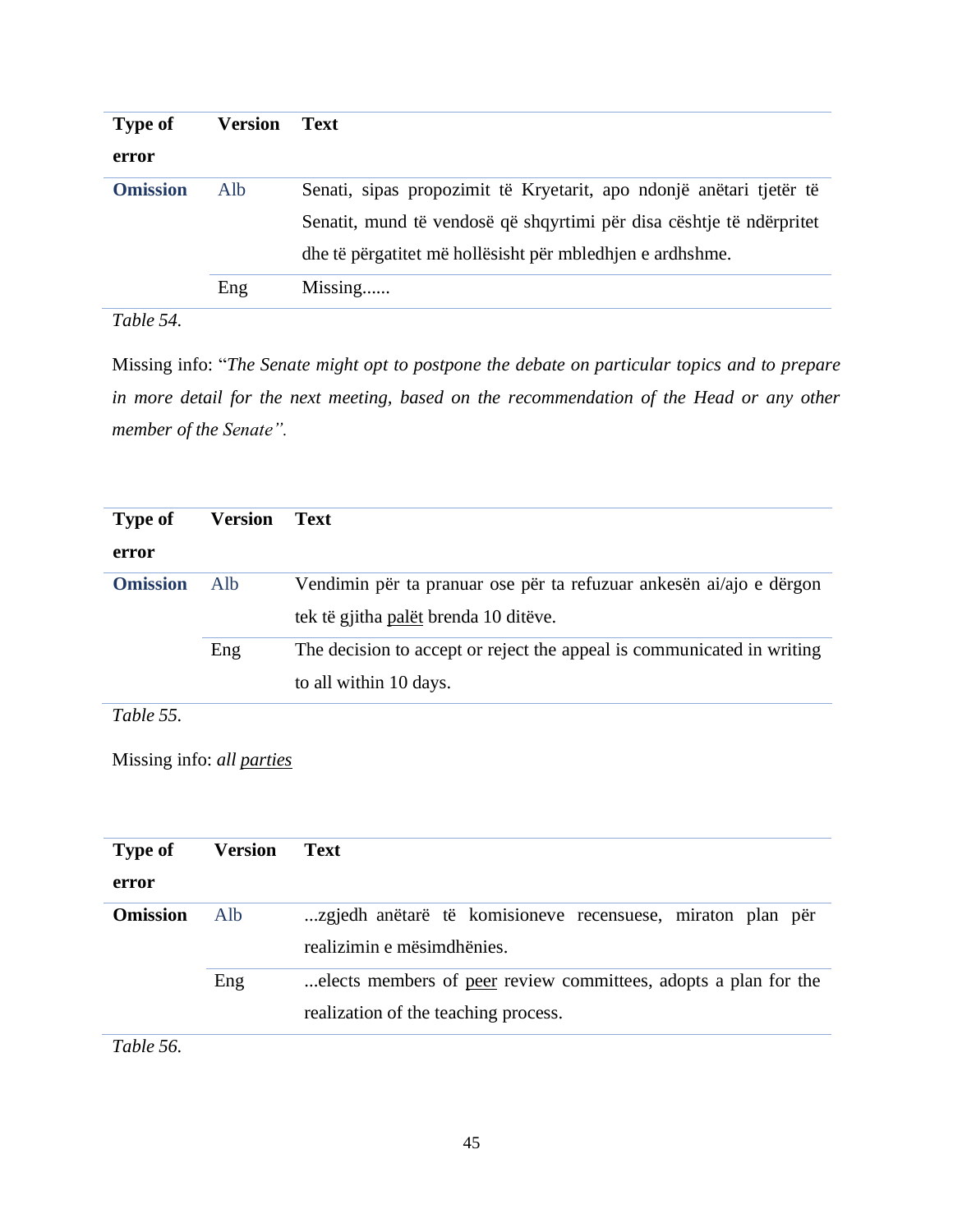The noun "*Peer*" is not mentioned in the Albanian text, but it does provide a more detailed description of these committees, implying that the review committees are members of SEEU's staff.

| <b>Type of</b>  | Version | Text                                                                   |
|-----------------|---------|------------------------------------------------------------------------|
| error           |         |                                                                        |
| <b>Omission</b> | Alb.    | Puna hulumtuese - shkencore e Institutit "Max van der Stoel"           |
|                 |         | realizohet përmes këtyre aktiviteteve:                                 |
|                 | Eng     | The research activities of the Max van der Stoel Institute are carried |
|                 |         | out through the following activities                                   |

*Table 57.*

Missing info: *The scientific-research activities of the Max van der Stoel.*

| <b>Type of</b>  | <b>Version</b> Text |                                           |
|-----------------|---------------------|-------------------------------------------|
| error           |                     |                                           |
| <b>Omission</b> | Alb                 | III. Evidenca për angazhimin e studentëve |
|                 | Eng                 |                                           |
| $T - 1.1 - 50$  |                     |                                           |

*Table 58.*

Missing information: "*Evidence of student engagement".*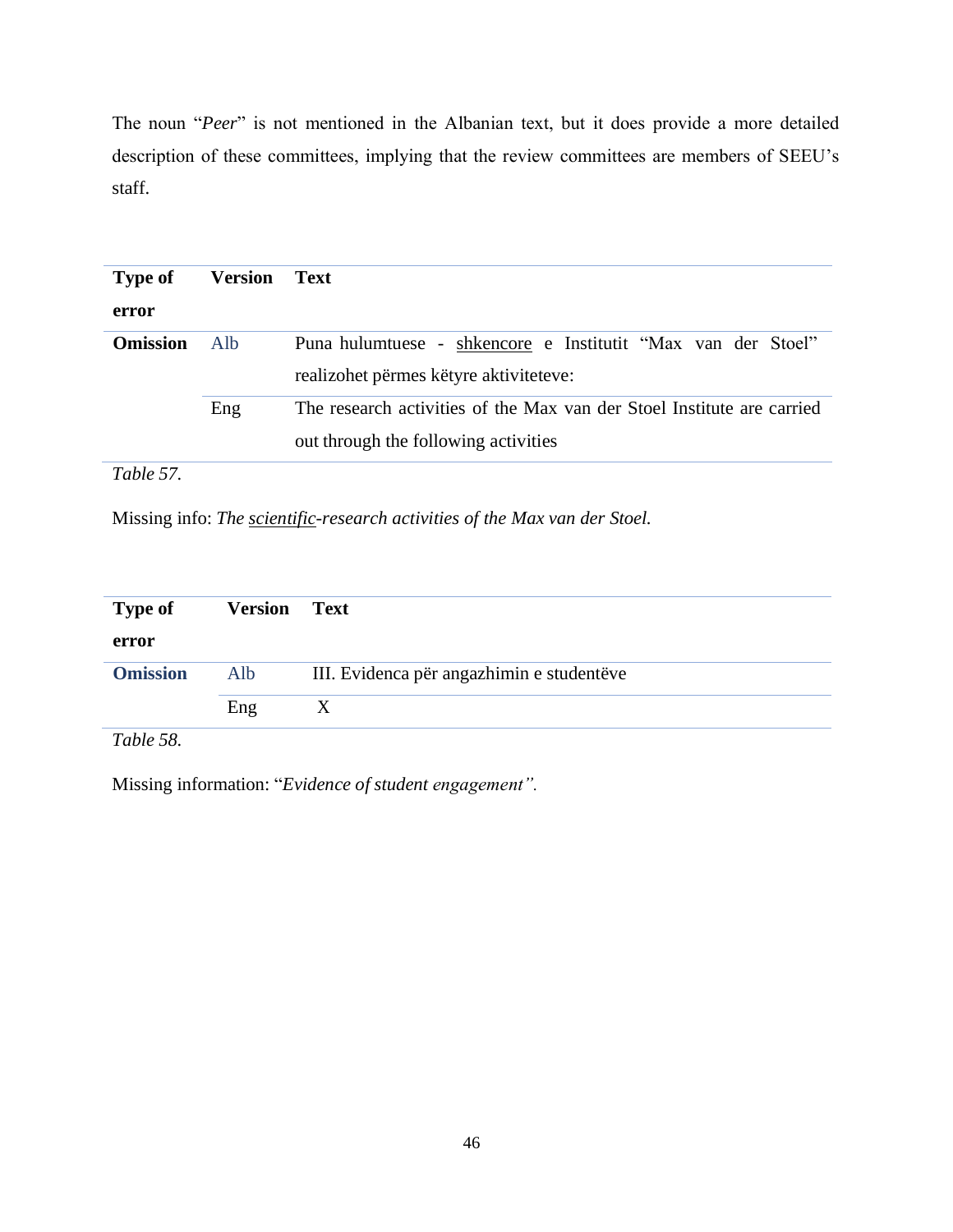| <b>Type of</b>  | <b>Version</b> | <b>Text</b>                                                            |
|-----------------|----------------|------------------------------------------------------------------------|
| error           |                |                                                                        |
| <b>Omission</b> | Alb            | Në bazë të nenit 102 dhe 103, të Ligjit për arsim të lartë ("Gazeta    |
|                 |                | Zyrtare e Republikës së Maqedonisë", numër 82/18), nenit 27,           |
|                 |                | paragrafit 1, pikës 6, nenit 42, nenit 43 dhe nenit 44, të Statutit të |
|                 |                | Universitetit të Evropës Juglindore, Bordi i Universitetit, në         |
|                 |                | mbledhjen e mbajtur më 9.09.2019, e miratoi këtë:                      |
|                 | Eng            | Based on Article 102 of the Law on Higher Education (Official          |
|                 |                | Gazette of R. of Macedonia, number 82/18) and Articles 27,             |
|                 |                | paragraph 1, item 6, Article 42, Article 43 and Article 44 of the      |
|                 |                | Statute of South East European University, the University Board, at    |
|                 |                | its meeting held on 09.09.2019 approved the following:                 |

*Table 59.*

Missing info: "*Based on Article 102 and 103..."*

| <b>Type of</b>  | <b>Version</b> | Text                                                                          |
|-----------------|----------------|-------------------------------------------------------------------------------|
| error           |                |                                                                               |
| <b>Omission</b> | Alb.           | RREGULLORE PËR ORGANIZIMIN DHE UDHËHEQJEN E<br>PUNËS SË DREJTORISË REKTORIALE |
|                 | Eng            | RULE ON ORGANISATION AND WORK OF THE RECTOR'S                                 |
|                 |                | <b>DIRECTORATE</b>                                                            |
| Table 60.       |                |                                                                               |

Missing info: "*RULE ON ORGANISATION AND MANAGEMENT WORK OF THE RECTOR'S DIRECTORATE "*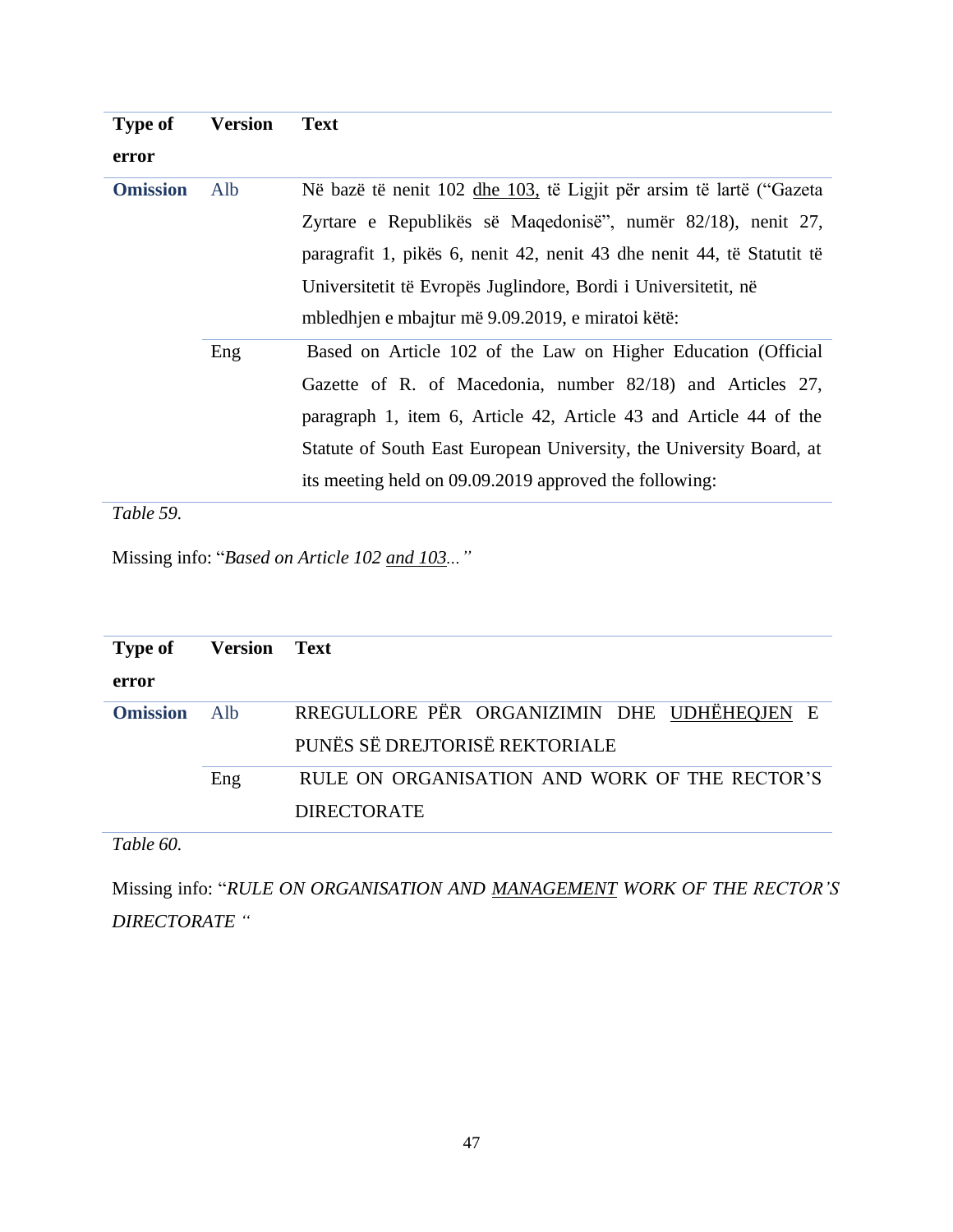| <b>Type of</b>  | <b>Version Text</b> |                                             |
|-----------------|---------------------|---------------------------------------------|
| error           |                     |                                             |
| <b>Omission</b> | Alb.                | Rregullore për procedurën e punës së bordit |
|                 | Eng                 | Rule of procedure of the Board              |
| Table 61.       |                     |                                             |

Missing information: "*Rule of the work procedure of the Board"*

# **4.3.1. Other examples where the missing information has little or no effect to the meaning:**

| <b>Type of</b>  | Version | <b>Text</b>                                                              |
|-----------------|---------|--------------------------------------------------------------------------|
| error           |         |                                                                          |
| <b>Omission</b> | Alb     | Për çështjen e trajnimit, përgjegjësi i njësisë duhet të ketë konfirmim, |
|                 |         | si psh. email, se trajnimi i është ofruar punonjësit, një raport për     |
|                 |         | suksesin e trajnimit dhe të dhëna tjera që lidhen me çështjen            |
|                 | Eng     | For the training, the Head of Unit should have confirmation, such as     |
|                 |         | an email, that training has been offered to the employee, a report       |
|                 |         | from the training and other data related to the issue.                   |

*Table 62.*

A missing piece of information here is the word "*success*" from the phrase *"a report on the success of the trainin*g". This information does not affect drastically the whole message of the sentence.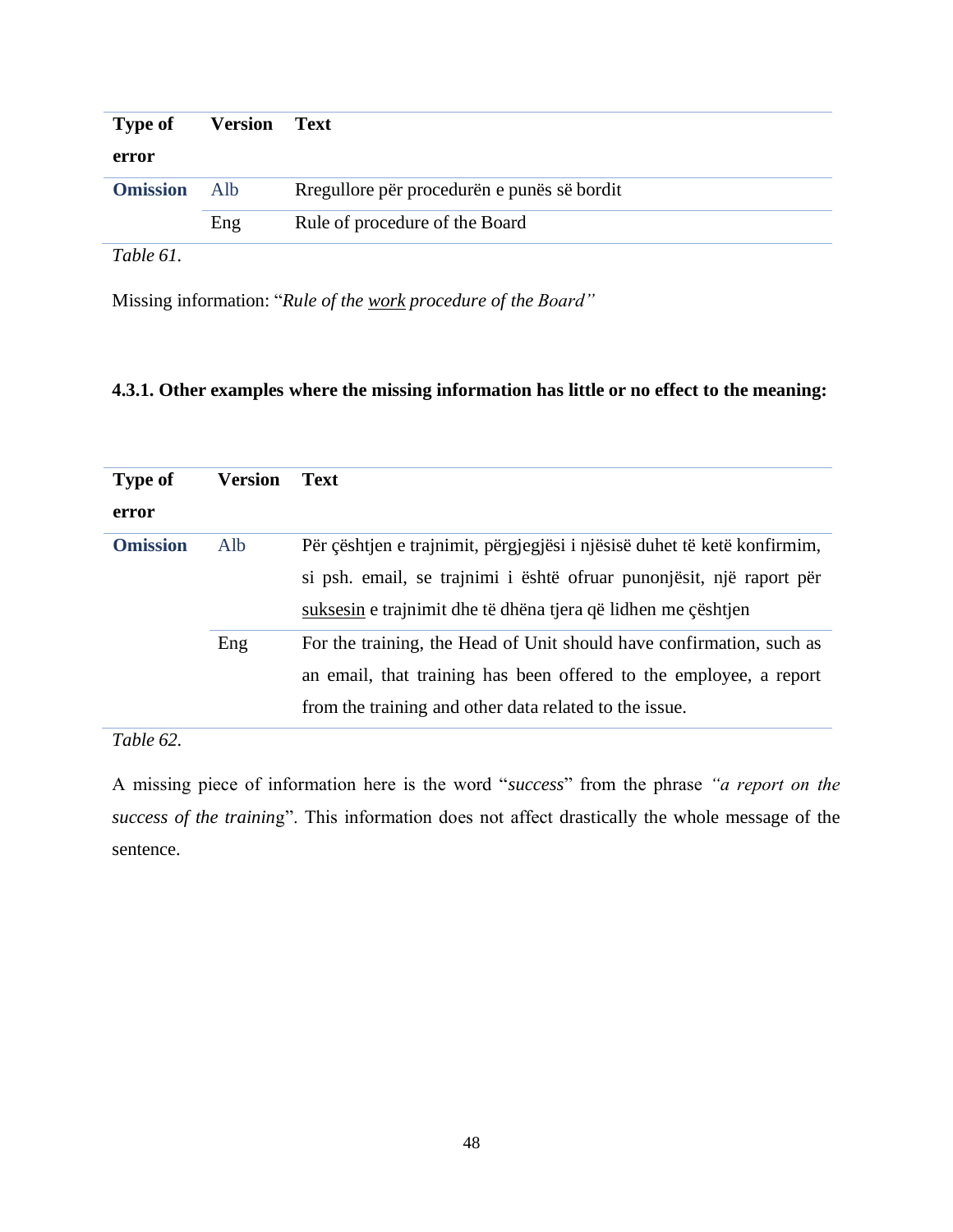| <b>Type of</b>  | <b>Version</b> | <b>Text</b>                                                             |
|-----------------|----------------|-------------------------------------------------------------------------|
| error           |                |                                                                         |
| <b>Omission</b> | Alb            | Senati i Universitetit diskuton rreth çështjeve të përgjithshme që kanë |
|                 |                | të bëjnë me punën hulumtuese shkencore, studimin, mësimdhënien          |
|                 |                | dhe lëndët mësimore të Universitetit                                    |
|                 | Eng            | The University Senate discuses general issues relating to the           |
|                 |                | research, teaching and courses at the University;                       |
|                 |                |                                                                         |

*Table 63.*

Missing information: *"scientific-research activity*" instead of "*research*"

| <b>Type of</b>  | Version | <b>Text</b>                                                             |
|-----------------|---------|-------------------------------------------------------------------------|
| error           |         |                                                                         |
| <b>Omission</b> | Alb.    | Anetaret e Senatit kane te drejte te propozojne ndryshime dhe           |
|                 |         | plotesim te rendit te dites. Kryetari e konstaton miratimin e rendit te |
|                 |         | dites.                                                                  |
|                 | Eng     | Senate members have the right to propose changes in the agenda. The     |
|                 |         | President verifies adoption of the Agenda                               |

*Table 64.*

*"Senate members have the right to propose changes and additions in the agenda"*

| <b>Type of</b>  | <b>Version</b> | <b>Text</b>                                                           |
|-----------------|----------------|-----------------------------------------------------------------------|
| error           |                |                                                                       |
| <b>Omission</b> | Alb            | Nëse ka më shumë propozime të vendimeve ose të konkluzioneve, së      |
|                 |                | pari votohet për ato propozime që dalin nga organet e Universitetit e |
|                 |                | pastaj për propozimet tjera.                                          |
|                 | Eng            | Proposals for decision or conclusions put forward by organs of the    |
|                 |                | University are voted on before other individual proposals.            |
| Table 65.       |                |                                                                       |

Missing information: *"If there are more than one proposal, the proposals for decision or*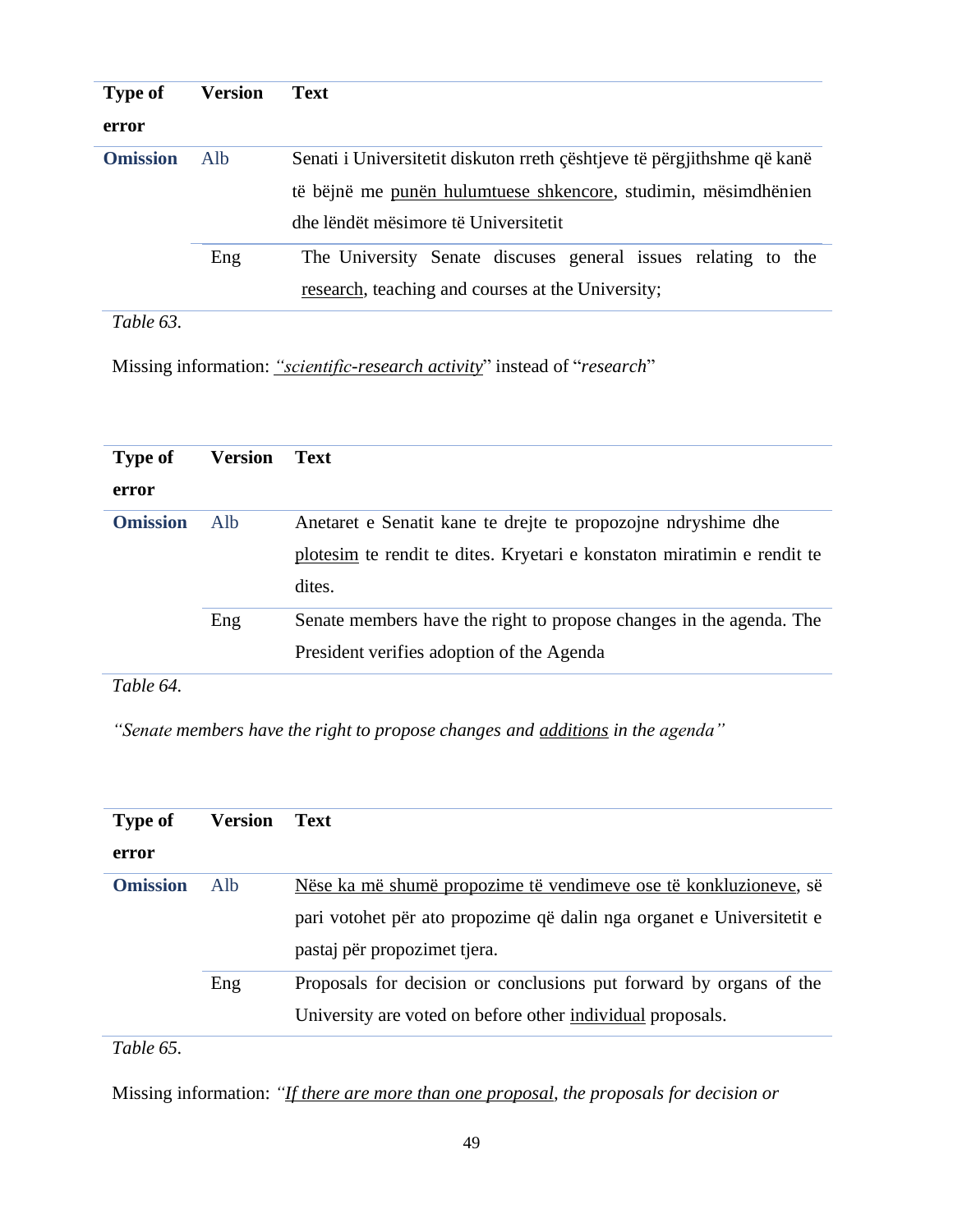*conclusions put forward by...".*

*"Individual"* is also used as an extra information, because it is not present in the Albanian version.

| <b>Type of</b>  | <b>Version</b> | <b>Text</b>                                                          |
|-----------------|----------------|----------------------------------------------------------------------|
| error           |                |                                                                      |
| <b>Omission</b> | Alb            | Me këtë rregullore përcaktohet veprimi disiplinor për stafin e       |
|                 |                | Universitetit. Ka të bëje me veprime dhe sjellje të papranueshme     |
|                 |                | lidhur me punën dhe vendin e punës, si dhe sjellje që kanë efekte    |
|                 |                | negative                                                             |
|                 | Eng            | This Rule regulates disciplinary action for the University staff. It |
|                 |                | deals with employment related action(s) or behaviour which are       |
|                 |                | unacceptable and which have a real or potentially adverse effect.    |

*Table 66.*

"... *related action(s) or behaviour which are unacceptable and behaviors with a negative effect*" is translated into "... *related action(s) or behaviour which are unacceptable and which have a real or potentially adverse effec*t", where the phrase *"which have a real or potentially adverse effect"* complements the nouns "*action(s)*" and "*behavior*".

| <b>Type of</b>  | <b>Version</b> | Text                                                                                  |
|-----------------|----------------|---------------------------------------------------------------------------------------|
| error           |                |                                                                                       |
| <b>Omission</b> | Alb            | vërejtje finale me shkrim e cila përfshin 15 % zvogëlim të pagës deri<br>në tre muaj; |
|                 | Eng            | final written warning and salary reduction of 15% for up to three 3<br>months;        |
| $-11/7$         |                |                                                                                       |

*Table 67.*

"*Final written warning which includes salary reduction of 15% for up to three 3 months*" is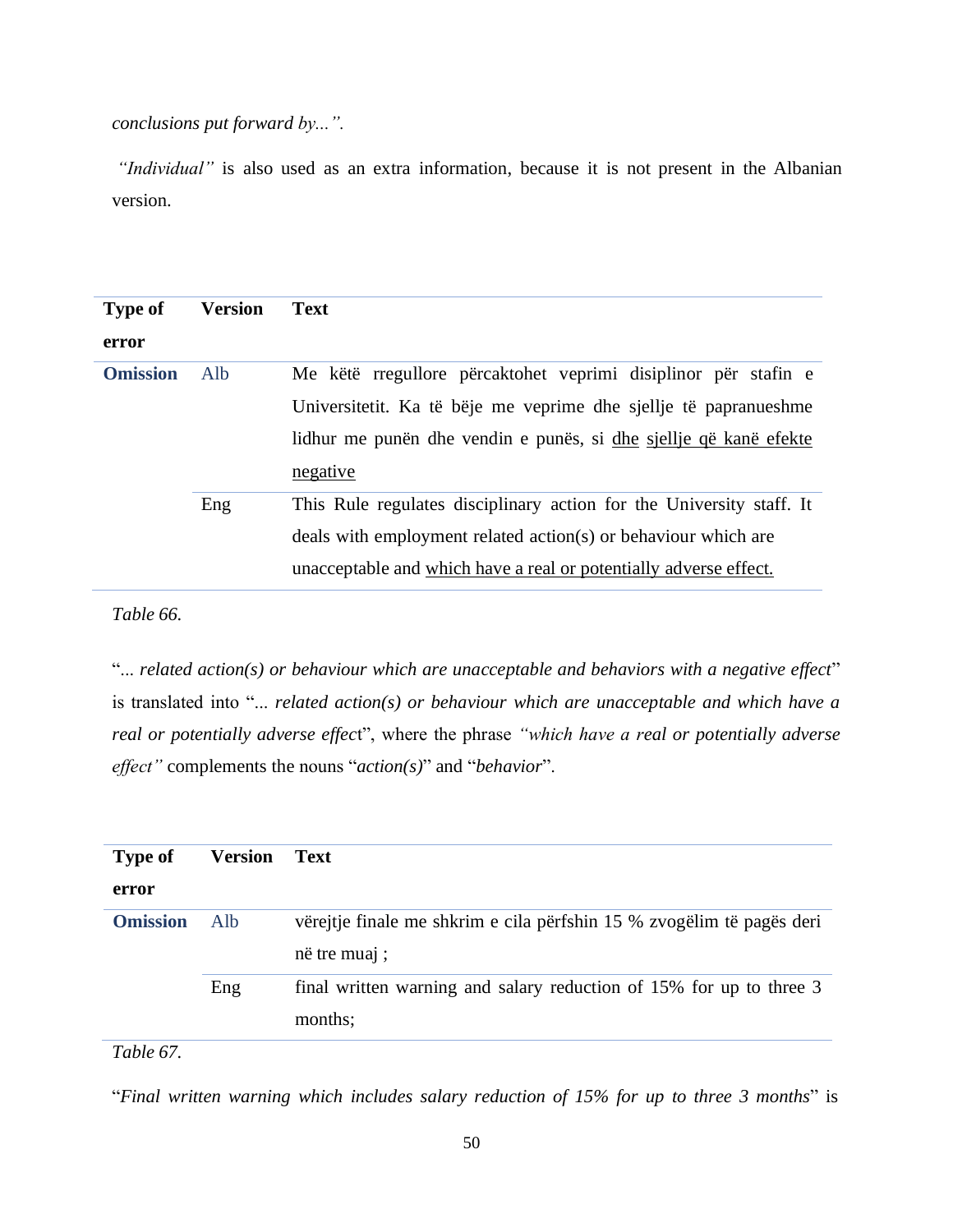| <b>Type of</b>  | <b>Version</b> | <b>Text</b>                                                              |
|-----------------|----------------|--------------------------------------------------------------------------|
| error           |                |                                                                          |
| <b>Omission</b> | Alb            | Në fund të procesit Komisioni i dorëzon Rektorit propozimin me           |
|                 |                | shkrim në lidhje me rastin, i cili përmban sanksionin, ose ndërprerjen   |
|                 |                | e procesit për shkak të dëshmive jo të mjaftueshme.                      |
|                 | Eng            | At the end of the disciplinary procedure, the Commission either gives    |
|                 |                | their proposal, with any sanction, or indicates that there is no case to |
|                 |                | answer, in writing to the Rector.                                        |

translated into "*final written warning and salary reduction of 15% for up to three 3 months*"

#### *Table 68.*

The Albanian message: "*At the end of the disciplinary procedure, the Commission submits in writing to the Rector the proposal for the case, which includes the decided sanction, or which indicates the termination of the process due to insufficient evidence*" has a slight difference in the meaning from the text above.

| <b>Type of</b>  | Version | Text                                                                 |
|-----------------|---------|----------------------------------------------------------------------|
| error           |         |                                                                      |
| <b>Omission</b> | Alb     | Aktivitete shkencore - botuese (botimi i librave universitarë dhe të |
|                 |         | tjerë, monografi dhe revista shkencore);                             |
|                 | Eng     | - Scientific-publishing activity (publishing of university and other |
|                 |         | books, monographs and scientific journals);                          |

### *Table 69.*

The suggested translation: *"Scientific-publishing activities (the publishing of university books, as well as other books, monographs and scientific journals)"*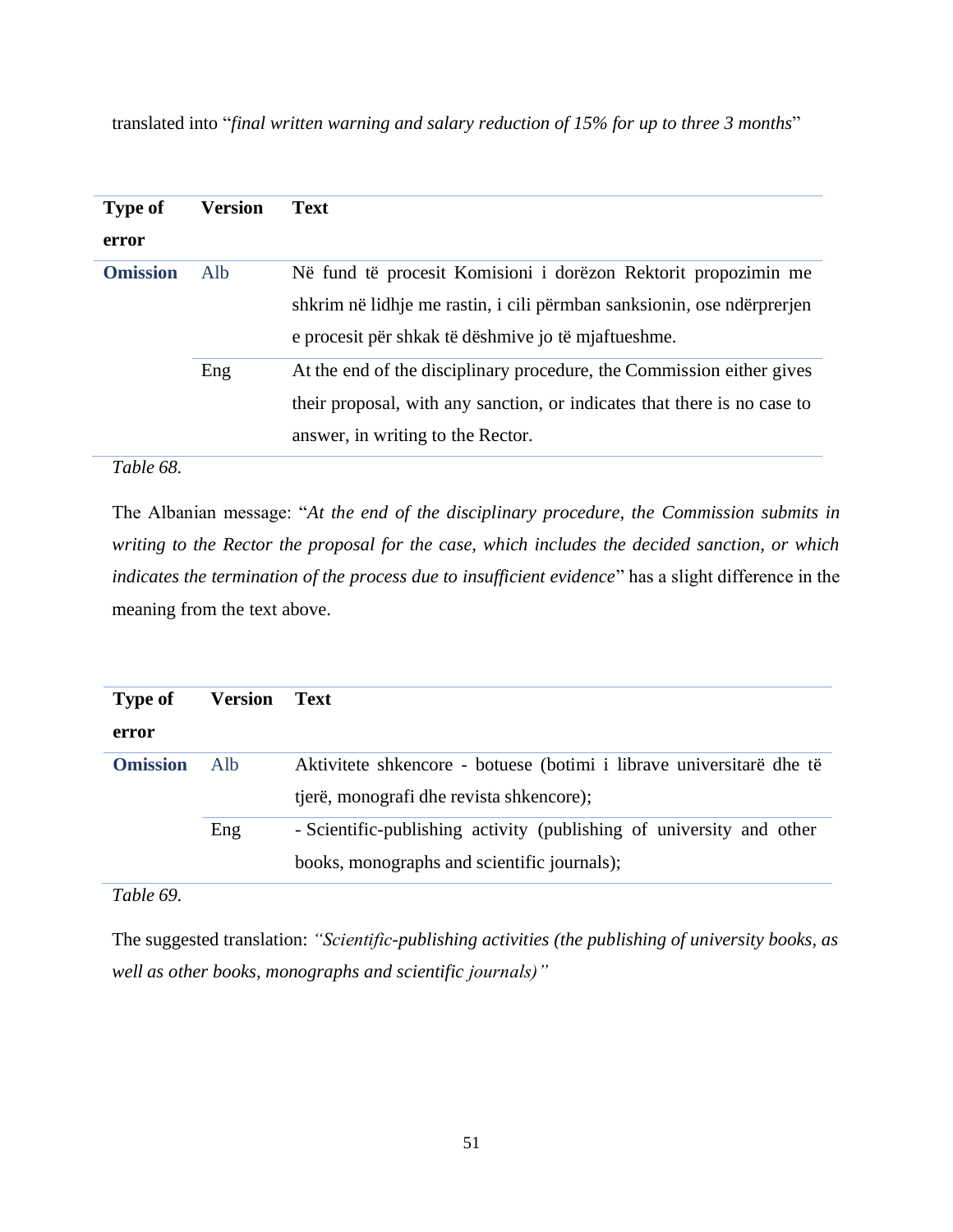| Type of         | <b>Version</b> Text |                               |
|-----------------|---------------------|-------------------------------|
| error           |                     |                               |
| <b>Omission</b> | Alb                 | Hapja dhe rrjedha e mbledhjes |
|                 | Eng                 | Course of the meeting         |
| $T - 11 - 70$   |                     |                               |

*Table 70.*

The suggested translation: *"Start and course of the meeting".*

#### **4.4. Rare cases – Additional information in the English versions of the documents**

During the study, it was found that in some cases the English version had more information than the Albanian version. This was interesting, considering that SEEU writes documents initially in Albanian, and translates them into Macedonian and English. These rare cases were included in this section.

| <b>Type of</b>  | <b>Version</b> | Text                                                               |
|-----------------|----------------|--------------------------------------------------------------------|
| error           |                |                                                                    |
| <b>Addition</b> | Alb            | Organizimi i konferencave, punëtorive dhe seminareve në nivel      |
|                 |                | nacional;                                                          |
|                 | Eng            | Organization of international and national scientific conferences, |
|                 |                | workshops and seminars;                                            |

*Table 71.*

Additional info: "*international"*.

The Albanian version states that these conferences, workshops and seminars will be on national level, whereas the English versions presupposes that they can also be international.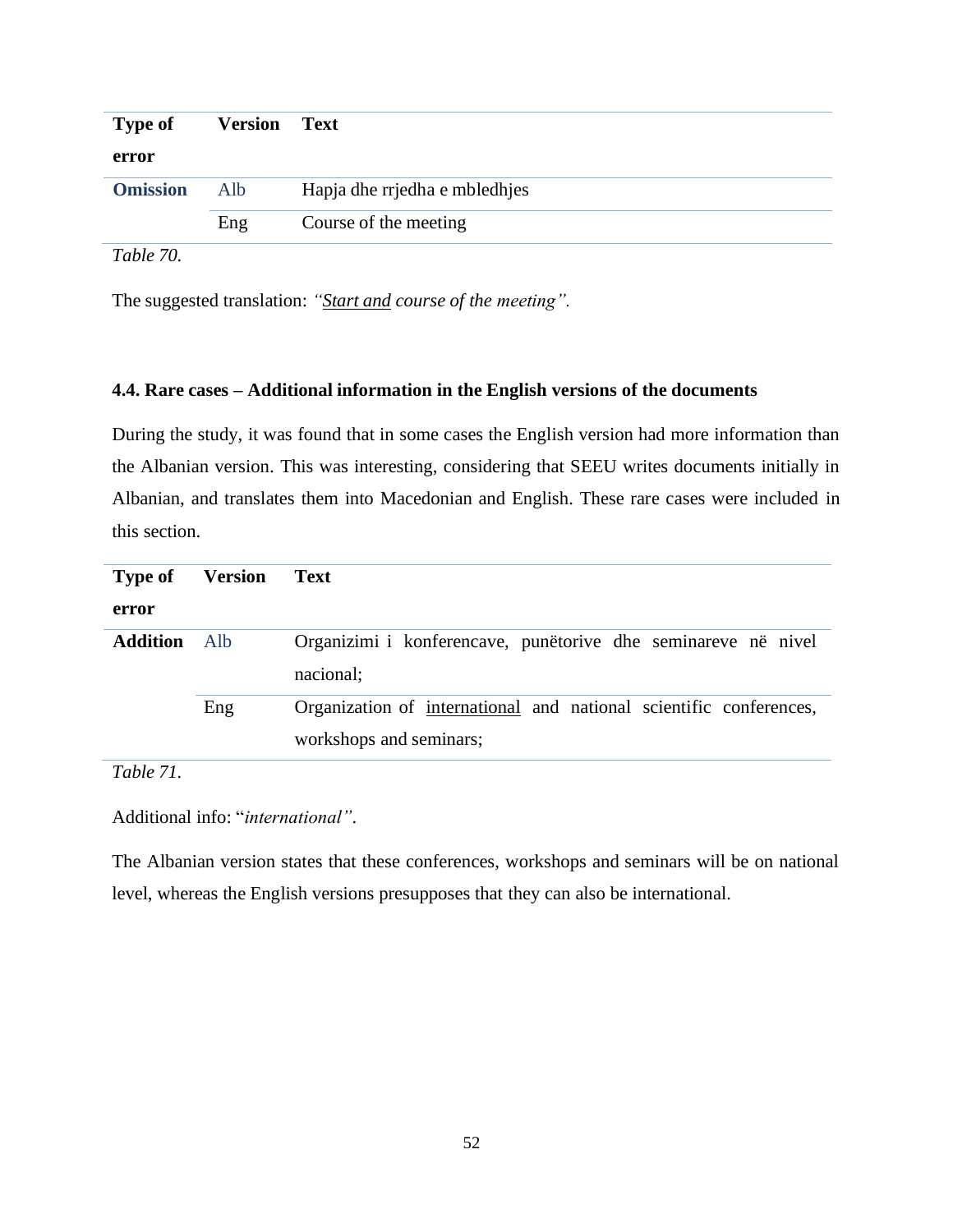| Type of         | <b>Version Text</b> |                           |
|-----------------|---------------------|---------------------------|
| error           |                     |                           |
| <b>Addition</b> | Alb                 | Mbledhjet                 |
|                 | Eng                 | Keeping order in meetings |
| ------          |                     |                           |

*Table 72.*

The Albanian text says only "Meetings", and the English one gives more details.

| <b>Type of</b>  | <b>Version</b> | <b>Text</b>                                                                                           |
|-----------------|----------------|-------------------------------------------------------------------------------------------------------|
| error           |                |                                                                                                       |
| <b>Addition</b> | – Alb          | personi, i cili ka themeluar marrëdhënie pune në kohë të caktuar, ose<br>të pacaktuar në Universitet; |
|                 | Eng            | a person who has an established full or part-time employment<br>relationship at the University;       |
| Table 73.       |                |                                                                                                       |

This sentence is one of the rare cases where the Albanian text is incorrect, and lacks meaning.

| <b>Type of</b>  | <b>Version</b> | <b>Text</b>                                                             |
|-----------------|----------------|-------------------------------------------------------------------------|
| error           |                |                                                                         |
| <b>Addition</b> | Alb            | Të drejtë regjistrimi në regjimin e studimeve profesionale të ciklit të |
|                 |                | dytë (njëvjeçare) kanë kandidatët, që kanë diplomë (të nostrifikuar)    |
|                 |                | universiteti (të ciklit të parë), ose ekuivalent me studimet trevjeçare |
|                 |                | (së paku me 180 SETK).                                                  |
|                 | Eng            | The right of enrolment in the specialization professional second cycle  |
|                 |                | of studies (one year) is open to candidates who have obtained their     |
|                 |                | undergraduate (first cycle) university diploma (verified) or the        |
|                 |                | equivalent to three-year undergraduate studies (180 ECTS credits)       |

*Table 74.*

"S*pecialization*" unnecessary added word.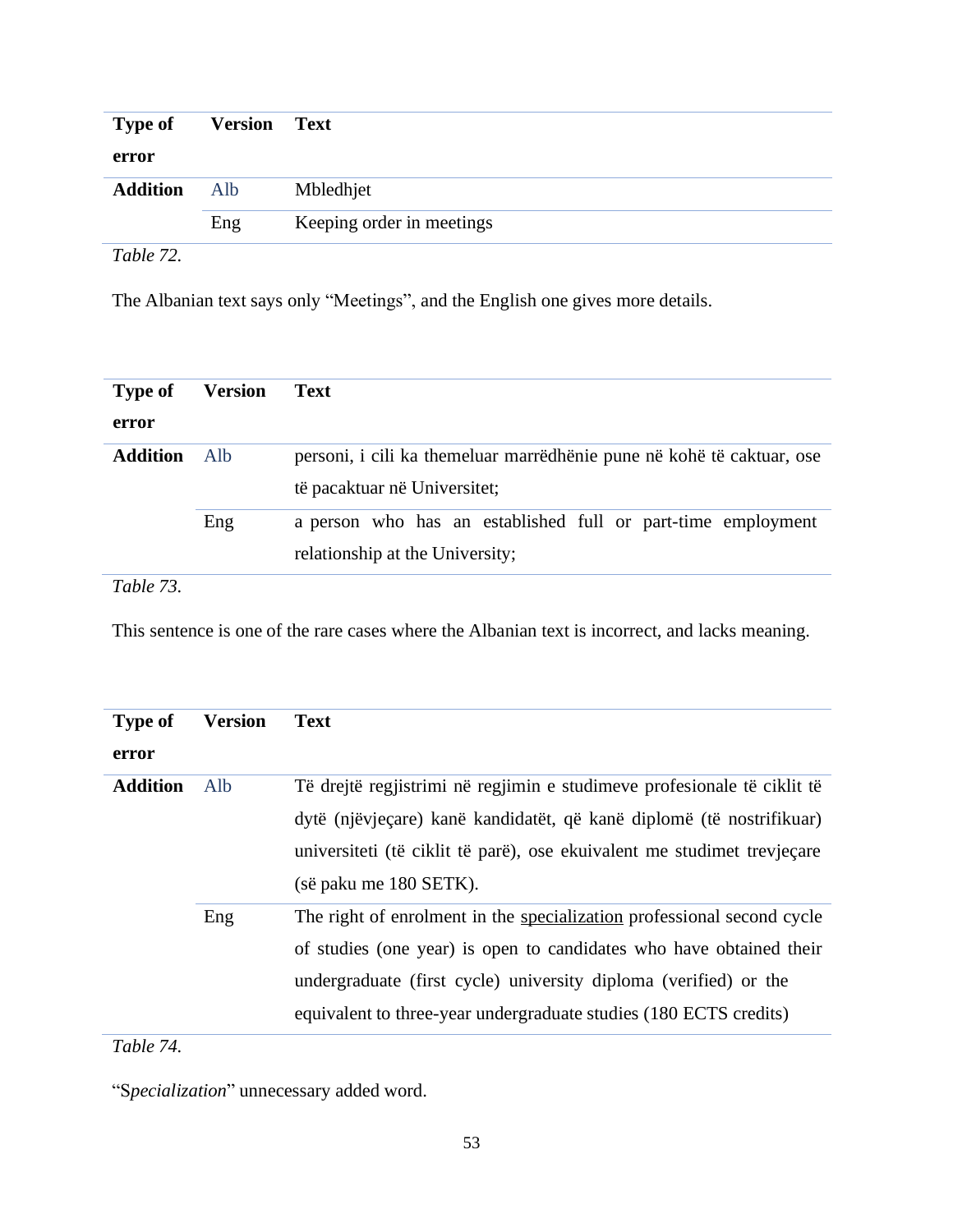| <b>Type of</b>  | <b>Version</b> | <b>Text</b>                                                      |
|-----------------|----------------|------------------------------------------------------------------|
| error           |                |                                                                  |
| <b>Addition</b> | Alb            | X                                                                |
|                 | Eng            | The maximum value that may be allocated for a publication at the |
|                 |                | university level is defined as 1,500 Euro                        |

# *Table 75.*

Another example of English version having additional info from the Albanian one. In this case, a very important message.

| <b>Type of</b>  | <b>Version</b> | <b>Text</b>                                                           |
|-----------------|----------------|-----------------------------------------------------------------------|
| error           |                |                                                                       |
| <b>Addition</b> | Alb            | Në bazë të neneve 70-93 të Ligjit për marrëdhënie pune (Gazeta        |
|                 |                | zyrtare e R. së Maqedonisë, numër 62/05, 106/08, 161/08, 114/09,      |
|                 |                | 130/09, 50/10, 52/10, 124/10, 47/11, 11/12, 39/12, 13/13, 25/13,      |
|                 |                | 170/13, 187/13, 113/14, 20/15, 33/15, 72/15, 129/15 dhe 27/16) dhe    |
|                 |                | nenit 14 të Statutit të Universitetit të Evropës Juglindore, Bordi i  |
|                 |                | Universitetit, në mbledhjen e mbajtur më 11.06.2016 miratoi këtë      |
|                 | Eng            | Based on Articles 70 to 93 of the Law on Labour Relations (Official   |
|                 |                | Gazette of R. of Macedonia, numbers 62/05, 103/08, 106/08, 161/08,    |
|                 |                | 114/09, 130/09, 50/10, 52/10, 124/10, 47/11, 11/12, 39/12, 13/13,     |
|                 |                | 25/13, 170/13, 187/13, 113/14, 20/15, 33/15, 72/15, 129/15 and 27/16) |
|                 |                | and Article 14 of the Statute of South East European University, the  |
|                 |                | University Board, at its meeting held 11 June, 2016 approved the      |
|                 |                | following:                                                            |

*Table 76.*

Additional info: "*103/08*".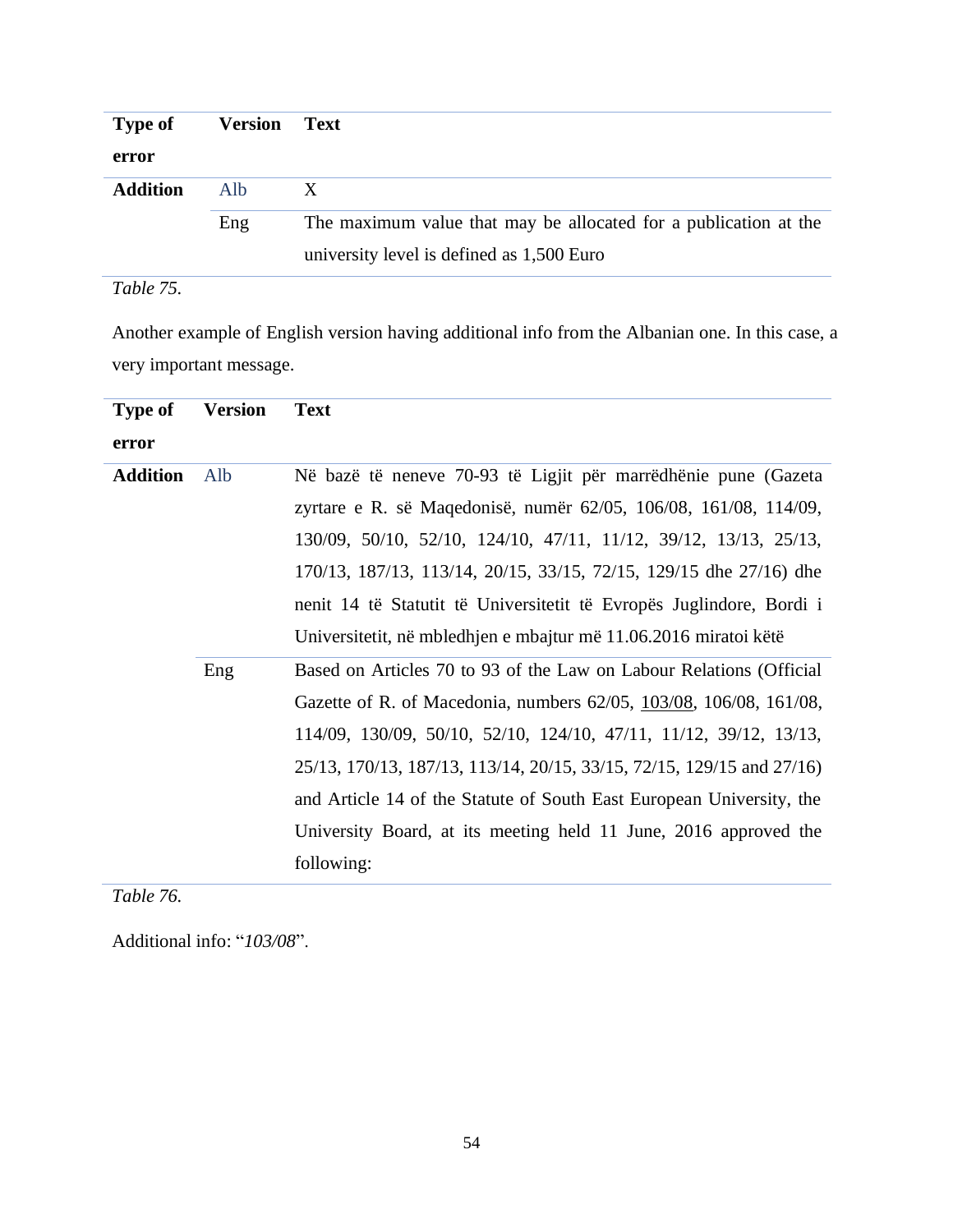| <b>Type of</b>  | <b>Version</b> | <b>Text</b>                                                               |
|-----------------|----------------|---------------------------------------------------------------------------|
| error           |                |                                                                           |
| <b>Addition</b> | Alb            | Nëse punëtori nuk e arrin nivelin minimal të aftësisë sipas specifikimit  |
|                 |                | në planin e provës, në fund të periudhës së provës, përgjegjësi i njësisë |
|                 |                | bën kërkesë formale për rirangim ose riradhitje të punonjësit, nëse       |
|                 |                | është e mundur, ose për ndërprerje të marrëdhënies së punës               |
|                 | Eng            | If the employee does not reach the minimum level of competency, as        |
|                 |                | specified in the probation plan, at the end of the agreed period, the     |
|                 |                | Head of Unit makes a formal request for compulsory re-deployment or       |
|                 |                | re-ranking if possible or appropriate, or for termination of contract, in |
|                 |                | writing to HR, copy to the employee                                       |
|                 |                |                                                                           |

*Table 77.*

"A*ppropriate*" and "*in writing to HR, copy to the employee*" are extra info used in the English version.

| <b>Type of</b>  | <b>Version</b> | <b>Text</b>                                         |
|-----------------|----------------|-----------------------------------------------------|
| error           |                |                                                     |
| <b>Addition</b> | Alb            |                                                     |
|                 | Eng            | take an active part in reviewing the agenda issues; |
|                 |                |                                                     |

*Table 78.*

Another example of English version having additional info from the Albanian one.

| <b>Type of</b>  | <b>Version</b> | Text                                                            |
|-----------------|----------------|-----------------------------------------------------------------|
| error           |                |                                                                 |
| <b>Addition</b> | Alb            | Zyra për shërbime juridike jep këshilla juridike                |
|                 | Eng            | The Legal Services and Procurement Office provides legal advice |

*Table 79.*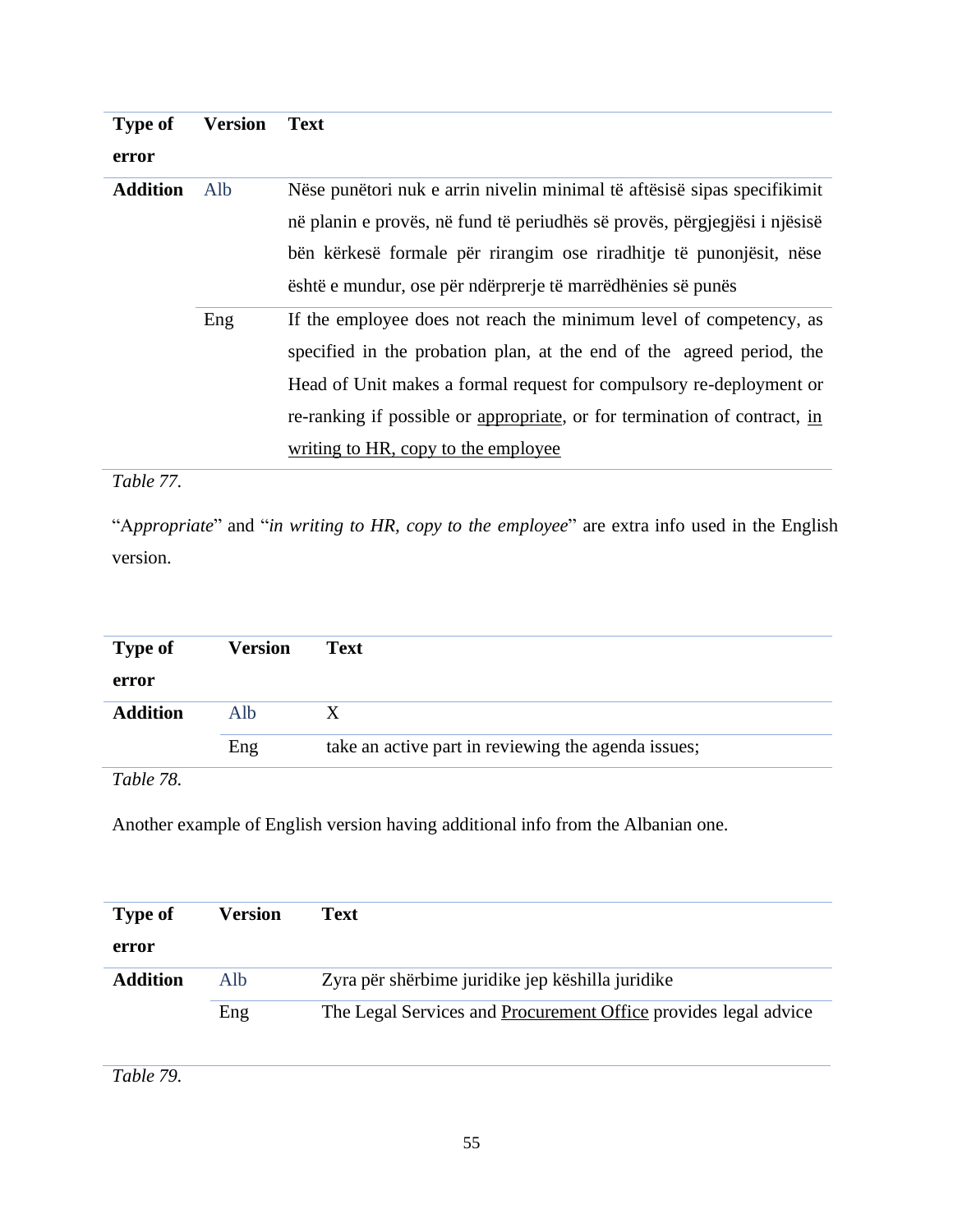"Procurement office" is an additional information which is not present in the Albanian version, though it is the correct name for this office. There is only one office which is called "The Legal Services and Procurement Office".

| <b>Type of</b><br>error | <b>Version</b> | <b>Text</b>                                                                                                                                                                                                                                               |
|-------------------------|----------------|-----------------------------------------------------------------------------------------------------------------------------------------------------------------------------------------------------------------------------------------------------------|
| <b>Addition</b>         | Alb            | Instituti "Max van der Stoel" promovon aktivitete<br>hulumtuese – shkencore, ben lidhjen e shkences me arsimin,<br>promovon perdorimin e rezultateve te kerkimit, si dhe zhvillon dhe<br>zbaton projekte shkencore kombetare, rajonale dhe nderkombetare. |
|                         | Eng            | The "Max van der Stoel" Institute promotes scientific and research<br>activity, links science and education, promotes the use of research<br>results, and develops and implements national, regional and<br>international expert scientific projects.     |

*Table 80.*

Additional info, slightly influencing the meaning: "*expert*".

| <b>Type of</b>  | <b>Version</b> | <b>Text</b>                                                          |
|-----------------|----------------|----------------------------------------------------------------------|
| error           |                |                                                                      |
| <b>Addition</b> | Alb            | Me këtë Rregullore përcaktohet përbërja e Këshillit mësimor -        |
|                 |                | shkencor të fakultetit (në tekstin e mëtejmë: Këshilli), thirria dhe |
|                 |                | kryesimi i mbledhjeve, mënyra e vendimmarrjes në mbledhje dhe        |
|                 |                | çështje të tjera procedurale të punës së Këshillit.                  |
|                 | Eng            | This Rule regulates the structure, management and operation of the   |
|                 |                | Faculty Teaching-Scientific Council (hereafter: the Council), the    |
|                 |                | convening of meetings, chairing, decision-making, application of     |
|                 |                | decisions and other relevant matters dealing with the work of the    |
|                 |                | Council.                                                             |

*Table 81.*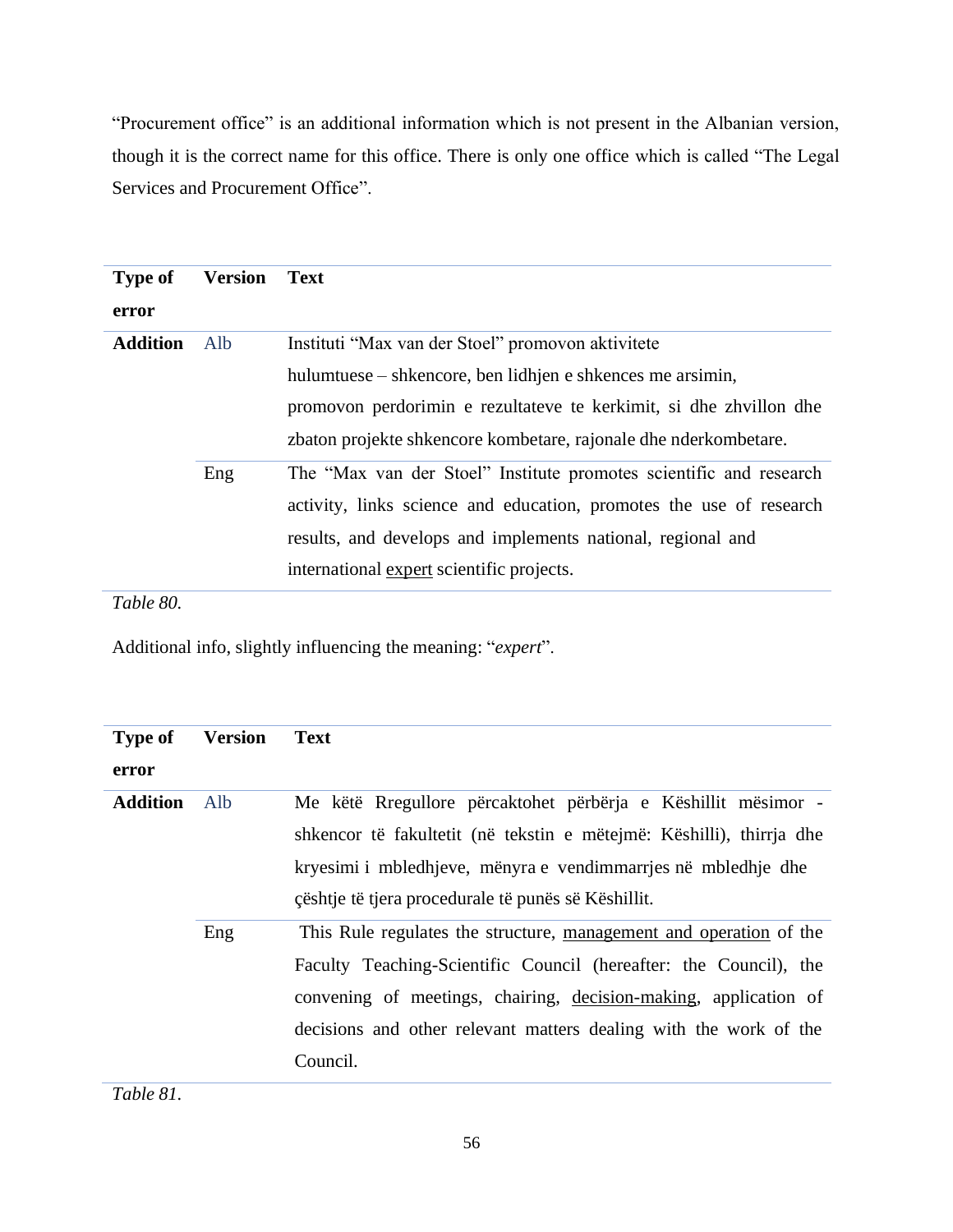The underlined words are additional information, which are not present in the Albanian version.

| <b>Type of</b>  | Version | <b>Text</b>                                                              |
|-----------------|---------|--------------------------------------------------------------------------|
| error           |         |                                                                          |
| <b>Addition</b> | Alb     | X                                                                        |
|                 | Eng     | All Council members must declare that they have no conflict of           |
|                 |         | interest. In case of conflict of interest, the conflicted council member |
|                 |         | will only be excluded from decision making on matters in which there     |
|                 |         | is a conflict of interest.                                               |

*Table 82.*

A complete sentence missing in the Albanian version.

| <b>Type of</b>  | <b>Version Text</b> |                                                                                                    |
|-----------------|---------------------|----------------------------------------------------------------------------------------------------|
| error           |                     |                                                                                                    |
| <b>Addition</b> | Alb.                | X                                                                                                  |
|                 | Eng                 | Minutes are taken of each meeting of the Council by the<br>Administrative-Assistant of the Faculty |
| T1102           |                     |                                                                                                    |

*Table 83.*

A complete sentence missing in the Albanian version.

| <b>Type of</b><br>error | <b>Version</b> | Text                                                                  |
|-------------------------|----------------|-----------------------------------------------------------------------|
| <b>Addition</b>         | Alb.           | X                                                                     |
|                         | Eng            | Professional and administrative-technical activities for the needs of |
|                         |                | the Council are carried out by the Administrative Assistant of the    |
|                         |                | Faculty                                                               |

*Table 84.*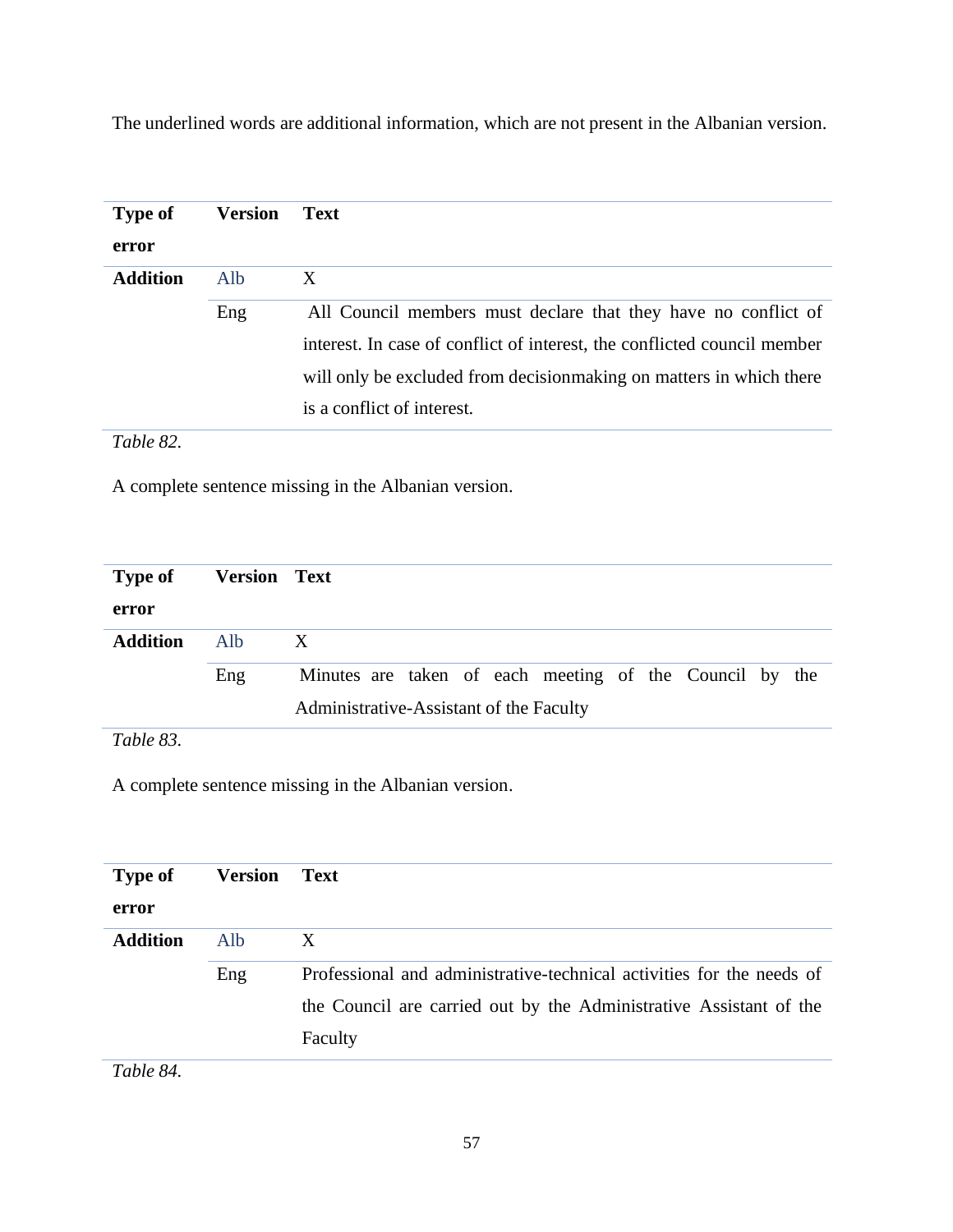A complete sentence missing in the Albanian version.

| <b>Type of</b>        | <b>Version</b> | <b>Text</b>                                                           |
|-----------------------|----------------|-----------------------------------------------------------------------|
| error                 |                |                                                                       |
| <b>Addition</b>       | Alb            | X                                                                     |
|                       | Eng            | On the date of entry into force of this Rule, the Rule on the work of |
|                       |                | the Teaching - Scientific Council from 9th June 2011 shall cease to   |
|                       |                | be valid.                                                             |
| — 11<br>$\sim$ $\sim$ |                |                                                                       |

*Table 85.*

A complete sentence missing in the Albanian version.

| <b>Type of Version</b> |     | Text                                      |
|------------------------|-----|-------------------------------------------|
| error                  |     |                                           |
| <b>Addition</b>        | Alb | X                                         |
|                        | Eng | This Rule enters into force on 01.10.2019 |
| $-1100$                |     |                                           |

*Table 86.*

A complete sentence missing in the Albanian version.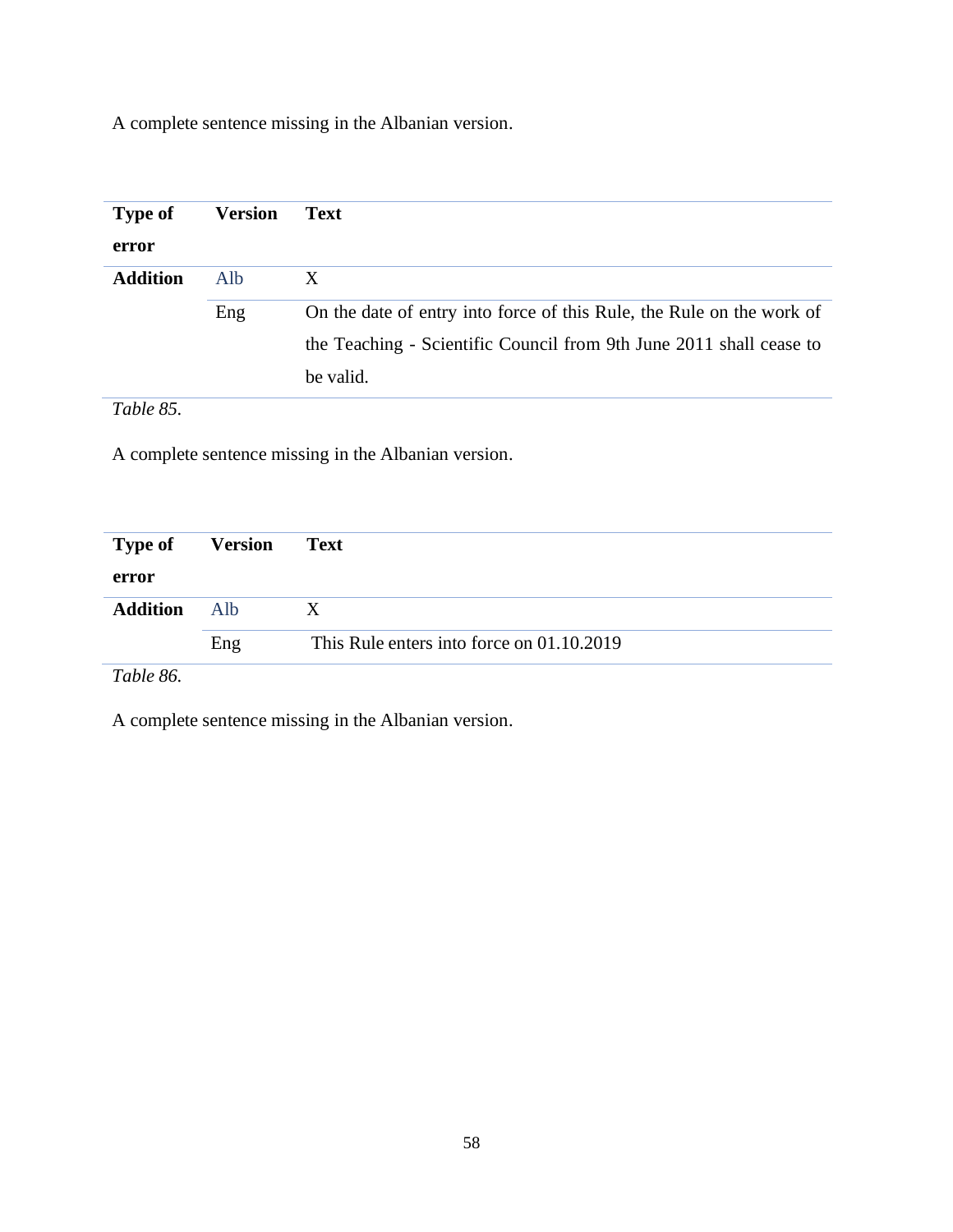**Type Version Text**

# **of**

**error**

| Alb | Në bazë të nenit 5 dhe 10, paragrafi 1 të Ligjit për trajtim të barabartë të |
|-----|------------------------------------------------------------------------------|
|     | grave dhe burrave (Gazeta zyrtare e Republikës së Maqedonisë numër           |
|     | 66/06) dhe neni 14, paragrafi 1, pika 8.4 të Statutit të Universitetit të    |
|     | Evropës Juglindore, Bordi i Universitetit, në mbledhjen e mbajtur më         |
|     | 07.06.2011 e miratoi këtë:                                                   |
| Eng | Based on Article 5 and 10, paragraph 1 of the Law on Equal                   |
|     | Opportunities of Women and Men (Official Gazette of R. of Macedonia,         |
|     | number 66/06 as amended by 117/08) and Article 14, paragraph 1, item         |
|     | 8.4 of the Statute of South East European University, the University         |
|     | Board, at its meeting held on 07.06.2011, approved the following:            |
|     |                                                                              |

*Table 87.*

Additional information in the English text: "...*as amended by 117/08..."*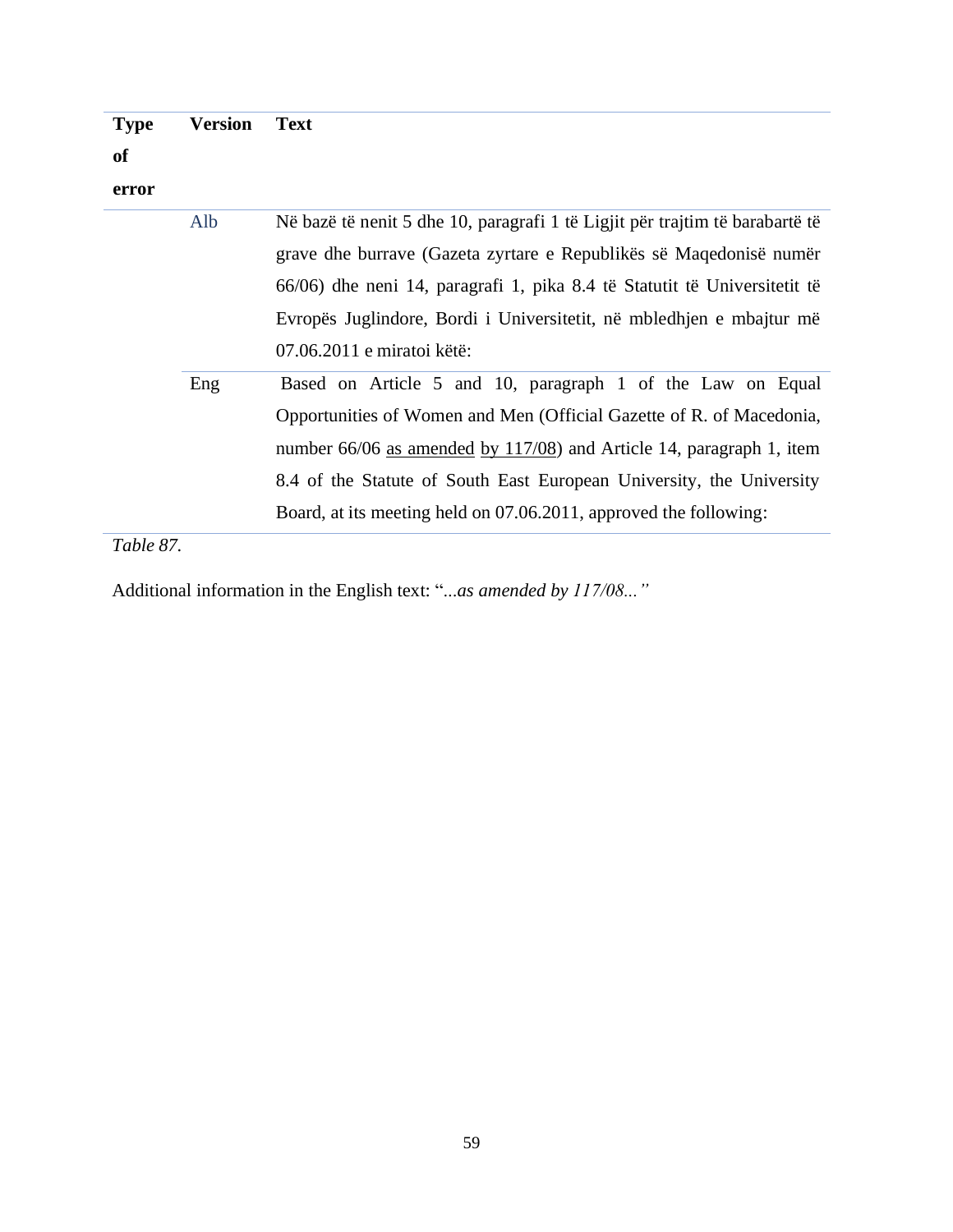#### **Chapter 5**

#### **CONCLUSIONS**

#### **5.1. Types of errors**

As previously said, from the start we did not focus on the orthographic level, as the SEEU documents are translated by professionals, and an orthographic error was regarded a technical fault. Because the corpus of the research is the written text, undoubtedly, the phonological level was also disregarded.

Upon that, morphological, syntactical, and lexical errors were found in this study, with the latter being the most common.

Morphological errors were mostly found in the erroneous use of inflections, determiners, and prepositions. At the syntactical level, errors were found in the use of incorrect tenses, subjectverb agreement, word order, and passive voice.

#### **5.2. How efficient are the translations from Albanian to English in SEEU?**

The purpose of the study was to determine if translations from Albanian to English were effective, that is, whether the translated (English) text could communicate the same meaning as the original (Albanian) language.

To get this result, we investigate which sorts of errors are more common in the text.

When morphological and syntactical aspects are more visible in a text, it seems unprofessional and affects the effectiveness of the delivery of the message. Nevertheless, in those cases, the meaning is still intact; thus, we may infer that the main criterion of the translation has been met.

However, in a text where the lexical errors are the most prominent, it indicates that the message was not successfully communicated from the original to the translated language, therefore the main criterion for translation has not been satisfied.

Among the errors found on the texts, the biggest issue was the transfer of the same word order and verb tenses from Albanian to English. The sentence structure differs between the two languages. While lengthy sentences are prevalent in Albanian texts, which is due to the fact that the same Albanian words in various functions have distinct inflections, this is not the same in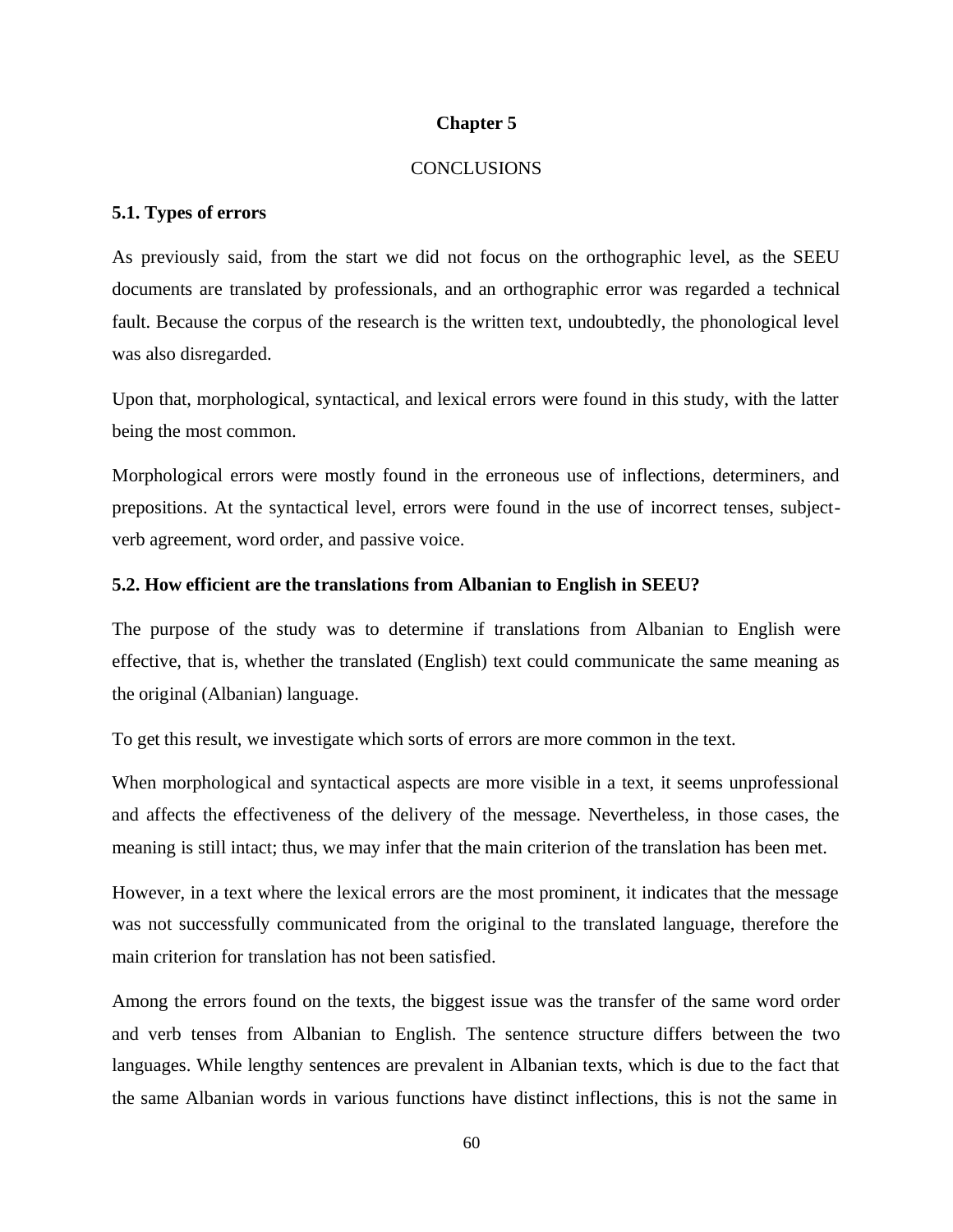English i.e., "play" has the same form whether it is a subject, an object, or even a predicate. As a result, extended phrases in English might become confusing and hard to comprehend.

On the other hand, there is not necessarily a one-to-one correspondence between the verb tenses in these two languages, nor is there a one equivalent English preposition for the Albanian preposition. As an example, can be the preposition "në", which depending on the context it can be "at", "in" or "on".

As a conclusion, the root of the problem is the transfer of the Albanian features into the English text.

#### **5.3. Exceptional cases**

During the research, an interesting phenomenon was noticed. Additional sentences were found in the English texts but not in the Albanian version. This extra material in the English text ranged from a single word to several sentences or paragraphs. Since we began the study with the knowledge that the Albanian texts are translated into the English texts, we have been unable to provide an answer on this matter. Additional study on the procedure of translating and creating SEEU documents might provide an answer to this issue.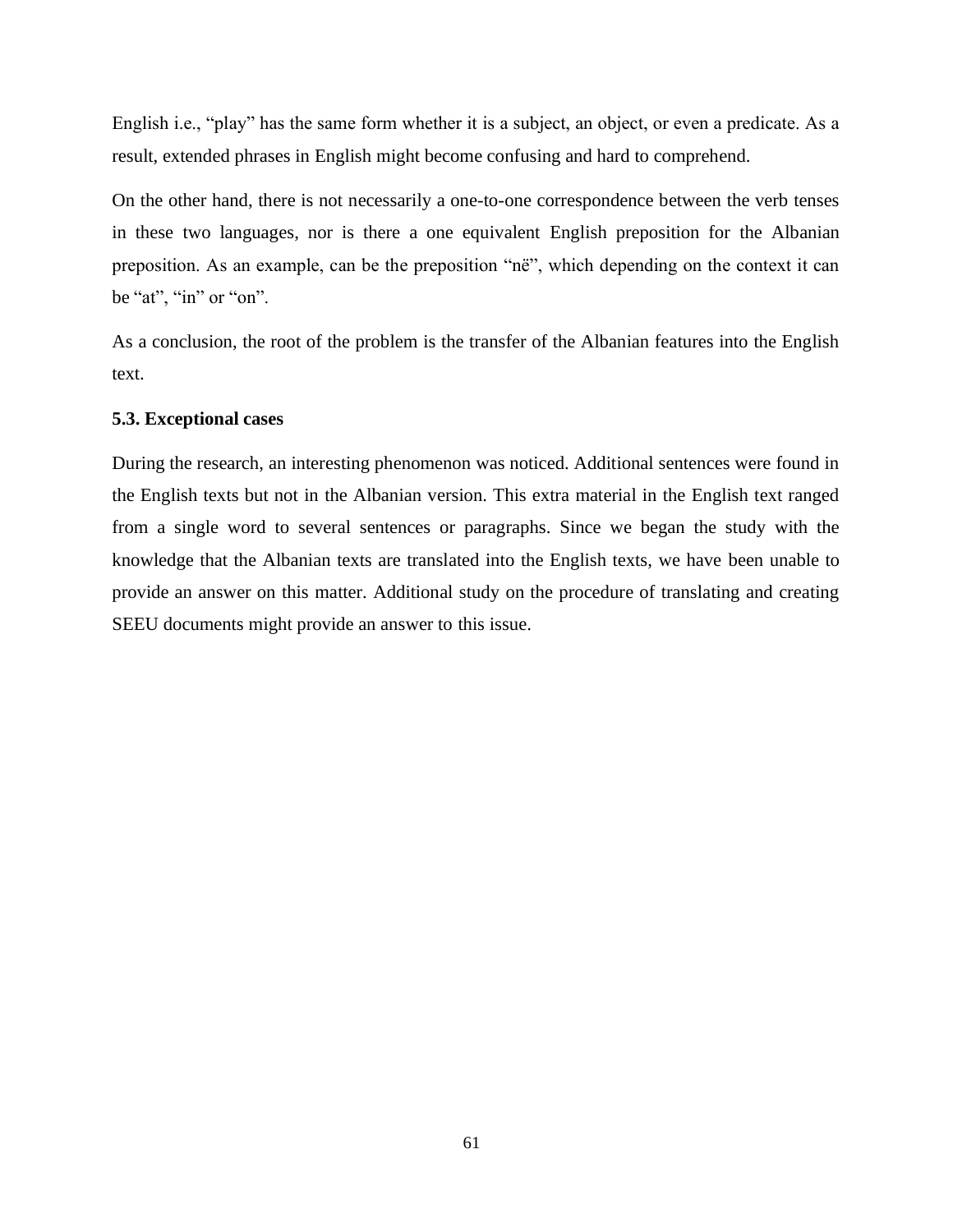### **References**

Alla, A. (2014). Contrastive analysis of the dependent subject clause in Albanian and English. *Thesis International Research Review, 2*(2014), 31-42

Braçaj, M. (2016). Cultural Inequivalences from Albanian into English in the Translation of "Pallati i Ëndrrave" by Ismail Kadare. *European Journal of Language and Literature*, *2*(1), 41- 46.

Bushi, J., & Papajorgji, E. (2021). Translation in Terms of Law and Communication: Difficulties Regarding the Translation of Legal Texts from Albanian into German and Vice Versa. *Journal of Educational and Social Research*, *11*(4), 58-58.

Corder, S. P. (1971). Idiosyncratic dialects and error analysis. *IRAL: International Review of Applied Linguistics in Language Teaching, 9*(2), 147-160. [https://doi.org/10.1515/iral.1971.9.2.147](https://psycnet.apa.org/doi/10.1515/iral.1971.9.2.147)

Dumitrescu, A. (2014). Difficulties and strategies in the process of legal texts translation. *Management Strategies Journal*, *26*(4), 502-506.

Keshavarz, M. H. (2015). Contrastive analysis, error analysis & interlanguage. *Rahnama Press.*

Kurani, A., & Muho, A. (2014). A morphological comparative study between Albanian and English language. *European Scientific Journal*. 28-47

Kurani, A., & Trifoni, A. (2014). Syntactic similarities and differences between Albanian and English. *European Scientific Journal*, *14*, 47-62.

Qendro, G., Malaj, L., & Hoti, E. (2012). Importance of the enforcement of the law and EU Directives concerning translation of pharmaceuticals leaflets. *European Scientific Journal*, *8*(30), 39-46.

Shala, A. (2021). The right to translation and interpreting into and from Albanian as a reflection of fundamental civil rights in Kosovo between 1912 and 1999. *STRIDON: Studies in Translation and Interpreting*, *1*(1), 33-55.

Spahiu, E. K., & Spahiu, I. (2018). A contrastive analysis of the category of gender in English and Albanian nouns. *Knowledge International Journal*, *22*(6), 1555-1558.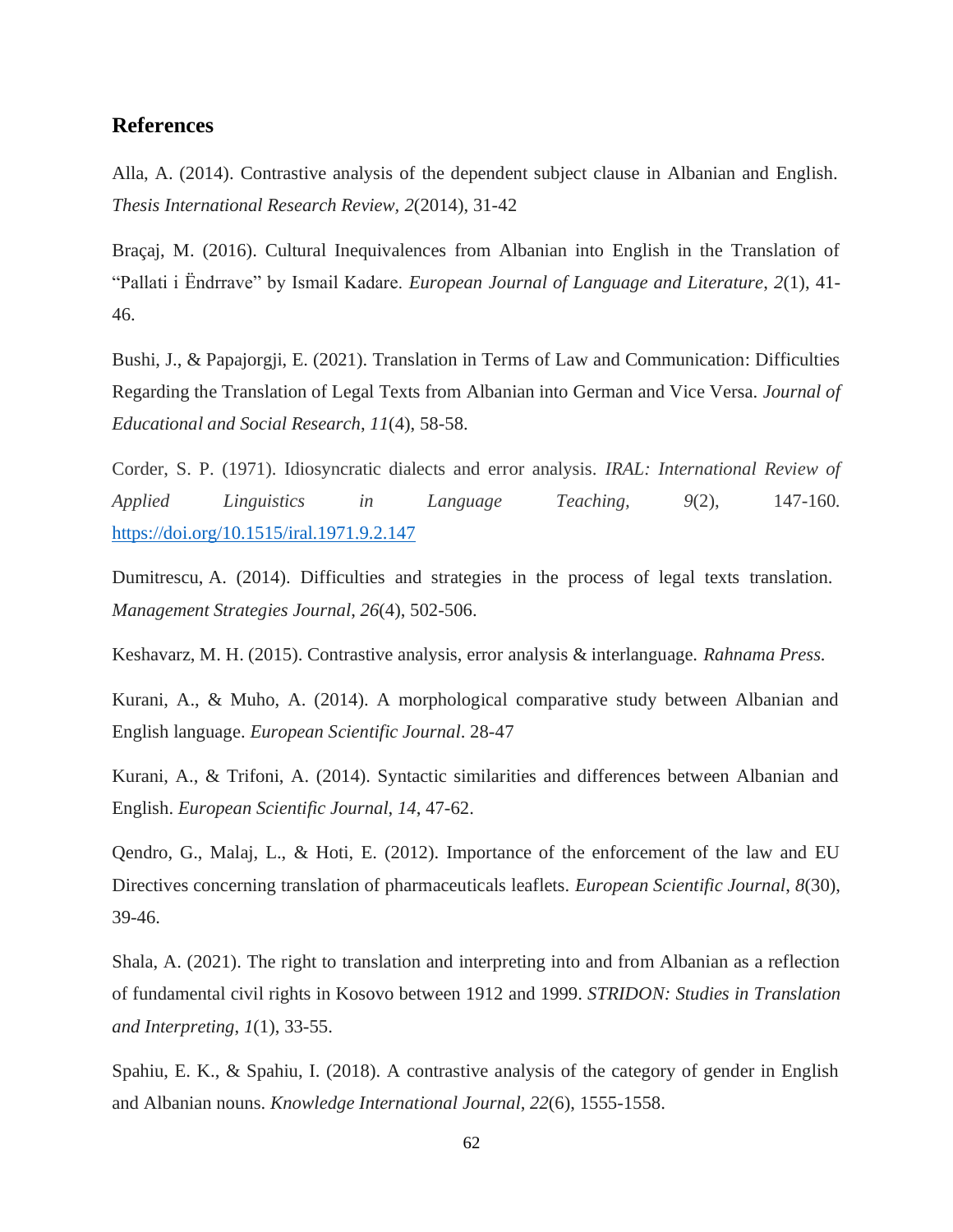Vula, E. (2020). The Usage of Cohesive Devices During Text Translation from Albanian to English and Vice Versa. *Proceedings Book*, *3*, 37.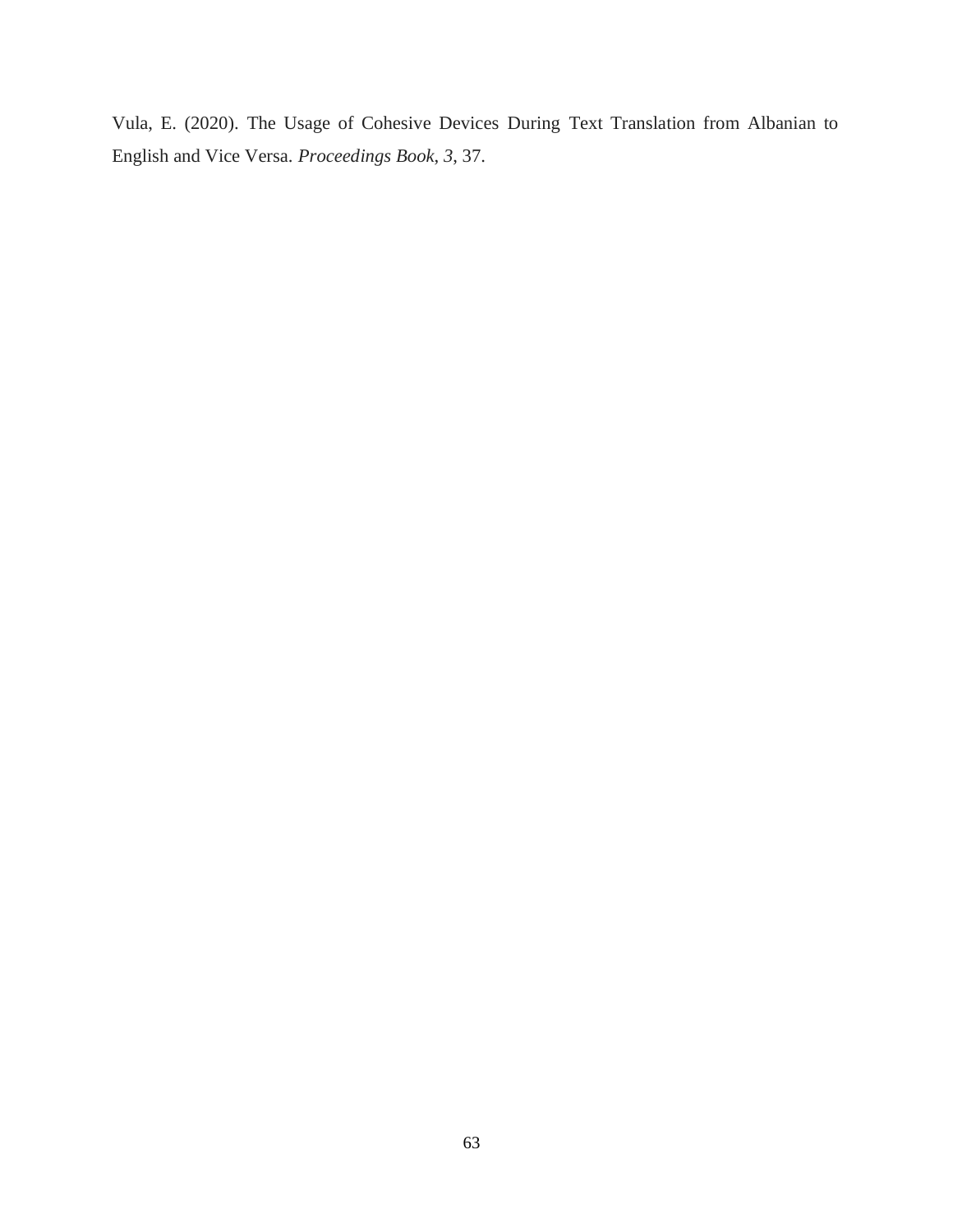# **Appendix 1**

List of documents included in the study:

- RREGULLORE PËR KUSHTET DHE KRITERET PËR REGJISTRIM NË PROGRAMET STUDIMORE TË UEJL NË VITIN AKADEMIK 2021/2022
- RULE ON REQUIREMENTS AND CRITERIA FOR STUDENT ENROLMENT AT SEEU IN THE ACADEMIC YEAR 2021/2022
- RREGULLORE PËR PËRDORIMIN E KOMPJUTERËVE DHE RRJETIT KOMPJUTERIK
- RULE ON COMPUTER AND NETWORK USE
- Service Standards for translation and interpretation
- Standardet e shërbimit për përkthim dhe interpretim
- Buxheti i Konsoliduar Operativ
- Consolidated Operating Budget
- SEEU Alumni Destination Survey 2019
- Raporti i punësimit të diplomuarve të UEJL-së
- RREGULLORE PËR CIKLIN E PARË TË STUDIMEVE
- RULE ON FIRST CYCLE OF STUDIES
- RREGULLORE PËR CIKLIN E DYTË TË STUDIMEVE
- RULE ON SECOND CYCLE STUDIES
- RREGULLORE PËR CIKLIN E TRETË TË STUDIMEVE AKADEMIKE STUDIME TË DOKTORATËS
- RULE ON THIRD CYCLE ACADEMIC STUDIES DOCTORAL STUDIES
- RREGULLORE PËR ORGANIZIMIN E PROGRAMEVE PËR PËRSOSJE PROFESIONALE DHE MËSIM JOFORMAL
- RULE FOR ORGANIZING PROGRAMMES FOR PROFESSIONAL DEVELOPMENT AND NON-FORMAL EDUCATION
- RREGULLORE PËR VEPRIMTARINË KËRKIMORE-SHKENCORE
- RULE ON SCIENTIFIC RESEARCH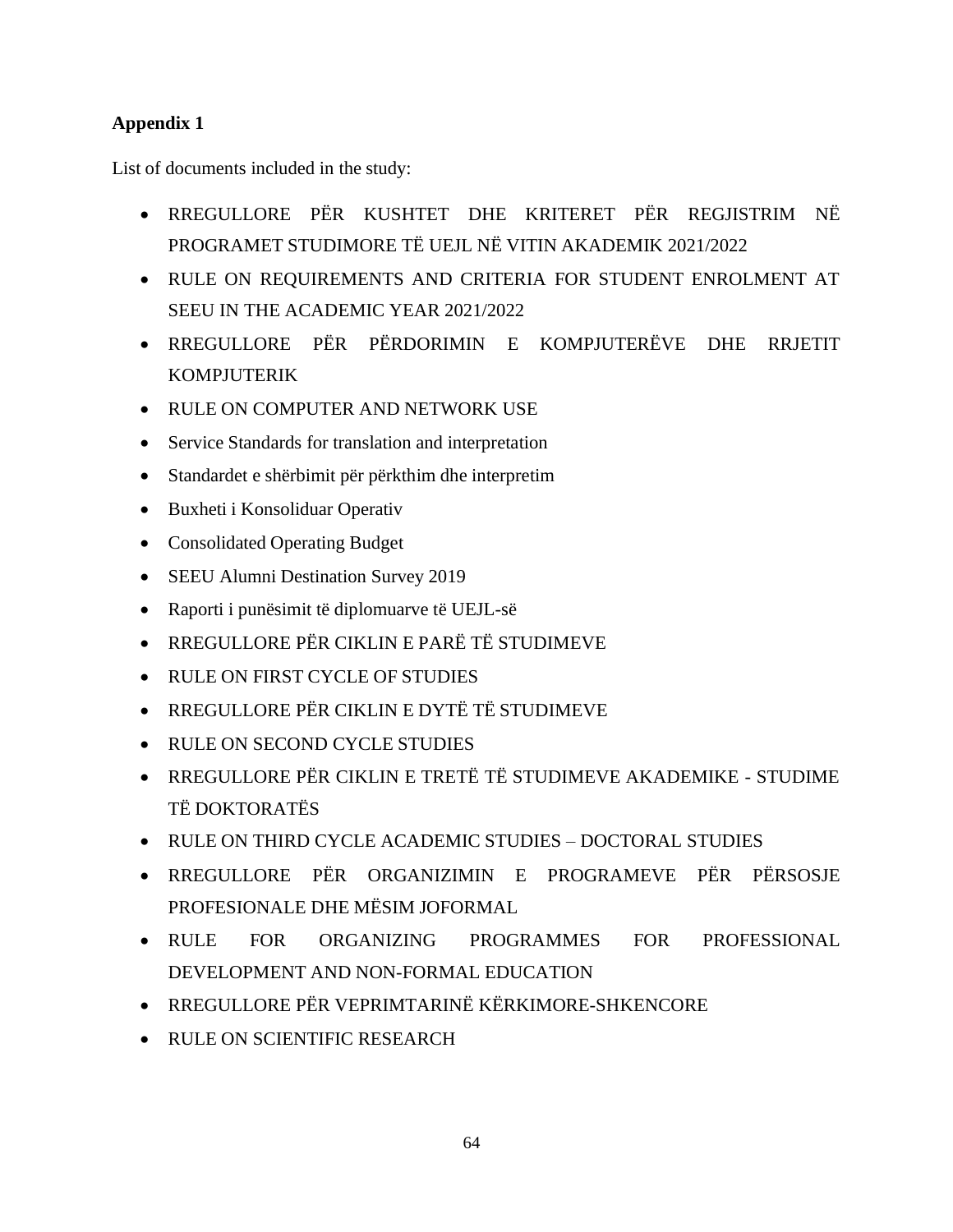- RREGULLORE PËR PËRMBAJTJEN DHE FORMËN E DIPLOMËS, SHTOJCËS SË DIPLOMËS, CERTIFIKATËS SË DIPLOMIMIT DHE DOKUMENTE TJERA TË LËSHUARA NGA UNIVERSITETI
- RULE ON CONTENT AND FORMAT OF THE DIPLOMA, DIPLOMA SUPPLEMENT, CERTIFICATE OF GRADUATION AND OTHER DOCUMENTS ISSUED BY THE UNIVERSITY
- RREGULLOREN PËR PROCEDURËN E PUNËS SË BORDIT
- RULE OF PROCEDURE OF THE BOARD
- RREGULLORE PËR ORGANIZIMIN DHE PUNËN E SENATIT TË UNIVERSITETIT
- RULE ON ORGANISATION AND WORK OF THE UNIVERSITY SENATE
- RREGULLORE PËR ORGANIZIMIN DHE UDHËHEQJEN E PUNËS SË DREJTORISË REKTORIALE
- RULE ON ORGANISATION AND WORK OF THE RECTOR'S DIRECTORATE
- RREGULLORE PËR ORGANIZIMIN DHE PUNËN E KËSHILLIT MËSIMOR SHKENCOR TË FAKULTETIT
- RULE ON ORGANIZATION AND WORK OF THE FACULTY TEACHINGSCIENTIFIC COUNCIL
- RREGULLORE PËR ORGANIZIMIN DHE PUNËN E INSTITUTIT SHKENCOR "MAX VAN DER STOEL"
- RULE FOR ORGANISATION AND WORK OF THE SCIENTIFIC INSTITUTE "МАX VAN DER STOEL"
- RREGULLORE PËR ZGJEDHJE NË THIRRJE MËSIMORE-SHKENCORE, THIRRJE MËSIMORE-PROFESIONALE DHE THIRRJE BASHKËPUNËTORI
- RULE ON PROMOTION TO TEACHING-SCIENTIFIC AND TEACHING-PROFESSIONAL TITLES AND ASSISTANT (COLLABORATORS)
- Rule for Ethical Conduct of Academic Staff
- Kodeksi për sjelljen etike të stafit akademik
- RREGULLORE PËR PRANIMIN E DENONCIMEVE PËR KORRUPSION
- RULE ON RECEIVING CORRUPTION ALLEGATIONS